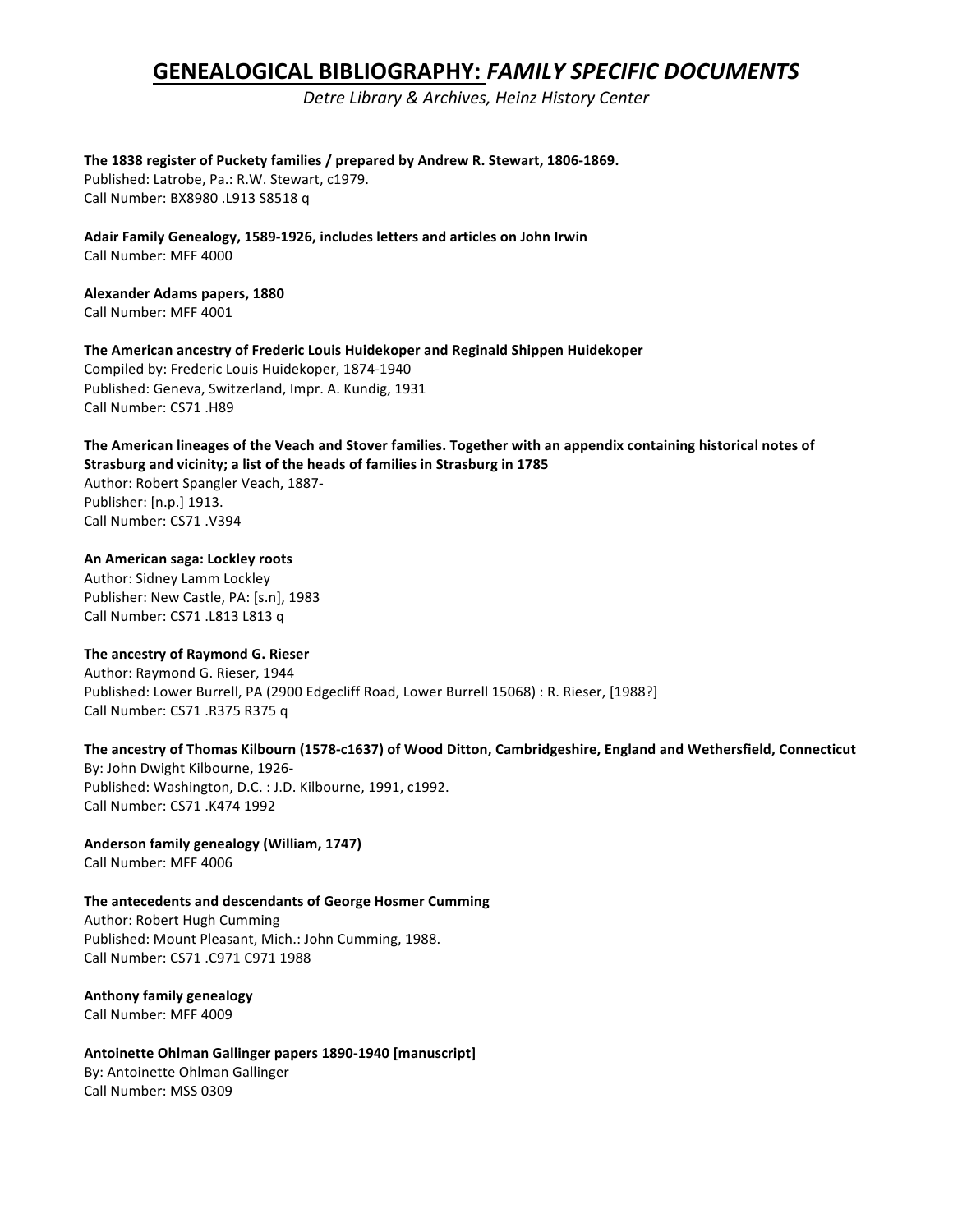Elect. Location: http://digital. library.pitt.ed u/cgi- bin/f/findaid/f indaid- idx?c=hswpead;c c=hswpead;rgn=m ain; view=text;d idno=US- QQS- MSS309

#### **Appendis to the Cheney genealogy**

By: Charles Henry Pope and Mr. And Mrs. Elam George Cheney Published: [S.l.] : Marvel Randolph Cheney, 1966 Call Number: CS71 .C518 P825 1966 q

#### **The Arcuris since the Civil War**

Publisher: Bath, Oh. : Halbert, Inc, Historical Book Offer, 1994. Call Number: CS71 A73 1994 q

#### **An Aten Genealogy**

By: Alan J. Lamb, 1927-Published: Santa Fe, NM (P.O. Box 5360, Santa Fe 87502-5360) : A.J. Lamb Publications, c1997. Call Number: CS71 .A866 1997 q

#### **Augenstein or Agustine family genealogy**

Call Number: MFF 4019

#### **Bakewell family genealogy**

Call Number: MFF 4024

#### Bakewell-McKnight family papers [manuscript] 1815-1990 (bulk 1861-1919)

Call Number: MSS 0272 Elect. Location: http://digital. library.pitt.ed u/cgi- bin/f/findaid/f indaid- idx?c=hswpead;c c=hswpead;rgn=m ain; view=text;d idno=US- QQS- MSS272

#### Bakewell-McKnight oversize collection [manuscript] 1861-1925

Author: Bakewell-McKnight family Call Number: MSO 0272

## The Bard family; a history and genealogy of the Bards of "Carroll's Delight," together with a chronicle of the Bards and **genealogies of the Bard kinship**

By: George Oberkirsh Seilhamer, 1839-1916 Publisher: Chamersburg, PA: Kittochtinny Press, 1908 Call Number: CS71 .B245 q

## **Barnes family genealogy**

Call Number: MFF 4029

**Baughman or Bachman family genealogy and family tree** Call Number: MFF 4030

**Baum family** Call Number: Biography files

#### **Baum family papers [manuscripts] 1769-1974** Author: Baum family

Call Number: MSS 0110 Elect. Location: http://digital. library.pitt.ed u/cgi- bin/f/findaid/f indaid- idx?c=hswpead;c c=hswpead;rgn=m ain; view=text;d idno=US- QQS- MSS110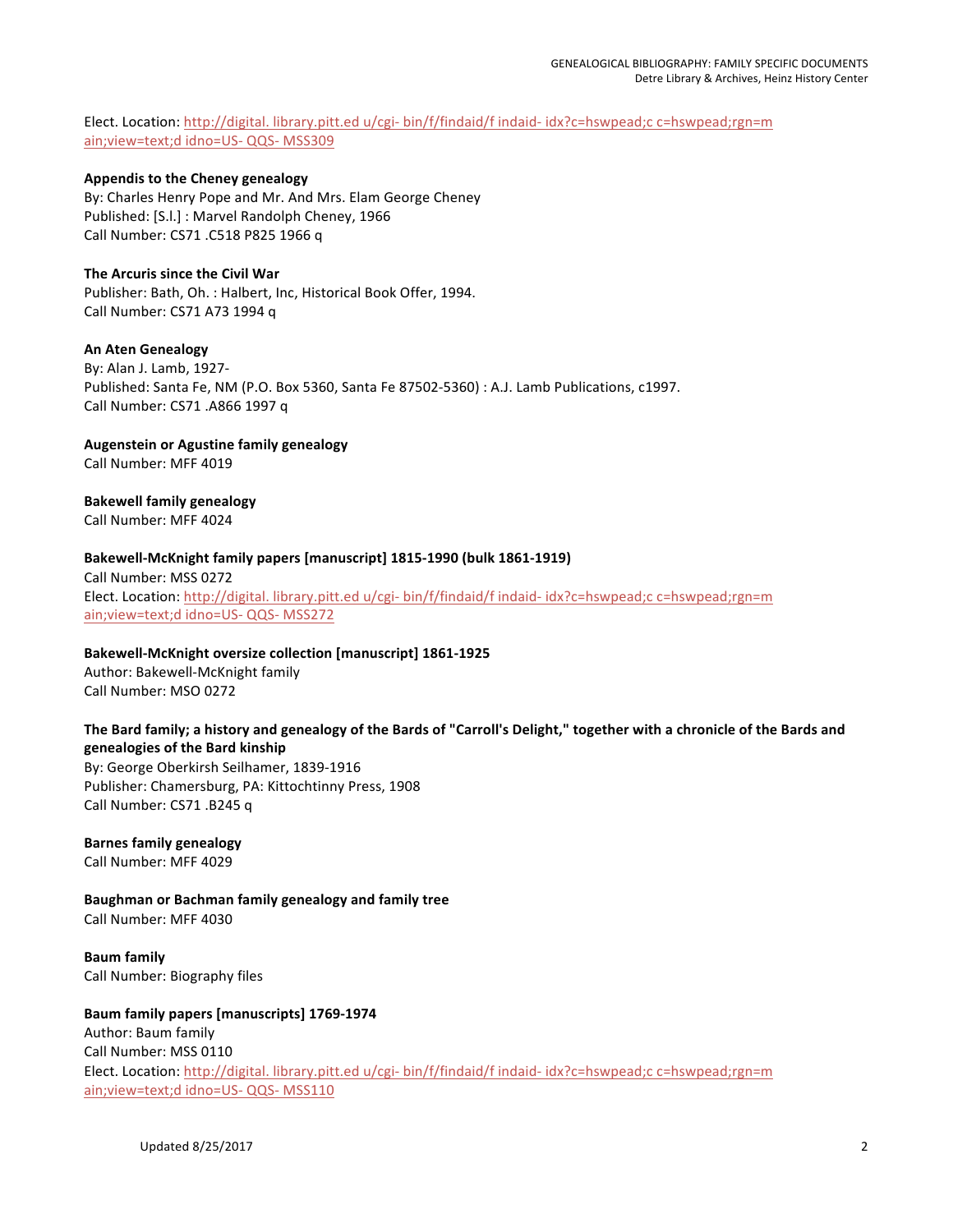#### The Baumillers in America: a family genealogy, history, and multigenerational behavioral examination

Author: Rich Cummings, 1929-Published: [United States]: R. Cummings, c2007 Call Number: CS71 .B37377 2007

#### **A Baxter family from South Carolina: Scotch Irish pioneers from Ulster**

By: Lionel Francis Baxter, 1916-Published: St. Petersburg, FL: Genealogy Pub. Service ; Los Altos, CA: J.W. Baxter [distributor], c1989. Call Number: CS71 .B3555 B355 1989

#### **Beeson genealogy**

By: Jasper Luther Beeson, 1867-Published: [Macon, GA: Burke Co., 1925] Call Number: CS71 .B41

#### **Beginning with the nation: a Sherrick family history** By: James Wiley Sherrick II

Published: Edinboror, PA: Sherrick, 1976-Call Number: CS71 .S551 q

## Benjamin Lutton, Sr. Of Pittsburgh, Pennsylvania, and Cecil County, Maryland and his family

By: Suzanne Flick McGilvray Published: Silver Spring, Md. : S.F. McGilvray, [1986] Call Number: CS71 .L9747 M145 q

#### A Big Family: being a collection of tales, anecdotes, and sketches concerning the ancestry, the upbringing, the education, and the diversions of the family of Cadwallader Evans and Margaret Brown Evans as they grew up in Pittsburgh in the **decades following 1872**

Published: [Pittsburgh, Pa.? : s.n.], 1945. Call Number: CS71 .048 E9

## Biographical sketches of the Foulks-Liggett families: supplemental to the Liggett genealogy chart

By: William E. Liggett Published: University City, MO: The Author, 1957. Call Number: CS71 .L72 q

## Blumenthal and Fried family genealogy and photograph of Braddock Hebrew Sunday School from 1920 Call Number: 1988.0122

**Bocking family genealogy** Call Number: MFF 4050

## **Boone family records**

By: William Montgomery Clemens, 1860-1931 Published: Hackensack, NJ: W.M. Clemens, 1917 Call Number: CS71 .B7242 G3

#### **Bott family genealogy** Call Number: MFF 4056

## Boyds of Loughros Point, the Rosses, America, Australia, and New Zealand

By: James Wilson Devitt, 1914-Published: [U.S.]: J.W. Devitt, -1994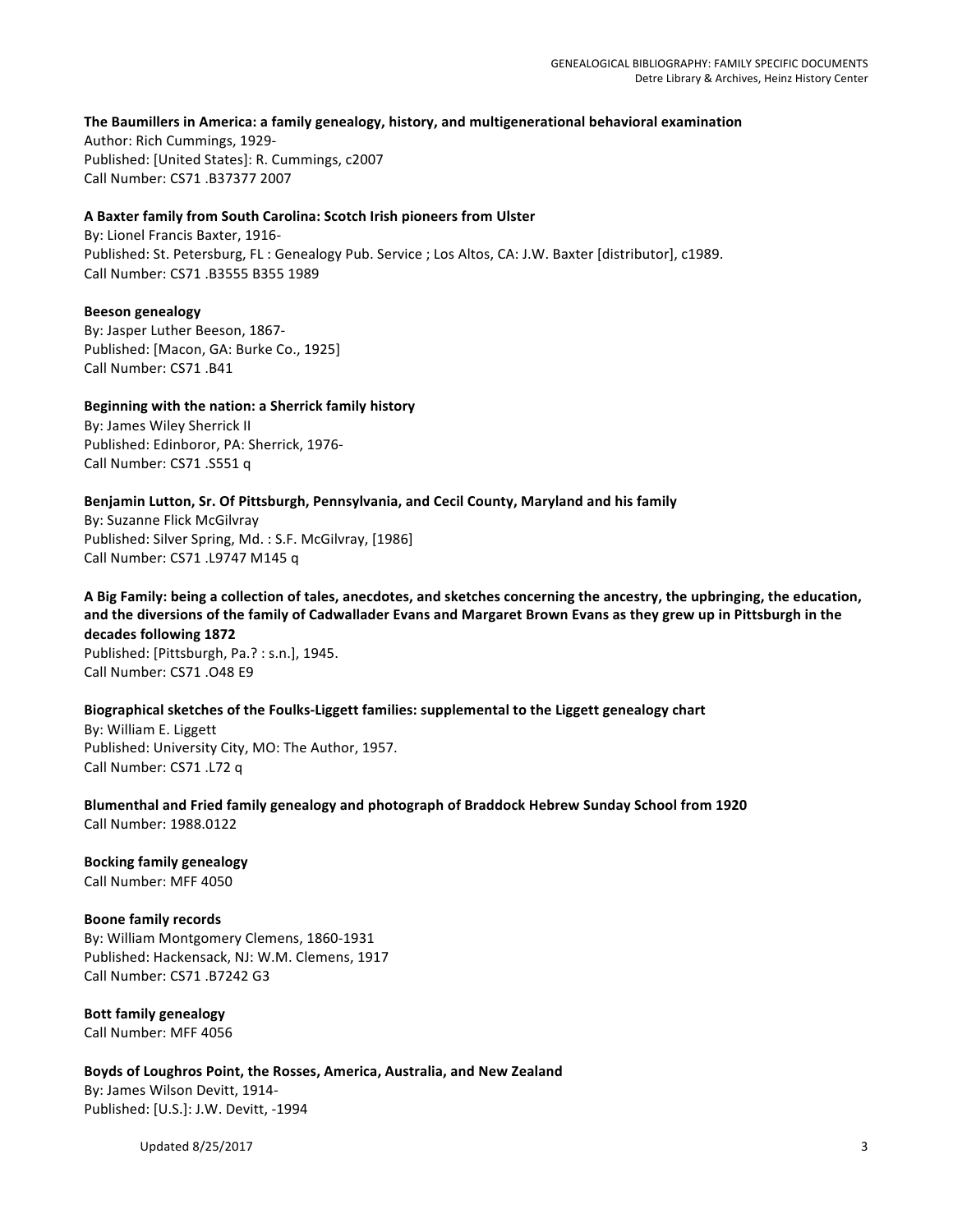Call Number: CS71 .B79 1994 f

#### **A Brashear(s) family history: descendants of Robert and Benois Brasseur**

By: Charles Brashear and Shirley Brasher McCoy Published: San Diego, CA (5025 Old Cliffs Rd., San Diego 92120-1151) : C. Brashear, [1998]-Call Number: CS71 .B823 1998

# **Braun family genealogy**

Call Number: MFF 4061

## A brief genealogy of the Loughry family of Pennsylvania

By: Julia Ann Jewett Published: St. Louis, MO: 1924 Call Number: CS71 .L8875 J59

## Briner family history: a genealogy of George Michael Breiner and Anna Catharina Loy, married 1756/7 in Pennsylvania

By: Forrest D. Myers, 1906- and Jerry A. Clouse Published: Harrisburg, PA, USA: A.E. Myers, 1984 Call Number: CS71 .B858 M996 q

## The Brockman-McMillan family of Washington County, Pennsylvania: including related branches of the Warrell and **Hamilton families**

By: William Warrell Fee Published: Butler, PA: W.W. Fee, 1989 Call Number: CS71 .B864 F295 q

**Brown family** Call Number: Biography Files

## Brown-Lambie Family papers, 1837-1991 1988 [manuscript

By: Lambie Family Elect. Location: http://digital. library.pitt.ed u/cgi- bin/f/findaid/f indaid- idx?c=hswpead;c c=hswpead;rgn=m ain; view=text;d idno=US- QQS- mss892 Call Number: MSS 0892

# Brumage-Brummage, they are the same family: Monongalia and Marion Counties, West Virginia

By: Virginia Brumage Wakeman, 1928-Published: Baltimore : Gateway Press (1001 N. Clavert St., Baltimore, MD) ; Napa, CA : V.B. Wakeman [distributor], 1988 Call Number: CS71 .B62975 1988

# Burchfield-Craig, two Pittsburgh families: genealogies with historic notes, documents and photographs

By: Albert B. Craig, Jr. and Gregory L. Craig Published: [Rochester, NY: The Authors, 2007] Call Number: CS71 .B9465 C7 2007 q

# The Burchinal genealogy, 1671-1984: Thomas Burtchnell of Cecil County, Maryland and his son Jeremiah/Jeremy **Burchinal of Mount Harmon, Kent County, Maryland and their descendants**

By: Beryl Modest Burchinal, 1908-Published: [Pittsburgh, PA]: Avalon Print Co., 1985. Call Number: CS71 .B947 B947 q

**Butler Family** Call Number: Biography Files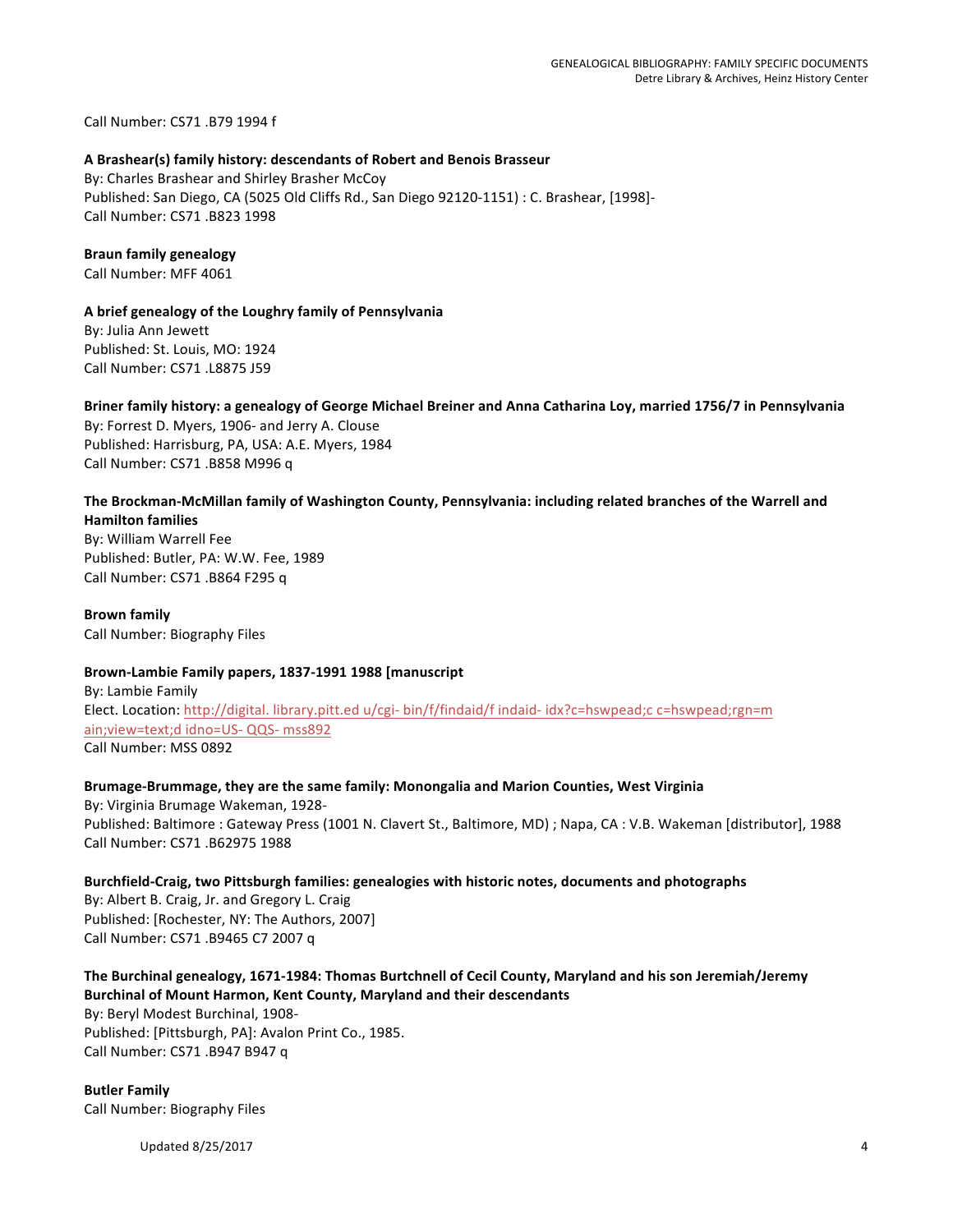#### **The Butler-McGraw genealogy and allied families**

By: Dorothy McGraw Bogue Published: [n.p] 1970. Call Number: CS71 .B983 B67 q

#### **The Byers family of Washington County, Pennsylvania**

By: Raymond Martin Bell, 1907-Published: Washington, PA: R.M. Bell, 1987 Call Number: CS71 .B995 1987 q

#### Caffee family genealogy and photograph of Bertha Walter

Cal Number: 1996.0200

#### Caroline Craig Sutton Collection c 1800s to 1983 [manscript]

By: Caroline Craig Sutton Elect. Location: http://digital. library.pitt.ed u/cgi- bin/f/findaid/f indaid- idx?c=hswpead;c c=hswpead;rgn=m ain; view=text;d idno=US- QQS- mss1020 Call Number: MSS 1020

# Carter family genealogy 1987 [manuscript]

Call Number: MFF 2810

#### **Carter, Williams, Boyld, Smith and Mulvihill families**

By: Bernard Adrien Carter Published: APollo, PA: CLosson Press, 1981 Call Number: CS71 .C323 C2 1987 q

## Chamovitz-Eger Family papers and photographs 1914-2005 [manuscript]

By: Chamovitz Family Elect. Location: Call Number: MSS 0783

#### **Chappell family of Northeast Missouri, 1855-1952: a genealogy**

By: Nancy Jane Cappell (1865-1948) Published: Pittsburgh, PA: Mayer Press, c1952 Call Number: CS71 .C467

#### Character(s), Dwight Humphrey Fee and Lucille Brockman Fee of Pittsburgh, Pennsylvania

By: William Warrell Fee Published: Apollo, PA: Printed by CLosson Press, c1990 Call Number: CS71 .F295 C257

Charles J. Golatz papers 1933-1980. Includes a photograph of students, including Golatz at the Washington Trade School in Lawrenceville, 1933. Golatz learned woodworking/cabinet making at the school Call Number: 2003.0176

## The Chartier families: a complete record of the Chartier families in North America By: Jean Chartier Robert Published: Portland, OR, USA (5190 SW Dover Lane, Portland 97225): Purchased from Vernon L. Chartier, 1982. Call Number: CS71 .C486 R639 q

#### The children of James T and Leonora J. Lutton: part III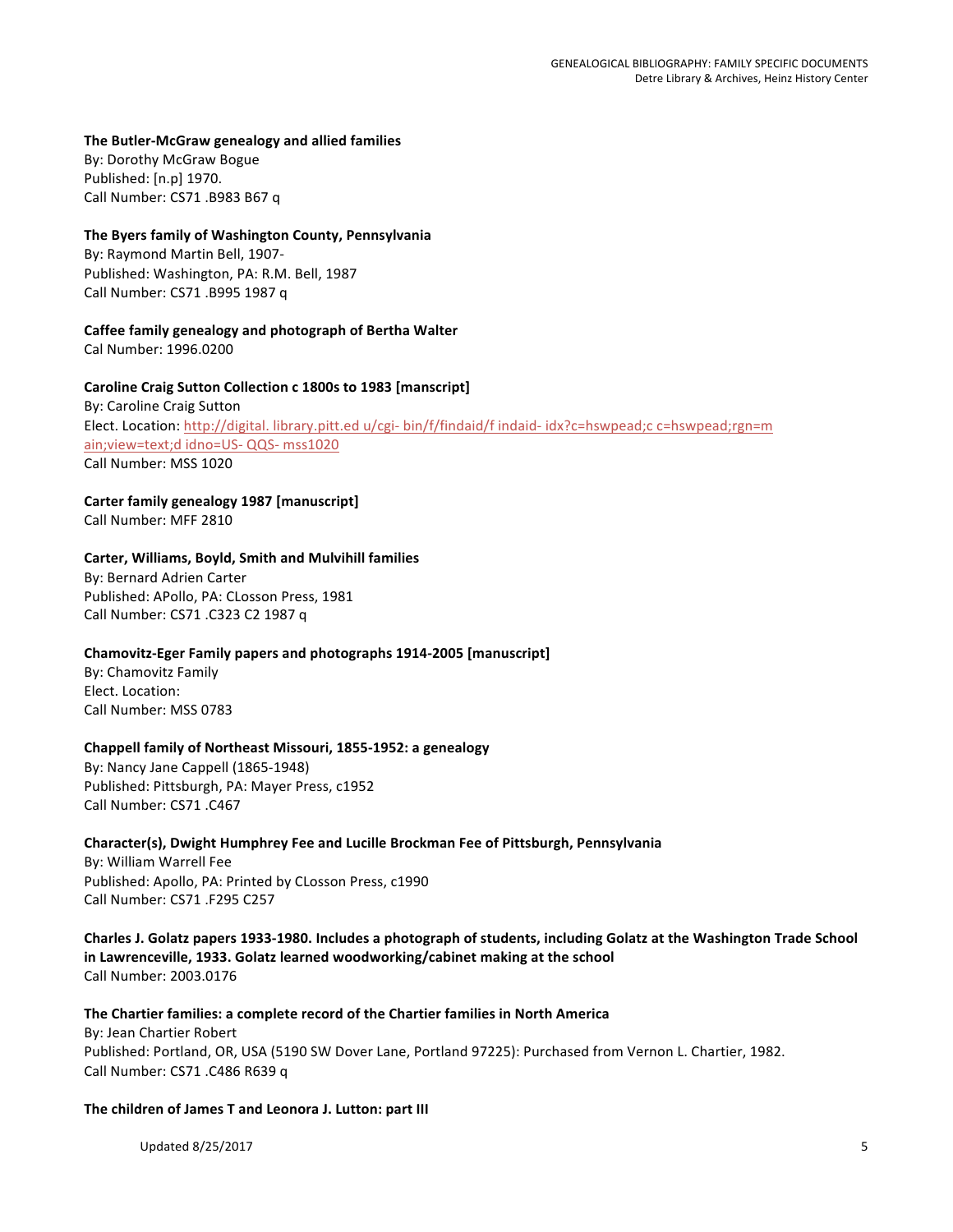By: Suzanne Flick McGilvray Published: Silver Spring, MD: the Author, 1988 Call Number: CS71 L9747 M145 P273 q

## **Chronicles of Core**

By: Earl Lemley Core, 1902-Published: Parsons, WV: McClain Print Co., 1975 Call Number: F247 .M7.C797 .C797

# **Chute family in America in the 20<sup>th</sup> century**

By: George M. Chute, 1900-Published: Plymouth, MI: Chute, [1967?] Call Number: CS71 .C564 1967 q

# The Civil War letters and genealogy of Frederick Duerr of Butler County, Pennsylvania

By: Frederick Duerr, 1821; Peggy Vorwin Cramer Published: Lansdale, PA: P.V. Cramer, 1983 Call Number: CS71 .D853 C889 q

## The Clay family; part first; The mother of Henry Clay, by Hon. Zachary F. Smith. Part second; The genealogy of the Clays, **by Mrs. Mary Roger Clay**

Published: Louisville, KY: J.P. Morton and company, printers to the Filson Club, 1899 Call Number: CS71 .C619 ff

## Clingman Family papers and photographs c. 1890-c. 1960 [monograph]

By: Clingman Family Elect. Location: http://digital. library.pitt.ed u/cgi- bin/f/findaid/f indaid- idx?c=hswpead;c c=hswpead;rgn=m ain; view=text;d idno=US- QQS- mss768 Call Number: MSS 0768

## **A Clowes-Swanson genealogy, with genealogy of the Korn, Uhl, and Thompson families**

By: Lois Clowes Witherspoon, 1920-Published: Baltimore: Gateway Press; Clearwater, FL: Book orders to L.C. Witherspoon, 1989 Call Number: CS71 .C648 1989

## **Clugston genealogy**

By: Paul L. Clugston Published: [New York? NY: s.n., 1932?] Call Number: CS71 .C649 1932 q

# The Collins-Cadwell genealogy: ancestors and descendants of Hiram Collins and his wive Annar Cadwell Collins of **Middlesex, New York, with allied lines under Underwood, Clark, and Van Houten**

By: Margaret U. Lofquist Published: Baltimore (111 Water St., Baltimore 21202): Gateway Press, 1983 Call Number: CS71 .C712 L828 q

**Conklin family genealogy** Call Number: MFF 4098

Contribution to the genealogy of John Shellenberger: watchmaker in Geneva, Switzerland, who arrived in America in **1754 from Switzerland**

By: Edward Lawyer Burchard, 1867-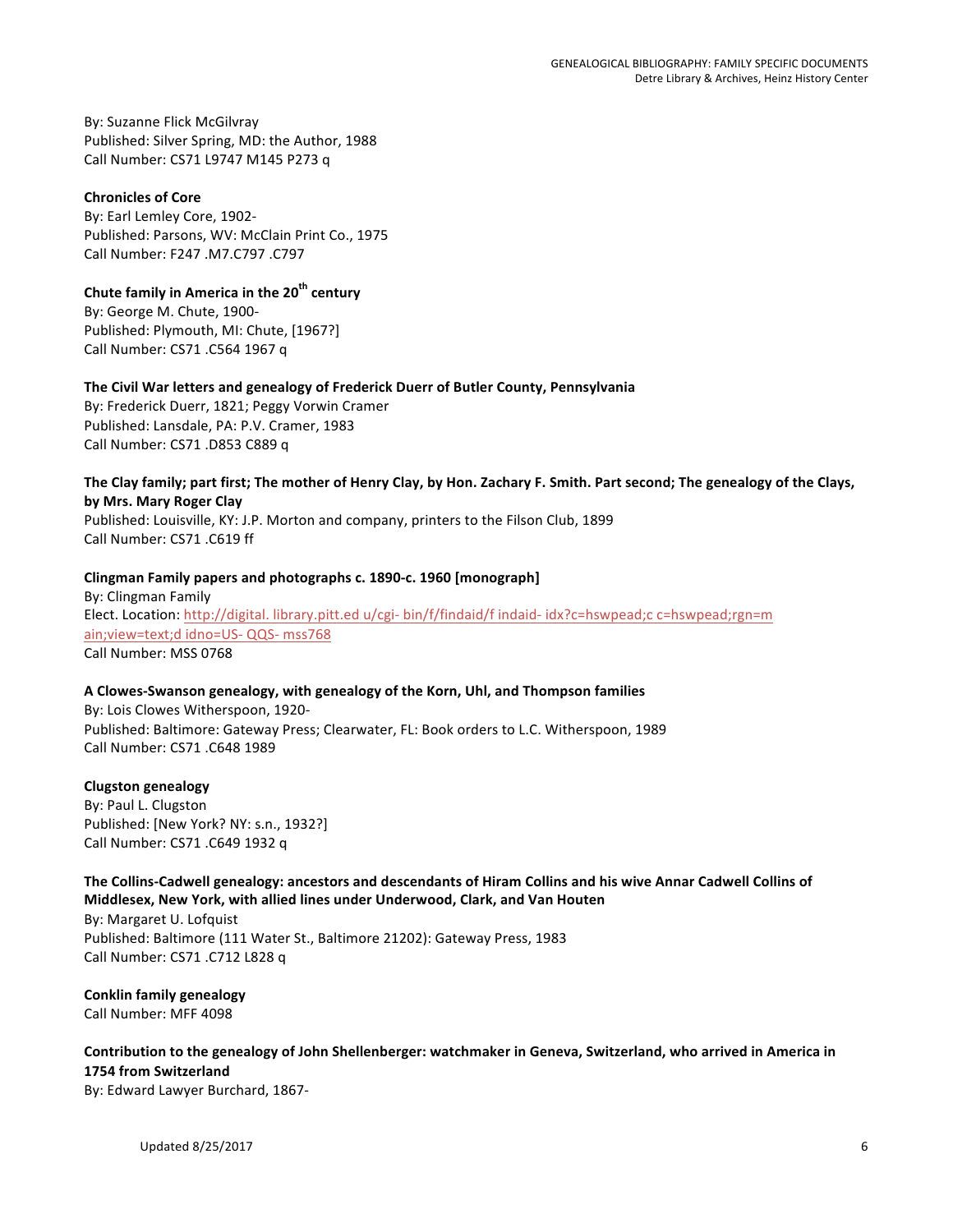#### Cooper marriages in Pennsylvania, 1703-1892

By: William Montomgery Clemens Published: Hackensack NJ: Genealogy Magazine, 1917 Call Number: CS71 .C77 G3

#### Copley-Stone Family papers, 1853-1992 [manuscript]

By: Roger Stone Elect. Location: http://digital. library.pitt.ed u/cgi- bin/f/findaid/f indaid- idx?c=hswpead;c c=hswpead;rgn=m ain; view=text;d idno=US- QQS- mss923 Call Number: MSS 0923

#### **The Coughenour famiy in America**

By: George E. Landen Published: Appomattox, VA (204 South Church St., PO Box 608, Appomattox 24522-0608): Kinnear Pub. Co., c1992 Call Number: CS71 .C85 1992 q

Coyle family papers 1934 [manuscript] By: Coyle family Call Number: MFF 2209

# Critchlow and related families; the life histories, writings and genealogies of William Critchlow, Benjamin Chamberlin **Critchlow and Elizabeth Frances Fellows Critchlow and their families**

By: Georgina Bolette Critchlow Bickmore, 1855 Published: [Salt Lake City, 1967] Call Number: CS71 .C934

Crozier family: one branch descended from James Crozier, who became a member of the Masonic Lodge of St. John, Dublin, Ireland, in 1808, and whose descendants settled on Prince Edward Island, Canada By: Roy Anderson Foulke, 1896-Published: Bronxville, NY: Foulke, 1976 Call Number: CS71 .C954 F767

# **The Crutchfield family of Sewickley, Pennsylvania** Published: 1987

Call Number: CS71 .C955 1987 q

## **Davis family history**

By: Jesse Montgomery Seaver, 1890-Published: Philadelphia, PA: American Historical-Genealogical Society, [1929] Call Number: CS71 .D26 1929

## The Delbridge family in America: the descendants of John Delbridge (1818-1880) of Cornwall and Pennsylvania

By: Diane LeBlanc Delbridge Published: [Mustang, OK: D.L. Delbridge], 1999 Call Number: CS71 .D3433 1999 q

#### The DeLongs of New York and Brooklyn; a Huguenot family portrait

By: Thomas A. DeLong, 1935-Published: Southport, CT: Sasco Associates, 1972 Call Number: CS71 .D36

**Denny genealogy** By: Margaret Collins Denny Dixon, b. 1882 & Elizabeth Chapman Denny Vann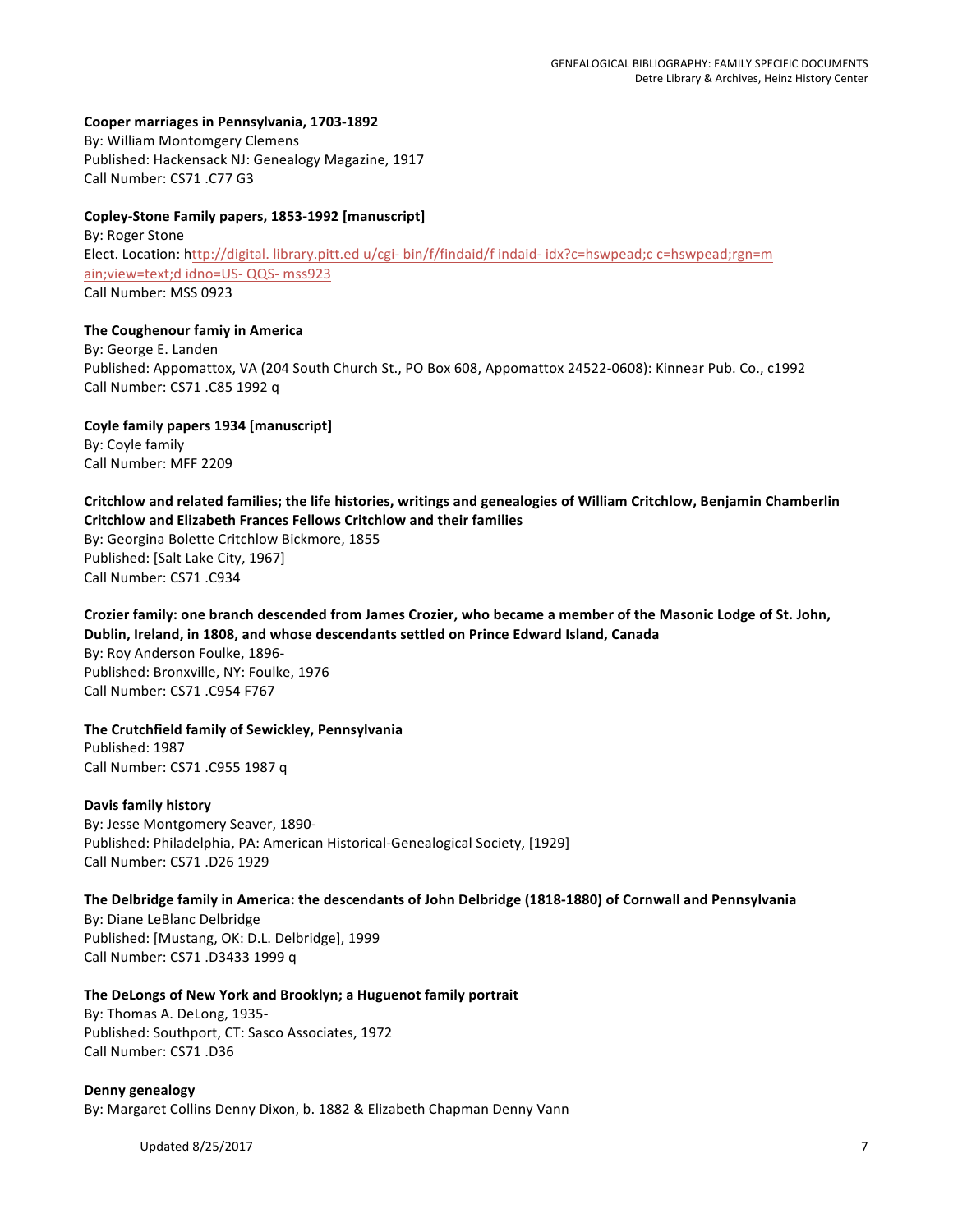Published: New York: The National Historical Society, 1944-Call Number: CS71 .D412 D621

The descendants of Captain John McCollough (1770-1847) and Anna Elizabeth Spangelr (1779-1858): pioneers of Butler County, Pennsylvania, with notes about 18<sup>th</sup> century McCollough/McCullochs By: Curtis Foy McCollough, 1931-

Published: Sarver, PA (123 South Pike Rd, Sarver 16055-9207): CF McCollough; Hampden, ME: MA McCollough, 2003 Call Number: CS71 .M1325 2003 f

#### Descendants of George Vogeley and Anna Elizabeth Mardorf, 1793-2000

By: Barbara Murdoch Walters, 1922-Published: Pittsburgh, PA (104 Lancaster Ave, Pittsburgh 15228-2354): BM Walters, 2001 Call Number: CS71 .V9275 2001 f

# Descendants of James and Lettice Carskaddon of Chillisquaque Township, Northumberland County, Pennsylvania

By: David E. McLain Published: Moorehead, Minn, [1970?] Call Number: CS71 .C32 M16 q

#### Descendants of James Campbell: early settler in Donegal Township, Westmoreland County, Pennsylvania

By: Paul C. Campbell Published: Washington, PA: the Author, 1960 Call Number: CS71 .C188 q

#### **Descendants of John Hill**

By: Debbie Hill Day Published: Wexford, PA: Debbie Hill Day, 2006 Call Number: CS71 .H644 D3 2006 q

#### **Descendants of John Thompson**

By: James William Thompson, 1934-Published: Stevensville, MD (PO Box 1032, Stevensville, MD, 21666): J W Thompson, 1994 Call Number: CS71 .T475 T47 1994

#### **Descendants of Peter Shipe and Barbara Rushe**

By: Robert Shipe Published: [Saxonburg, PA]: the Author, 1988 Call Number: CS71 .S556 S556 q

The Descendants of Robert and John Poage, pioneer settlers in Augusta County, VA; a genealogy based on the manuscript collections of Prof. Andrew Woods Williamson, Henry Martyn Williamson, and John Guy Bishop By: Robert Bell Woodworth, 1868-1954 Published: Staunton, VA: Priv. Print by the McClure Print. Co., 1954 Call Number: CS71 .P739 W899

Descendants of William Copley and Jane Burrows of Hunslet Lane, Leeds, Yorkshire, England Published: [SI: sn], 1991 Call Number: CS71 .C78 1991 q

## **Devitt and Haslam families**

By: James Wilson Devitt, 1914-Published: [Pittsburgh, PA]: JW Devitt, 1989 Call Number: CS71 .D499 1989 f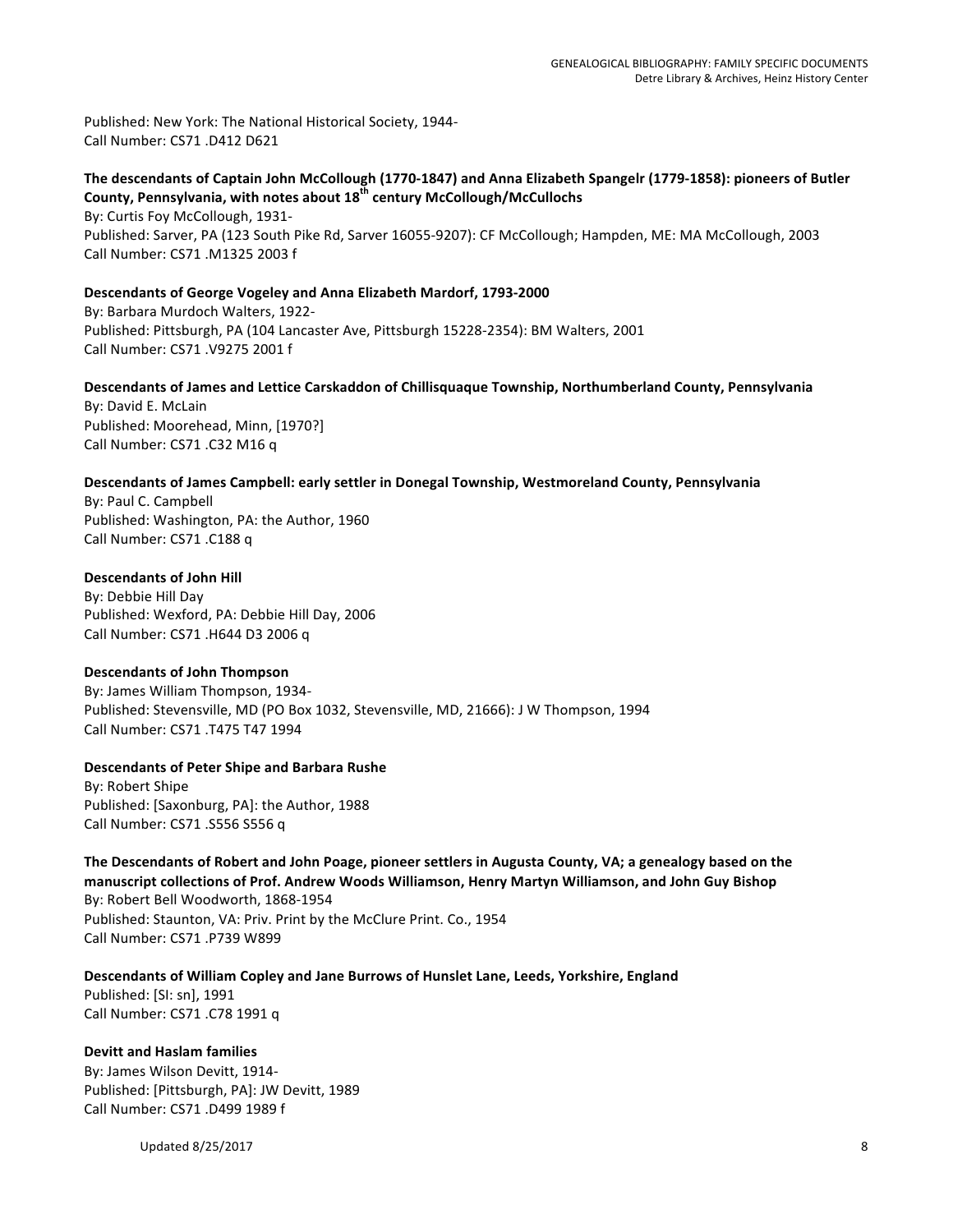#### **Diary of Edgar and Belinda Gernert**

By: William Edgar Gernert, 1917-Published: [Colorado Springs, CO: William E. Gernert,] c1999 Call Number: CS71 .G36 G36 1999 q

#### **Dickson family papers 1836-1925 [manuscript]**

By: Dickson family Elect. Location: http://digital. library.pitt.ed u/cgi- bin/f/findaid/f indaid- idx?c=hswpead;c c=hswpead;rgn=m ain; view=text;d idno=US- QQS- MFF126 Call Number: MFF 0126

#### Donnell family; a history and genealogy, of the descendants of Thomas Donnell of Scotland

By: Camilla and E. A. Donnell Published: Greenfield, IN: Mitchell Print., 1912 Call Number: CS71 .D685

#### **The Dosler genealogy**

By: Elizabeth Anne Middleton Doster, 1863-1940 Published: Richmond, VA: The William Byrd Press, 1945 Call Number: CS71 .D724 q

#### Dr. Kenneth B. Haas papers, 1970-1990 [manuscript]

By: Dr. Kenneth b. Haas Elect. Location: http://digital. library.pitt.ed u/cgi- bin/f/findaid/f indaid- idx?c=hswpead;c c=hswpead;rgn=m ain; view=text;d idno=US- QQS- mss731 Call Number: MSS 0731

#### Drone genealogy, 1620-2000: ancestors of Joseph F. and Margaret (Bartel) Drone of Gallatin County, IL

By: Rebecca Wright, 1932-Published: Brookfield, WI: R. Wright, 2000-Call Number: CS71 .D791 2000 q

#### **Drum and Gallagher families**

By: Margaret E. Drum Published: [SI: sn, 1990?] Call Number: CS71 .D795 D795 q

#### Dunham genealogy. English and American branches of the Dunham family

By: Isaac Watson Dunham, 1827-Published: Norwich CT: Bulletin Print [c1907] Call Number: CS71 .D917

## **Ebenezer Reeve: a chapter in genealogy**

By: Bayard Henderson Christy Published: [Warren, OH]: BH Christy, 1930 Call Number: CS71 .R33 C4 1930 ff

#### **The Eby report**

By: Clyde L. Groff and George F. Newman Published: [SL: SN], 1975- (Sharon Hill, PA: Cardinal Print) Call Number: CS71 .E15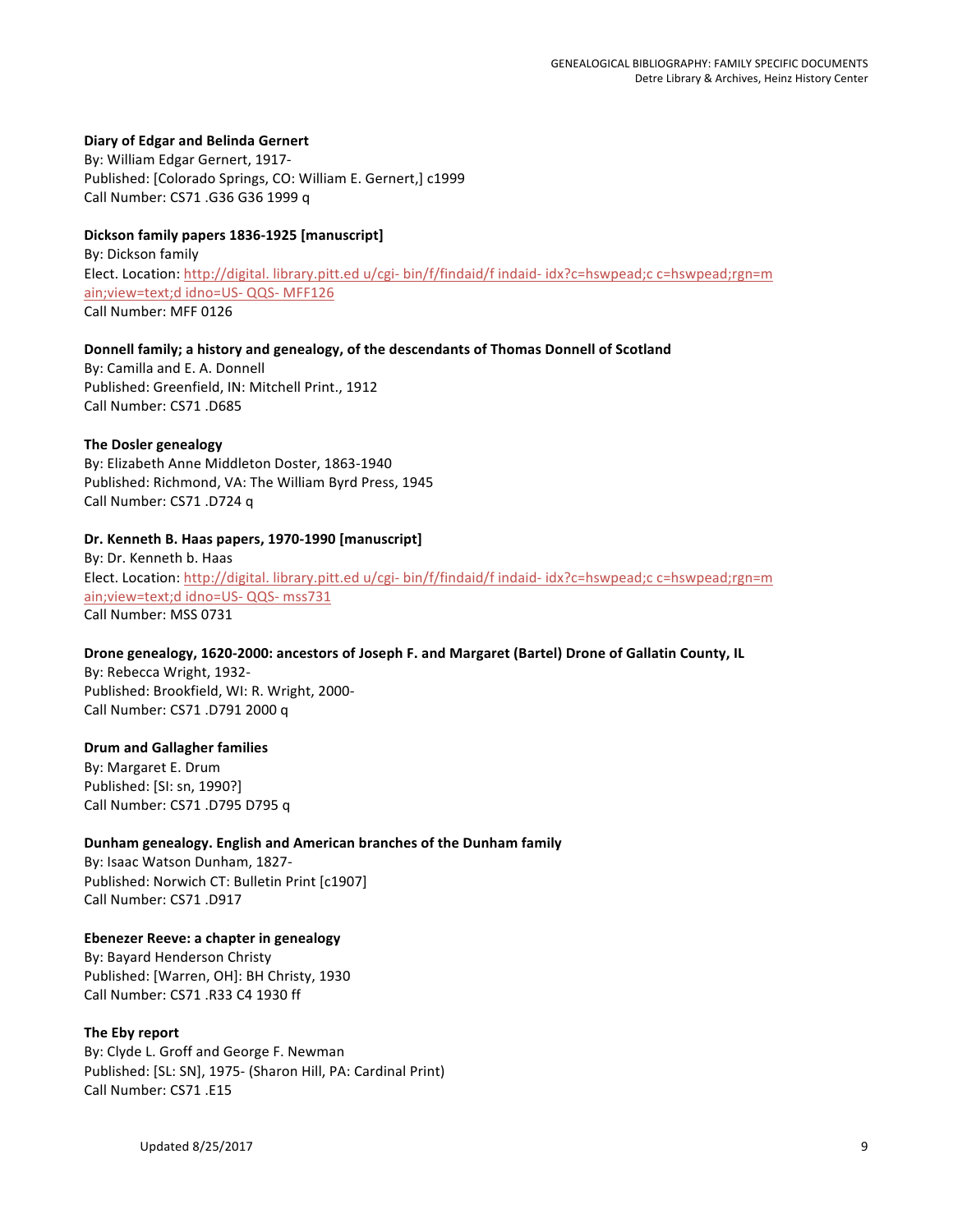The Eckbreth genealogy: a Pennsylvania German pioneer's family history, 1830-1997

By: Barbara Hocking Eckbreth Published: Hartford, CT: the Author, 1997 Call Number: CS71 .E18 E18 1997 q

**Eicher family genealogy 1988 [manuscritp]** Call Number: MFF 2808

#### Eliyahu's branches: the decendants of Vilna Gaon (of blessed and saintly memory) and his family

By: Chaim Freedman Published: Teaneck, NJ USA: Avotaynu, c1997

**Elsie the gold digger** By: James Wilson Devitt, 1914-Published: [Pittsburgh, PA]: JW Devitt, 2002 Call Number: CT275 .E47 D48 2002 f

Elvira L. Bleadinghiser papers 1894-1965 [manuscript] By: Elvira L Bleadinghiser, 1894-1965 Elect. Location: http://digital. library.pitt.ed u/cgi- bin/f/findaid/f indaid- idx?c=hswpead;c c=hswpead;rgn=m ain; view=text;d idno=US- QQS- MSS61 Call Number: MSS 0061

The Emison families, revised; origin and history of the Kentucky Emisons, with partial genealogies and notes on Emisions [sic] of Virginia, Tennessee, Long Island, and Massachusetts. Also the following collateral families: Baird, Holmes, Clark, Love, Posey-Wade...

By: James Wade Emison, 1894-Published: Vincennes, Ind., 1954 Call Number: CS71 .E53 1954

The Emison families, revised; Supplement (1962) By: James Wade Emison, 1894-Published: Vincennes, IN: 1962 Call Number: CS71 .E53 1954 Suppl.

The Emison families; origins and history of the American Emisons, with partial genealogies and notes on the following collateral families: Baird; Clarks; Holmes; Posey; Allen; Dunning; Rabb; Sinclair; Scott; Campbell-McClellan-Patterson=Cullop-Mantle-Brevoort; Simpson; McCord-Hogue; Reiley By: James Wade Emison, 1894-Published: Vincennes, Ind., 1947 Call Number: CS71 .E53

Engineer Pittsburgh: the story of Julian Kennedy, engineer: his helpmate Jane Eliza Brenneman and his Kennedy and **Truesdale ancestors in America** 

By: Templeton Smith, 1919-Published: Pittsburgh: T. Smith, 1996 Call Number: CS71 .K35 1995 q

**Errata & addendum to Osbourne and Sands, and allied families** By: Elizabeth Jane Osbourne Sands, 1915-1983 Published: Port Charlotte, FL: JD Sands, 1993 Call Number: CS71 O81 S222 1993

Updated  $8/25/2017$  and  $10$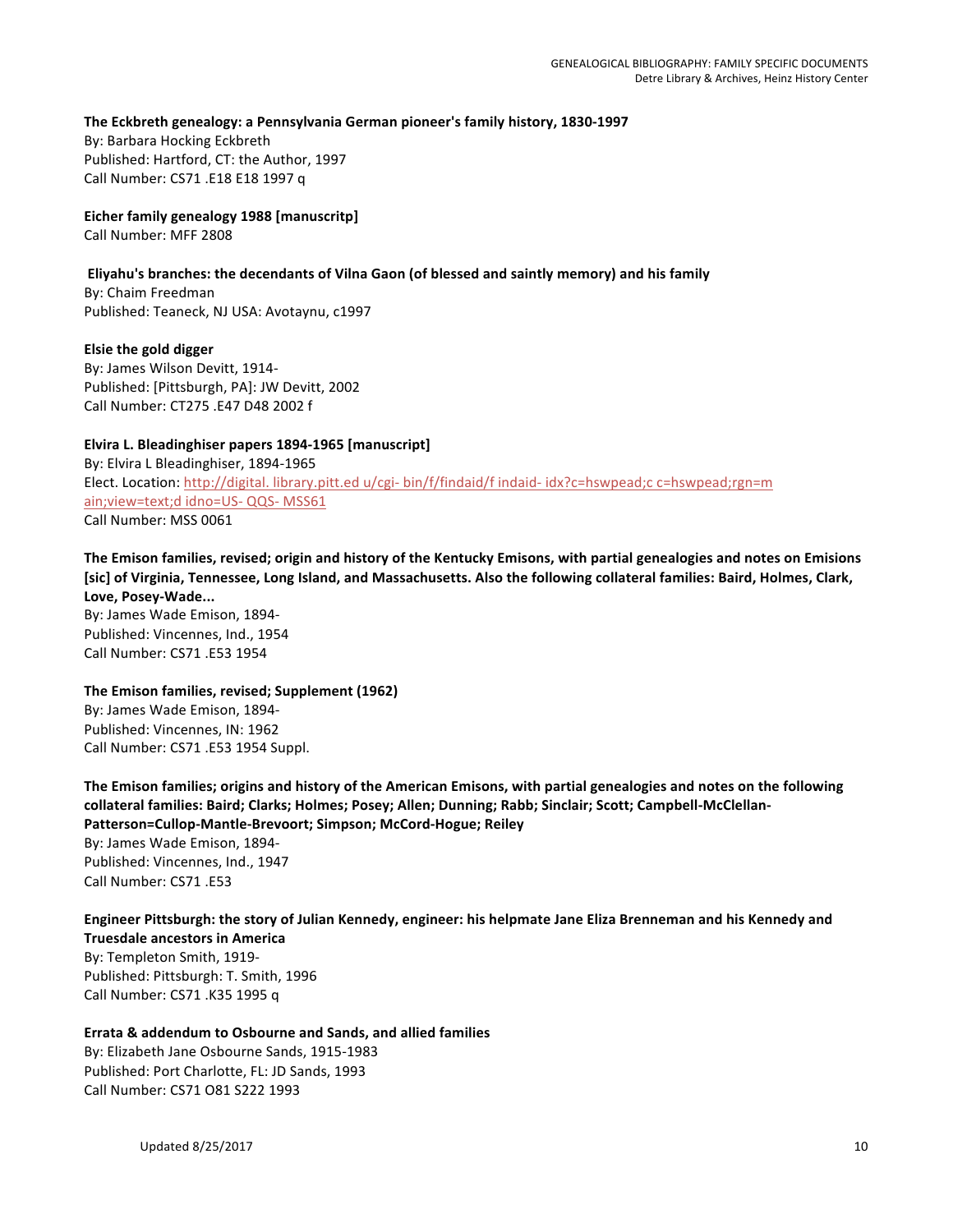# Eunice E. Elliott genealogical papers c1960-c1980 [manuscript] By: Eunice E. Elliott Elect. Location: http://digital. library.pitt.ed u/cgi- bin/f/findaid/f indaid- idx?c=hswpead;c c=hswpead;rgn=m ain; view=text;d idno=US- QQS- mss761 Call Number: MSS 0761

## **Ewing family papers [manuscript] 1763-1979**

By: Ewing family Elect. Location: http://digital.library.pitt.edu/cgi-bin/f/findaid/findaid-idx?c=hswpead;cc=hswpead;rgn=main;view=text;d idno=US-QQS-MSS63 Call Number: MSS 0063

#### The Ewing genealogy with cognate branches: a survey of the Ewings and their kin in America

By: Presley Kittredge Ewing, 1860-, and Mary Ellen (Williams) Ewing Published: [Houston, Hurcules ptg. & book co., c1919] Call Number: CS71 .E9493

## **Excerpts from the diary of the Rev. Robert Dilworth**

By: Robert Dilworth, b. 1789 Published: [United States: sn] c1987 (Apollo, PA: Printed by Closson Press) Call Number: F157 .B2 D576 1987 q

## **Family genealogy of Emily Frances Schupp**

By: Henry Thomas Schupp, 1942-Published: Philadelphia: the Author, 28 cm Call Number: CS71 .S393 S393 q

## The family of William Findley of Westmoreland, PA

By: John Caldwell 1926-Published: Rock Island, IL: Five Rhinos Book Co., 2002 Call Number: CS71 .F513 2002

## The farmers' children

By: Donald Yentzer Coppersmith Published: Coudersport, PA: Enterprise Pub Association, c1981 Call Number: F157 .P8 C785

## **A farmhouse and those who lived in it: John Andrews**

By: Barard Henderson Christy, 1872-Published: [SI: sn], 1932 Call Number: CS71 .A57 1932

# Fell family genealogy 1796-1980 [manuscript]

Call Number: MFF 2806

# The first 150 years: the Sheetz family in America

By: Carl F Chuey, 1944-Published: Youngstown, OH: Chuey, 1971-Call Number: CS71 .S314 C559 q

## For a thousand years; the Hadsell-Hodsoll genealogy of Norway, England, and America

By: Willard L Hadsell, 1880-Published: [Lincoln, Neb, Union College Press] c1956

Updated  $8/25/2017$  and  $11$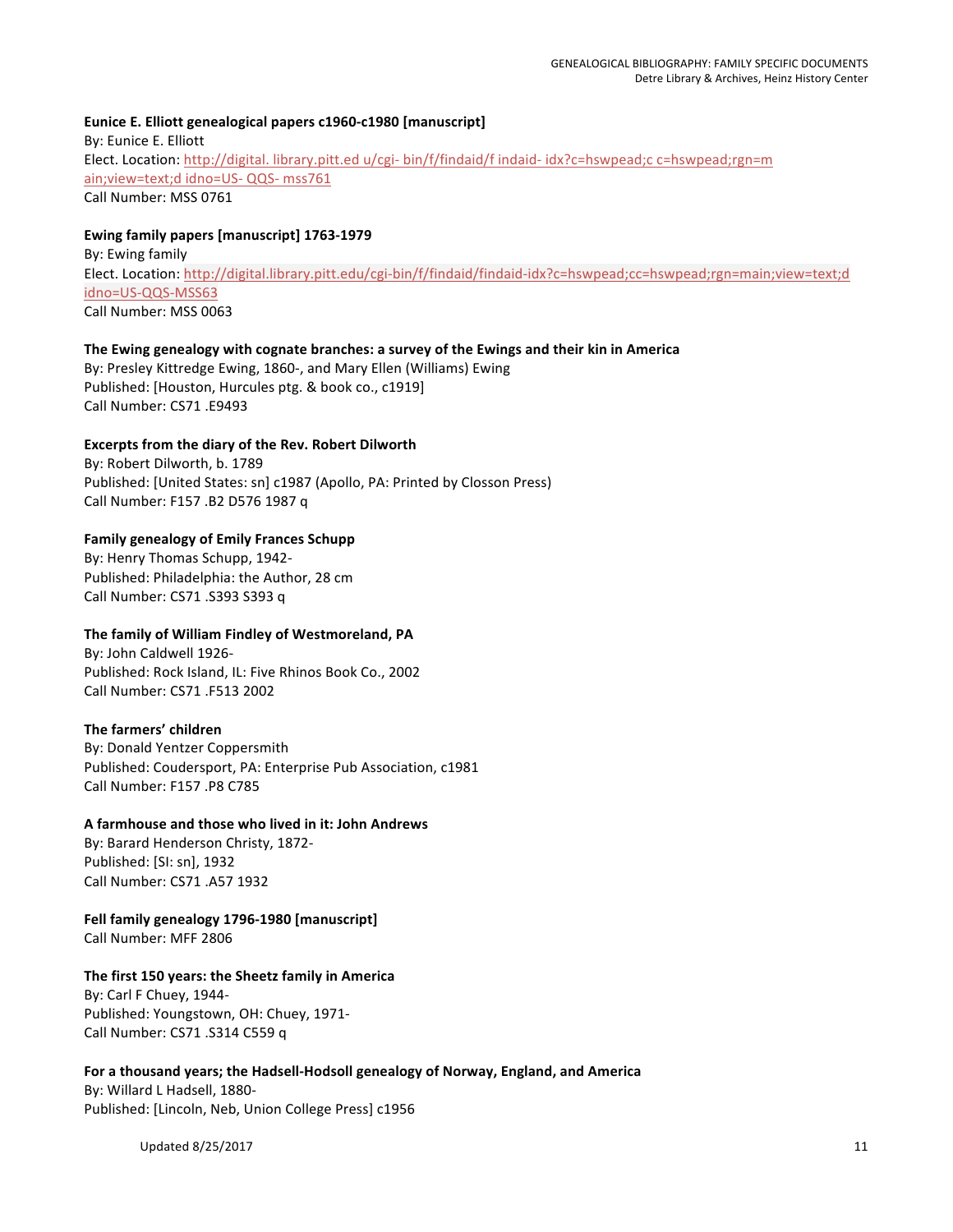Call Number: CS71 .H125

Forerunners; a history or genealogy of the Strickler families, their kith and kin, including Kauffmans, Stovers, Burners, Ruffners, Beavers, Shavers, Brumbachs, Zirkles, Blossers, Groves, Brubakers, Neffs, Rothgebs and many other early families of Shenandoah, Rockingham, Augusta, Frederick and Page counties of the Shenandoah Valley; a memorial to those who have gone before, by Harry M. Strickler. From about 1700 to the present time, 1924

By: Harry Miller Strickler Published: [Harrisonburg, PA, HM Strickler, c1925] Call Number: CS71 .S917

Forward family papers, 1814-1864, includes genealogy, letters from the various brothers

By: Forward family Call Number: 1999.0177

**Fox family genealogy** Call Number: 1995.0081

**Franklin family genealogy 1987 [manuscript]** Call Number: MFF 2809

#### **Freeman genealogy**

By: Frederick Freeman, 1799-1883 Published: Boston: Franklin press, Rand, Avery, and company, 1875 Call Number: CS71 .F855 1875 q

#### **From Popelyna to Pittsburgh: the Deaktor family [Ukraine]**

By: Susan Glickman and Alan Steinfeld Published: Scarsdale, NY: Alan Steinfeld, c2009 Call Number: CS71 .D275 D3 2009 q

## The Ganss-Gans genealogy, 1518-1990: ancestors in Germany and descendants in Pennsylvania of George Baltzer Gans, 1684-1760, Germany-Pennsylvania, the immigrant ancestor

By: Beryl Modest, 1908-Published: Pittsburgh, PA: Suburban Print. & Pub. Co. and Penn State Book Binding Co., 1990 Call Number: CS71 .G1999 B947 1990

# Gary genealogy. The descendants of Arthur Gary of Roxbury, Massachusetts, with an account of the posterity of Stephen Gary of Charlestown, Massachusetts, and also of a South Carolina family of this name

By: Lawrence Brainerd, 1874-Published: Boston, MA [TR Marvin & son, printers], 1918 Call Number: CS71 .G244

#### **Genealogies of JV Thompson**

By: JV Thompson Published: [SI: JV Thompson, 1921?] Call Number: CS71 .T476t

#### **A Genealogical history of the Milesian families of Ireland**

By: Heraldic Artists Ltd. Published: Dublin, Ireland, [c1968] Call Number: CS493 .G324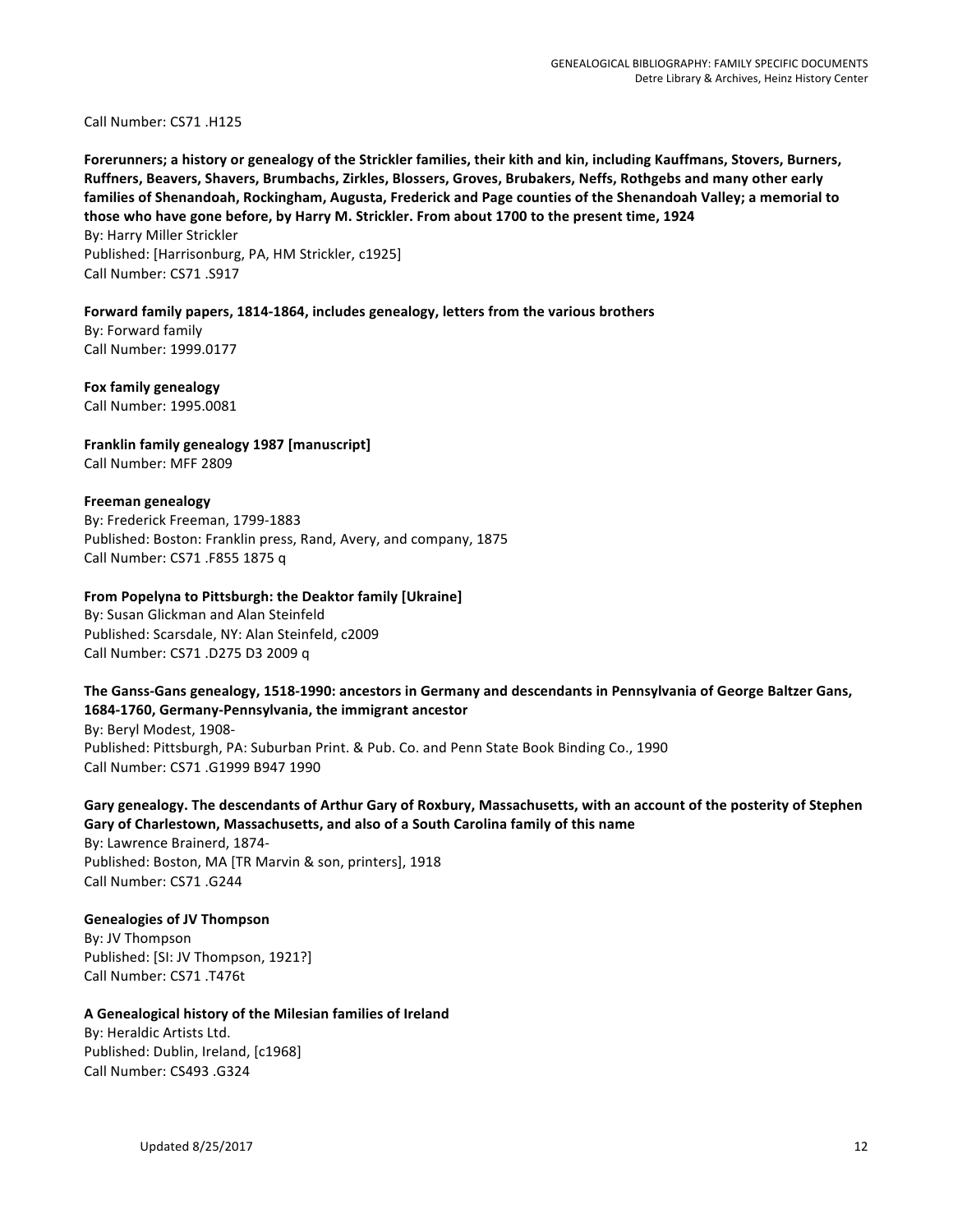## Genealogical notes of the Chamberlaine family of Maryland: and the related families of Dyer, Earle, Goldsborough, Hammond, Hayward, Hollyday, Hughes, Lloyd, Neale, Nicols, Robins, Stockton and Tilghm

By: John Bozman Kerr, 1809-1878 Published: Cottonport: Polyanthos, 1973 Call Number: CS71 .C443

#### Genealogical register of the probable ancestor and of the actual descendants of Henry Getz

By: OE Sunday Published: Philadelphia, PA: Capital Airlines Inc, 1961 Call Number: CS71 .G259 q

#### The genealogies of the Jackson, Junkin & Morrison families

By: Michael I Shoop Published: Lexington, VA: Garland Gray Memorial Research Center, Stonewall Jackson House, Historic Lexington Foundation, 1981 Call Number: CS71 .J14 S559

# Genealogies of the Potter families and their descendants in America to the present generation: with historical and **biographical sketches**

By: Charles Edward Potter Published: Boston: A Mudge & Son, 1888 Call Number: CS71 .P866 ff

## Genealogy and biographical sketches of the family of Samuel Painter, who came from England and settled in Chester County, Pennsylvania, about the year 1699

By: Orrin Chalfant Painter, 1864-Published: Baltimore, Press of JS Bridges & co, 1903 Call Number: CS71 .P148 ff

# Genealogy and historical record of the Anderson and Elder families of the Richlands of Derry Township, Westmoreland **County, Pennsylvania: who settled there in 1783**

By: John Calvin Elder Published: New Alexandria, PA: the Author, 1938 Call Number: CS71 .A547

## The genealogy and history of the Shreve family from 1641

By: Luther Allen Prentice, 1853-Published: Greenfield, IL: Priv. Print., 1901 Call Number: CS71 .S561

# A genealogy and short history of the family of Robert Johnstown of Shermans Valley Pennsylvania and Darlington,

**Pennsylvania** By: Murray V Johnston Published: Pittsburgh: Johnston, c1975 Call Number: CS71 .J72 J73 q

## **Genealogy, Christian Lesnett**

By: Daniel Miller Bennett, 1864-Published: Bridgeville, PA [1931] Call Number: CS71 .L63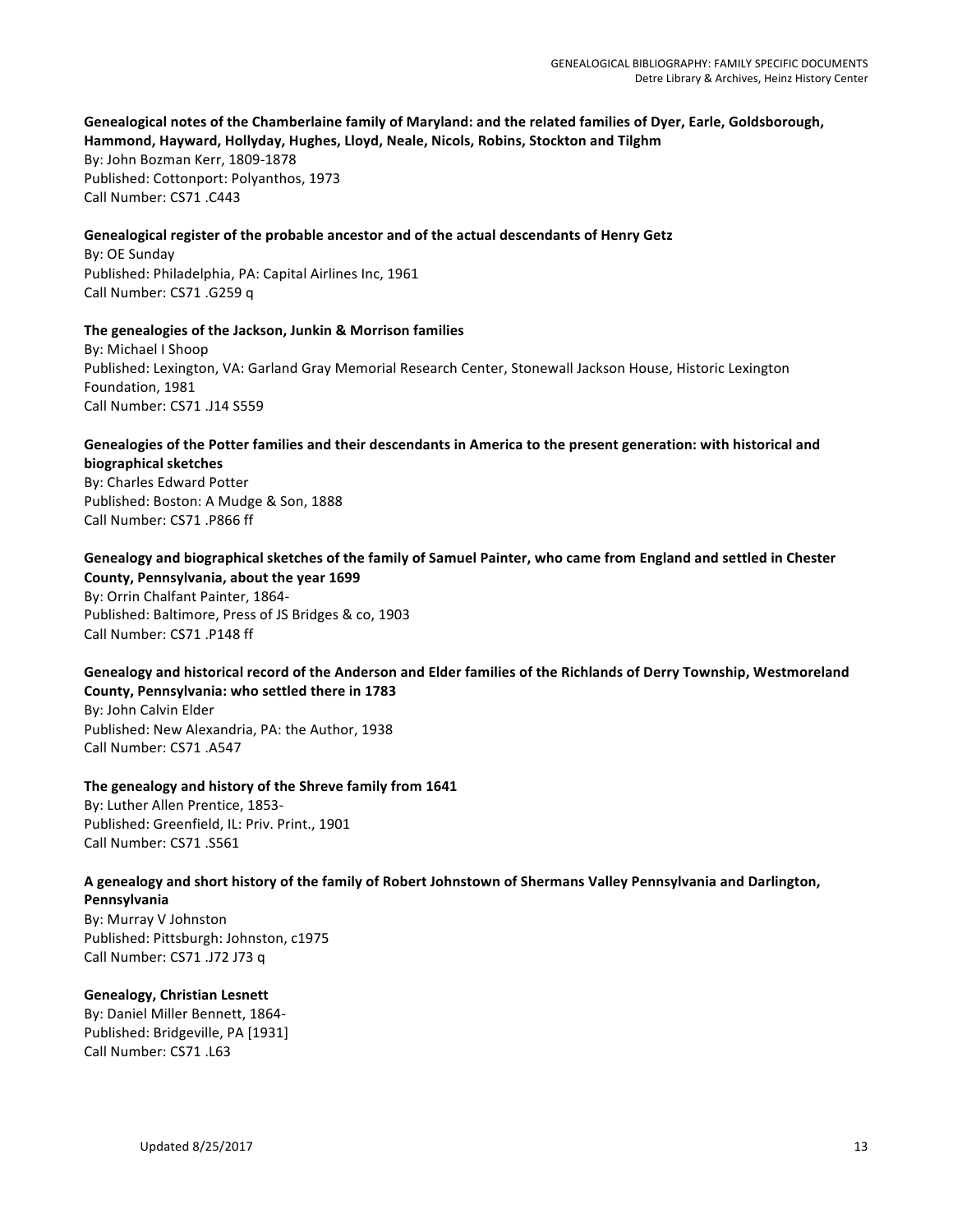# Genealogy from Adam to Christ, with the genealogy of Adam Heineck and Henry Vandersaal, from 1747 to 1881. To which is added a brief account of the author's travels in about sixteen years as an evangelist, and twelve sermons **composed by himself**

By: Samuel Heinecke, b. 1803 Published: Lancaster, PA: JA Hiestand, printer, 1881 Call Number: CS71 .H468 1881

#### A genealogy Israel Gray: 1772-1846; many of his descendants, allied family connections, history and biography

By: Joseph F Gray Published: Jefferson, Maine: the Author, 1995 Call Number: CS71 .G77 1995 q

#### Genealogy, Killin-Killen family: other families, Davidson, Maddox, Jaqua

By: Arthur Marion Killin, 1907-Published: Ashtabula, OH: AM Killin, 1983 Call Number: CS71 .K48 K48 q The genealogy of 1500 descendants of Amos, Samuel, Stephen, and Zachariah Cabe (McCabe) By: Elsie Cabe Wheatcroft & Margie Cabe Keener Published: [Bowling Green, KY]: EC Wheatcroft; [Franlin, NC]: MC Keener, c1983 Call Number: CS71 .M121 W556 1983

# Genealogy of a part of the Guild family in the United States and Canada, and an enumeration of the descendants of **Jeremiah Guild of the 5th generation** By: Leman Andrew Guild, b. 1823 & T. Guild

Published: Waterbury, CT: FP Steele, 1878 Call Number: CS71 .G954 1878 d

## **Genealogy of Arthur Parke of Pennsylvania and some of his descendants**

By: Frank Sylvester Parks, b1861 Published: Washington, DC: 1922 Call Number: CS71 .P237

# Genealogy of Charles Herman Young and Una May Brown, including families of Young, Russell, Taylor, Brown, Miller, **Aughenbaugh & Harter, Houlette & Bryant**

By: Nell Young Herchenroether Published: [Pittsburgh: Herchenroether, 1974] Call Number: CS71 .Y742 H539 q

**Genealogy of Christian and Christianna Lesnett** Call Number: MFF 4288

Genealogy of Flory-Dinkey family, with their direct ancestors including Boyd, Wallace, Carnahan, Cobb, Stephens, Osgood, Sitgreaves, Iddings, Sharpless, Lewis, Bowden, Vail, Farnham, and collateral lines and royal and Magna charta **ancestors**

By: Gertrude Vail Flory Dinkey, 1904-Published: [Pittsburgh] 1946 Call Number: CS71 .D5845 1946

# Genealogy of Gen. James Wells and descendants; comp. 1883-1892

By: Mary Josephine Roe Published: Cincinnati, Webb Stationery, 1892 Call Number: CS71 .W453 G326 q

Updated  $8/25/2017$  and  $14$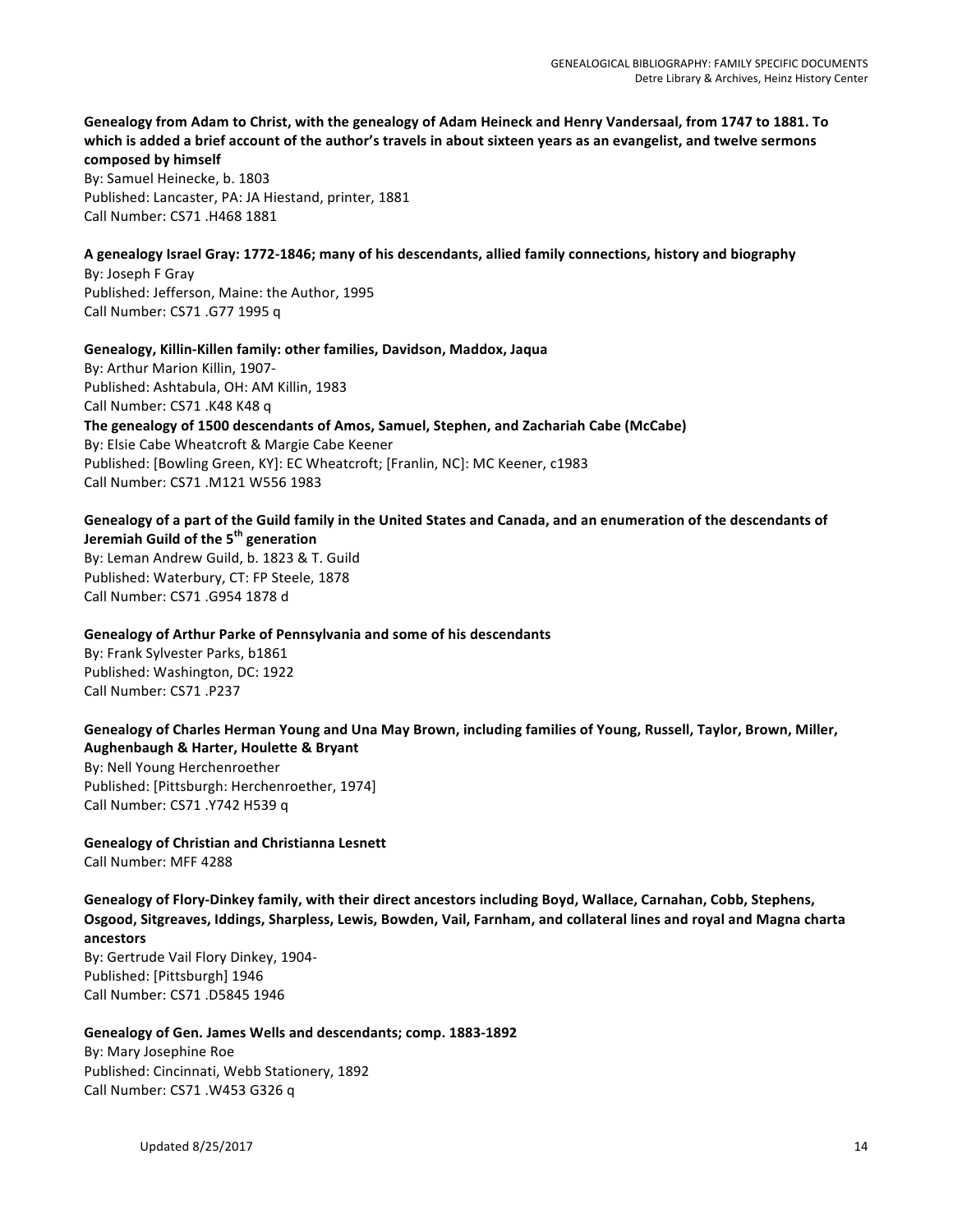#### **Genealogy of Jefferson Davis and of Samuel Davies**

By: William H Whitsitt Published: New York, Washington: The Neale Publishing Company, 1910 Call Number: CS71 .D26

#### **Genealogy of Jennie Boas Wood and Jacob Dick**

By: Wood Family Call Number: MFF 4511

#### The genealogy of Michael Korns, Sr. of Somerset County, Pennsylvania

By: Charles Byron Korns Published: Berlin, PA: Berlin Publishing Co, 1949 Call Number: CS71 .K84

#### Genealogy of one line of the Pardee family, and some memoirs

By: Aaron Pardee Published: Wadsworth, OH: [sn], 1896 Call Number: CS71 .P22

#### **Genealogy of Smith and Patterson families**

By: CM Smith Published: Columbus, OH: Heer, 1931? Call Number: CS71 .S645

## Genealogy of some early families in Grant and Pleasant districts, Preston County, West Virginia, also the Thorpe family of Fayette County, Pennsylvania and the Cunningham family of Somerset County, Pennsylvania

By: Edward Thorp King, 1895-Published: Marshalltown, IA, 1933 Call Number: F247 .P93 K52

#### **Genealogy of the Ainsworth families in America**

By: Francis Jewett Parker, 1825-1909 Published: Boston, Printed for the Compiler, 1894 Call Number: CS71 .A297

**Genealogy of the Alexander, Wilson and Ferson families of Pennsylvania** Call Number: 1998.0249

## Genealogy of the Allen and Witter families: among the early settlers of this continent and their descendants

By: Asa W Allen Published: Salem, O: LW Smith, 1872 Call Number: CS71 .A429

## Genealogy of the Anderson, Corbett, McCullough, Trudy and associated families

By: James Turner McCullough, 1893-Published: Kittanning, PA: the Author, 1930 Call Number: CS71 .A545 M133 q

Genealogy of the Anthony family from 1495 to 1904, traced from William Anthony, Cologne, German to London, England, John Anthony, a descendant, from England to America By: Charles Lawton Anthony, b. 1836 Published: Sterling IL: Author, 1904 Call Number: CS71 .A628 1975

Updated  $8/25/2017$  and  $15$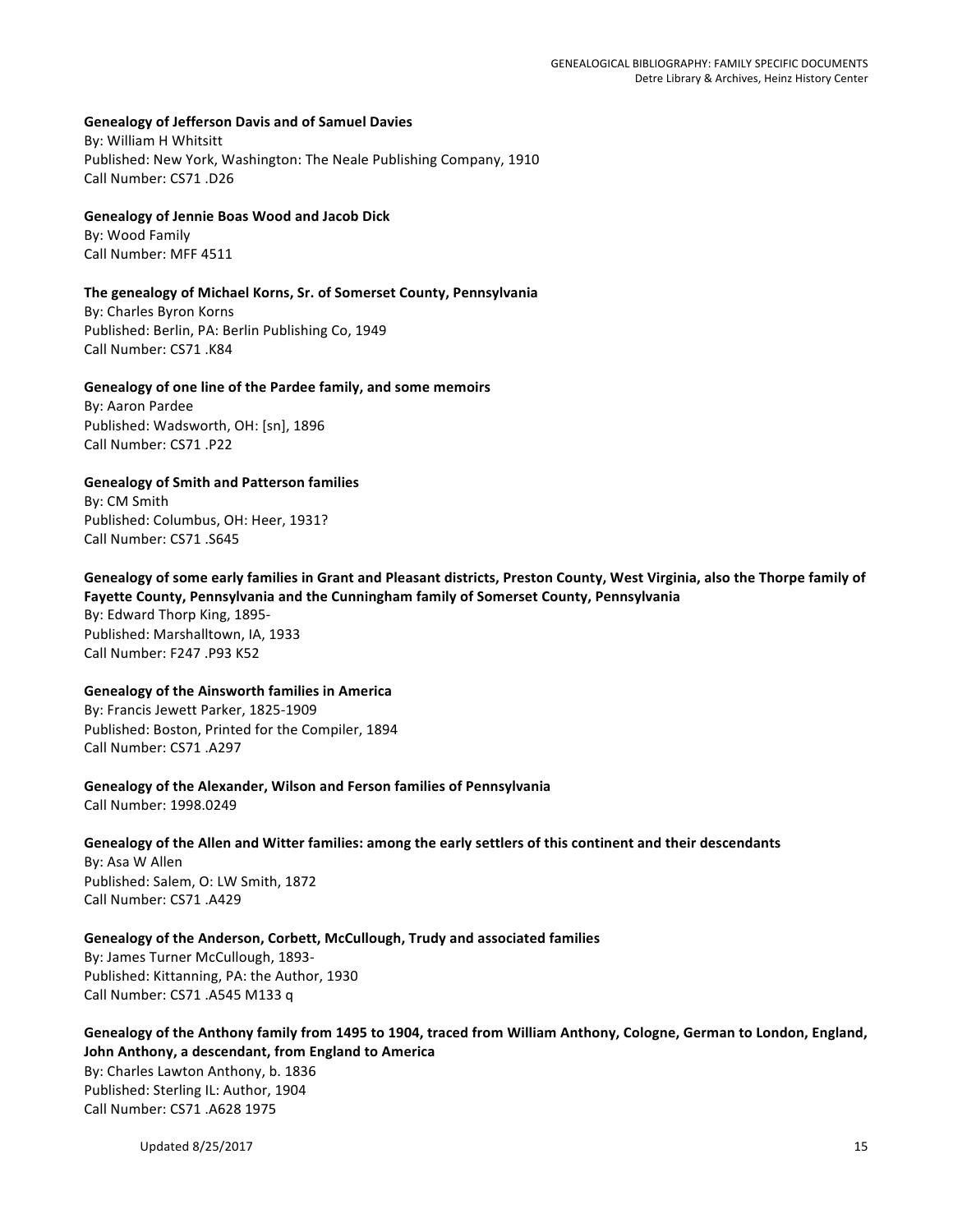The Genealogy of the Barrickman family of Franklin, Ripley, and Marion Counties of Indiana By: Vivian Barrickman Shoemaker, 1903-1959 Published: Chicago, 1961? Call Number: CS71 .B248 S5 q

#### Genealogy of the Bennington family: which originated in Harford County, Maryland, with notes on other Bennington **families**

By: William K Hall Published: Scottsdale, AZ (14623 N 49<sup>th</sup> Place, Scottsdale 85254): JB Larson, 1991 Call Number: CS71 .B4724 H34 1991 q

#### Genealogy of the Bigelow family of America: from the marriage in 1642 of John Bigelow and Mary Warren to the year **1890**

By: Gilman Bigelow Howe, 1850-1933 Published: Worcester, MA: Printed by C. Hamilton, 1890 Call Number: CS71 .B592 H856

The genealogy of the Booth family; Booth families of Connecticut for six or more generations

By: Donald Lines Jacobus, 1887-1970 Published: Pleasant Hill, MO: EC Booth, 1952 Call Number: CS71 .B725

## Genealogy of the Brumbach families, including those using the following variations of the original name, Brumbaugh, Brumbach, Brumback, Brumbaugh, Brownback, and many other connected families

By: Gaius Marcus Brumbaugh, b. 1862 Published: New York, FH Hitchcock, c1913 Call Number: CS71 .B89 q

**Genealogy of the Casasanta family** 

Call Number: 1999.0117

## Genealogy of the Child, Childs and Childe families, of the past and present in the United States and the Canadas, from **1630 to 1881**

By: Elias Child, 1806-Published: Utica, NY: Published for the author by Curtiss & Childs, printers, 1881 Call Number: CS71 .C536 1881 q

## Genealogy of the Coffinberry family, descendants of George Lewis Coffinberry, 1760-1851, Revolutionary War soldier, and his wife Elizabeth (Little) Coffinberry. Also related families: Coffenberry, Gilkison, Keasey, Platt

By: Beatrice Berman Scott, 1893-Published: Cleveland: FA Myers, 1952 Call Number: CS71 .C675

## Genealogy of the Crane family; descendants of Henry Crane of Wethersfield and Guilford, CT, with sketch of the family in **England**

By: Ellery Bicknell Crane, 1836-1925 Published: Worcester, MA: Charles Hamilton, 1895 Call Number: CS71 .C891 1974

**Genealogy of the Creighton, Robinson and Brown families** Call Number: MFF 4107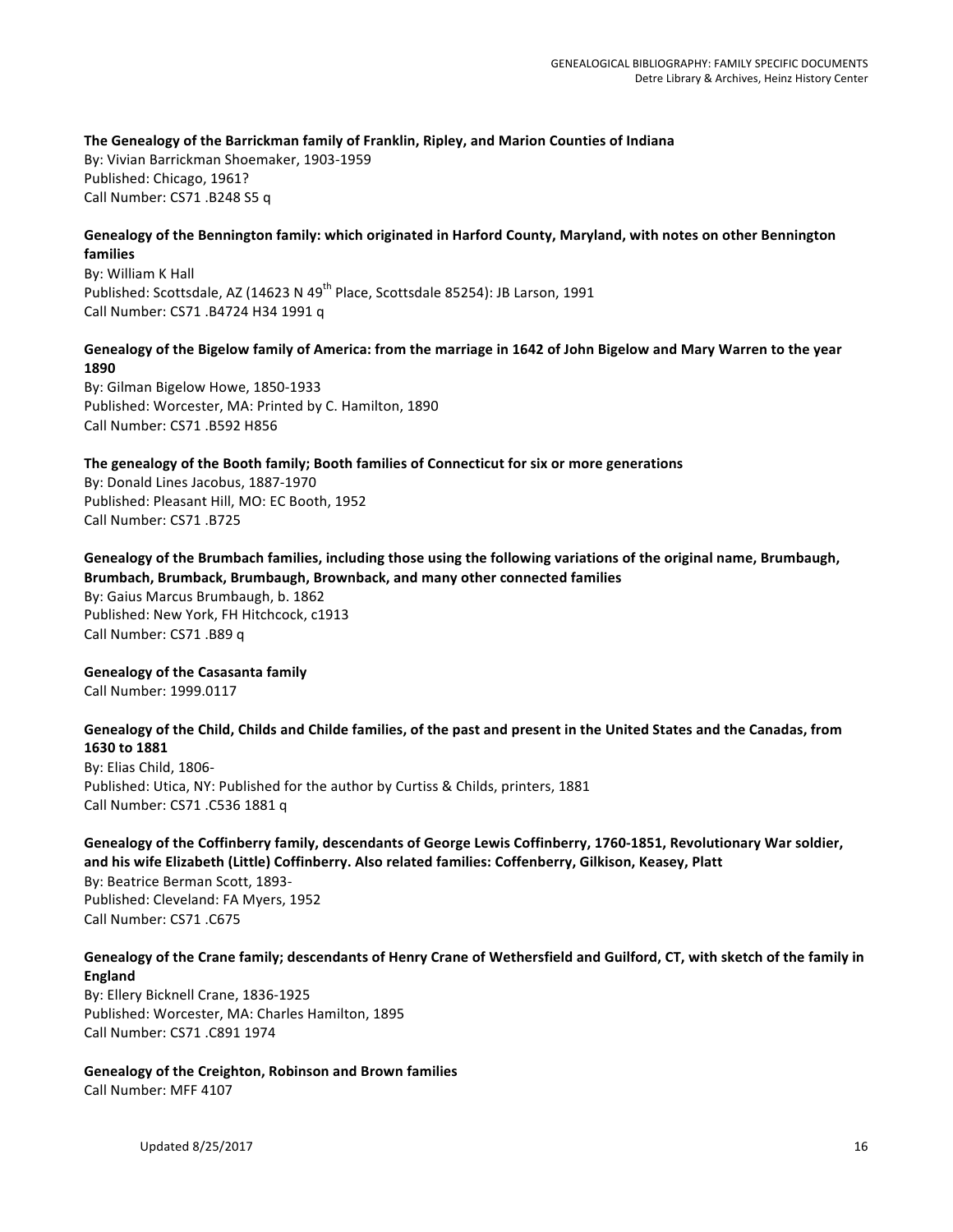Genealogy of the Cuffia, Pastore, Santos and Zanotto families Call Number: 1999.0116

**Genealogy of the Culbertson and Culberson families** By: Lewis Rogers Culbertson, b. 1867 Published: Zanesville, OH: The Courier Co printers, 1923 Call Number: CS71 .C96 C9 1923 q

Genealogy of the Denny family in England and America: descendants of John Denny of Combs, Suffolk, England in 1439 By: Christopher Columbus Denny, b. 1813 Published: Leicester, MA: CC Denny, 1886 (Worcester, MA: Chas. Hamilton) Call Number: CS71 .D412

Genealogy of the descendants of John Kirk. Born 1600, at Alfreton, in Derbyshire, England. Died 1705, in Darby Township, **Chester (now Delaware) County, Pennsylvania** 

By: Miranda S. Roberts, b. 1834 Published: Doylestown, PA: Press of the Intelligencer company, 1912-1913 Call Number: CS71 .K59 q

#### A genealogy of the descendants of John Thomson of Plymouth, MA. Also sketches of families of Allen, Cooke and **Hutchinson**

By: Charles Hutchinson Thompson, 1838-Published: Lansing, DD Thorp, printer, 1890 Call Number: CS71 .T474

The genealogy of the descendants of Lawrence and Mary Antisell of Norwich and Willington, CT, including some records of Christopher Antisell of Sraduff, Birr (Kings Co) Ireland By: Mary Elizabeth Tisdel Wyman, 1845-Published: Columbus, OH: The Chaplin Printing Co, 1908 Call Number: CS71 .A633 q

Genealogy of the Dickson family and its immediate collateral branches 1908

By: William Brown Dickson, 1865-1942 Call Number: MFF 2377

Genealogy of the families of Alexander Thomson and Andrew Watson and their descendants

By: Andrew Watson Pentland, 1828-Published: Washington, DC: the Author, 1898 Call Number: CS71 .T482 P419

# Genealogy of the family Mansmann: with a report to the family Kratz and sketches of the towns Bretzingen, Elmstein,

**Hauenstein** By: Walter Kratz Published: 1993 Call Number: CS71 .M35 K6 1993a f

## Genealogy of the family of Charles Karch and his wife, Caroline

By: Freeland Harry Karch, 1924-Published: Burgettstown, PA: FH Karch, 1978 Call Number: CS71 .K18 K18 q

**Genealogy of the family of Maclellan** By: MA McClelland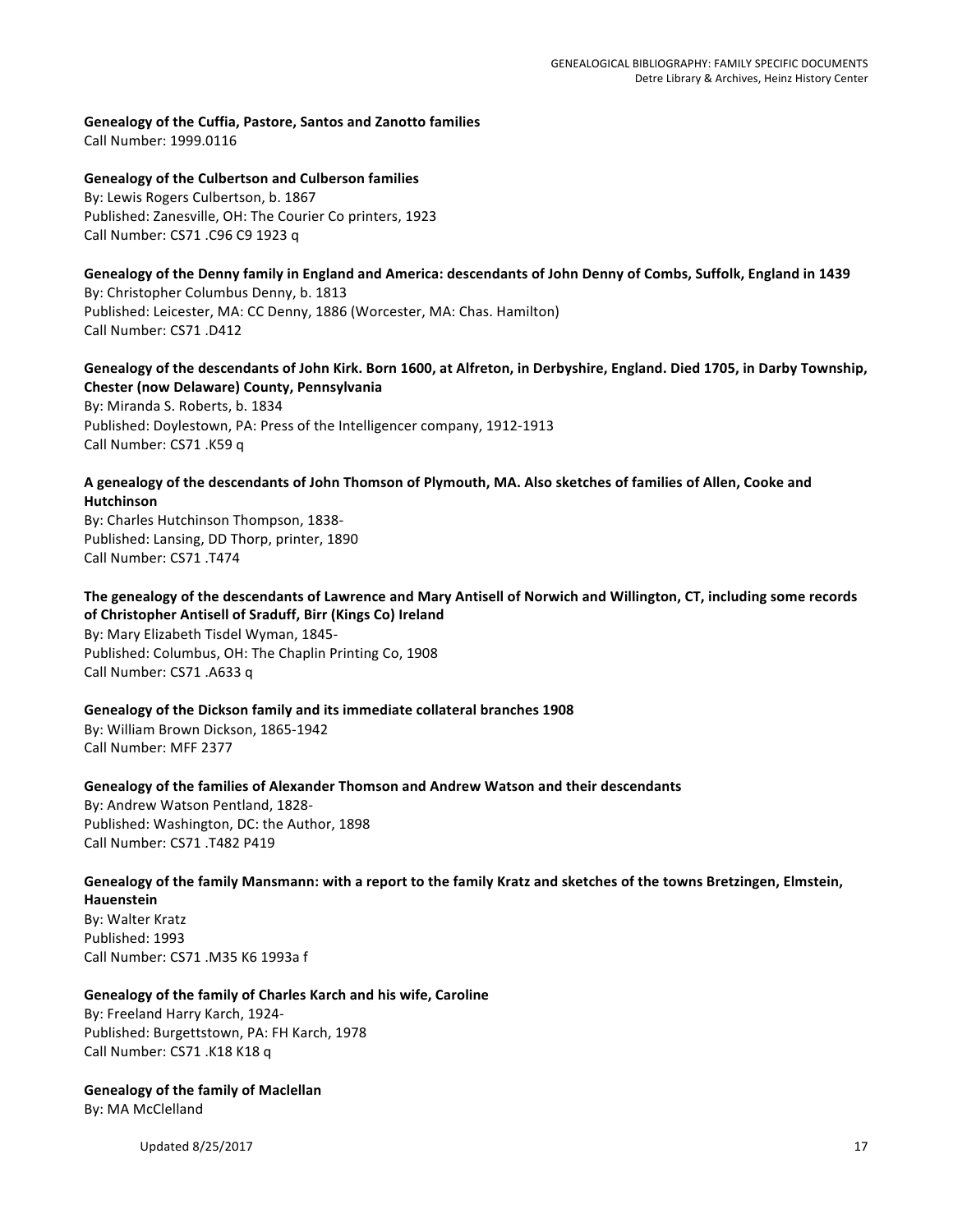Published: Knoxville, IL: Republican Print. Establishment, 1882 Call Number: CS71 .M164 M164

#### Genealogy of the Frank Lintner family, 1844-1995

By: Raymond E Lintner Published: Pittsburgh: the Author, 1995 Call Number: CS71 .L75 L5 1995 f

# **Genealogy of the Friday family**

By: Friday family Call Number: MFF 0830

Genealogy of the Fulton family; being descendants of John Fulton, born in Scotland 1713. Emigrated to America in 1753. Settled in Nottingham Township, Chester County, Pennsylvania, 1762. With a record of the known descendants of Hugh Ramsey, of Nottingham, and Joseph Miller, of Lancaster County, PA

By: Hugh R. Fulton Published: Lancaster, PA: New Era Printing Co, 1900 Call Number: CS71 .F974

Genealogy of the Gardner family between 1760 and 1899 Call Number: MFF 4185

#### The genealogy of the Henry family

By: David Ford Henry, 1836-Published: 1919 Call Number: CS71 .H52

## Genealogy of the Imbrie family of western Pennsylvania, descendants of James Imbrie, pioneer settler, and his wife **Euphemia Smart**

By: Boyd Vincent Imbrie, 1895-Published: Pittsburgh, 1953 Call Number: CS71 .I32 q

A genealogy of the Ingersoll family in America, 1629-1925; comprising descendants of Richard Ingersoll of Salem, Massachusetts, John Ingersoll of Westfield, MA and John Ingersoll of Huntington, Long Island

By: Lillian Drake Aery Published: New York: FH Hitchcock, 1926 Call Number: CS71 .I47 A954

#### The genealogy of the Jacob Stone and Henrietta Nulton Stone families

By: Caroline Stone Monks Published: 1989 Call Number: CS71 .S877 M745 q

## Genealogy of the John Gross family, 1810-1995

By: Raymond E Lintner Published: Pittsburgh: the Author, 1995 Call Number: CS71 .G849 L5 1995 f

#### Genealogy of the McKean family of Pennsylvania, with a biography of the Hon. Thomas McKean

By: Roberdeau Buchanan, 1839-1916 Published: Lancaster, PA: Inquirer Printing Company, 1890 Call Number: CS71 .M154

Updated  $8/25/2017$  and  $18$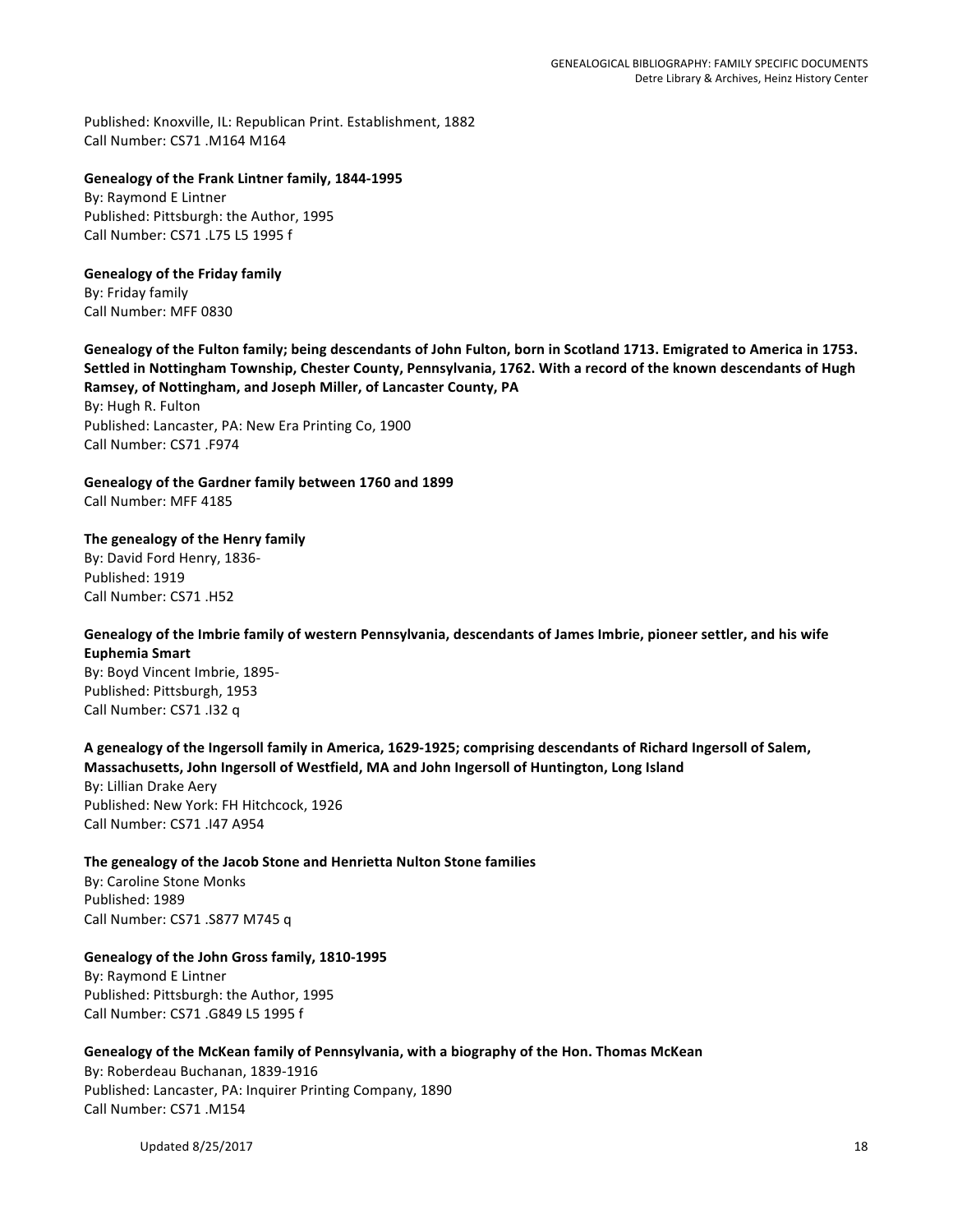#### **Genealogy of the Moyer family**

By: Abraham James Fretz, b. 1849 Published: Netcong, NJ: Union Times print, 1909 Call Number: CS71 .M938

#### **Genealogy of the Musick family and some kindred lines**

By: Grover Cleveland Musick, 1891-Published: Meadow Bridge, WV: 1964 Call Number: CS71 .M985

#### **A genealogy of the Nesbit, Ross, Porter, Taggart families of Pennsylvania**

By: Blanche Taggart Hartman, 1863-Published: Pittsburgh, PA: Priv. Print, c1929 Call Number: CS71 .N458

#### Genealogy of the Peter Meinhold family, 1838-1995

By: Raymond E Lintner Published: Pittsburgh: the Author, 1995 Call Number: CS71 .M485 L5 1995 f

#### Genealogy of the Robinson family of Beaver County, PA

By: Kathleen E Robinson Call Number: MFF 4406

#### The genealogy of the Schweisshelm family

By: Frances L Ganard Published: Warren, OH: the Author, 1997 Call Number: CS71 .S412 G3 1997 q

## Genealogy of the Sharpless family, descended from John and Jane Sharples, settlers near Chester, Pennsylvania, 1682, together with some account of the English ancestry of the family, including the researches by Henry Fishwick, PHS and the late Joseph Lemuel Chester; and a full report of the bicentennial reunion of 1882 By: Gilbert Cope, 1840-1928 Published: Philadelphia, For the family, under the auspices of the Bi-centennial committee, 1887

**Genealogy of the Tenney family**

Call Number: CS71 .S53 q

# By: Caleb Jewett Tenney, 1780-1847 Published: Boston: Wilder's Genealogical Reprints, 1919 Call Number: CS71 .T29 q

#### Genealogy of the Thomas Graham Benner family By: Thomas Michael Benner, 1913-

Published: Ford City, PA: the Author, 1987 Call Number: CS71 .B469 B469 q

## **Genealogy of the Wilson-Thompson families**

By: Wilson-Thompson Family Association Published: Doylestown, PA: Intelligencer Print, 1916 Call Number: CS71 .W749

Genealogy of the Witherspoon family, with some account of other families with which it is connected

Updated  $8/25/2017$  and  $19$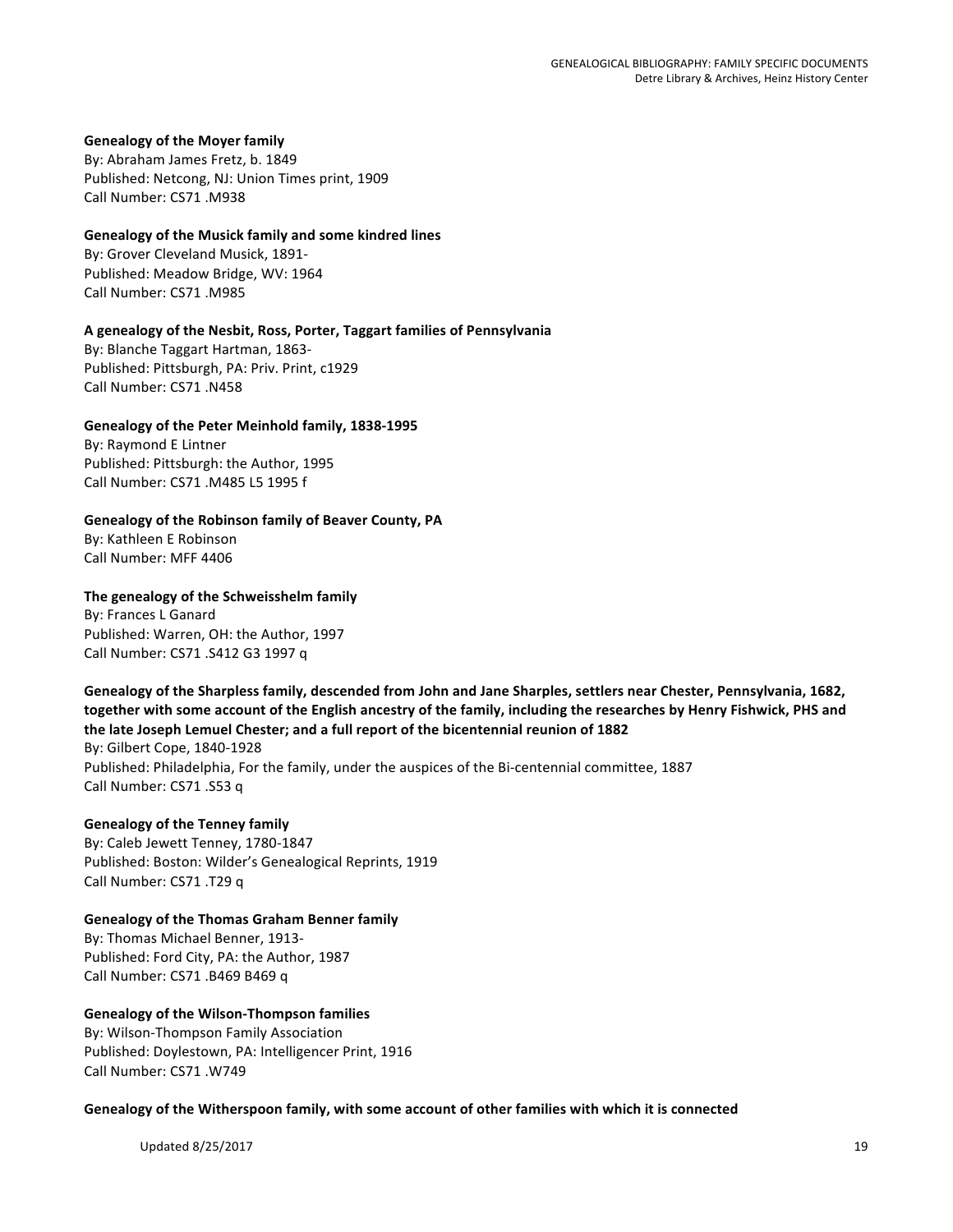By: Joseph George Wardlaw, b. 1859 Published: Yorkville, SC: Printed at the Enquirer Office, 1910 Call Number; cs71 .W824

## Genealogy of the Woodward family of Chester County, Pennsylvania, with an appendix giving a brief account of the **Woodwards of some other portions of the United States**

By: Lewis Woodward, 1848-Published: Wilmington, DL: Printed by Ferris Brow., 1879 Call Number: CS71 .W911

Genealogy of William and Sarah (Strange) Winnett, Fallowfields Township, Washington County, Pennsylvania By: Edna Winnett Rigg Brown, 1891-Published: Verona, PA, 1965 Call Number: CS71 .W77 q

The genealogy, the family history and a number of personal histories of Patrick Graham, 1747-1844, Elizabeth McKee **Graham and their descendants** By: Claire A Anderson

Published: Johnstown, PA: the Author, 1968 Call Number: CS71 .G738 A54

The George Shuman family genealogy and history, from the time of arrival in America, in 1760, to the year 1913

By: William Colhozeh, 1836-Published: Evanston, IL: Shuman, 1913 Call Number: CS71 .S562 q

**George Watt of York County, Pennsylvania genealogy and history** Call Number: MFF 4230

Gerwig genealogy: Georg Friedrich Gerwig, 1798-1870, Mathias Gerwig, 1803-1852

By: Earl W Gerwig Published: Frametown, WV: Gerwig, 1974 Call Number: CS71 .G387 G387 q

**Glen Osborne reflections, 1883-1983** Published: Coraopolis, PA: Osborne Borough Centennial Committee, c1984 Call Number: F157 .A49 G55 M527

Gloekler family papers and genealogy, 1870-1940 By: Gloeckler family Call Number: 1998.0177

## Goshorn descendants of Johann Georg and Susannah Gansshorn of Shade Valley, Pennsylvania

By: Marjorie Hold Carter, 1908-Published: San Francisco, CA: MH Carter, 1981 Call Number: CS71 .G676 C323

**Gout family genealogy** By: Gaut family Call Number: 1998.0137

The Griers: pioneers in America and Canada, 1816-1991 By: William Milton Grier, 1928-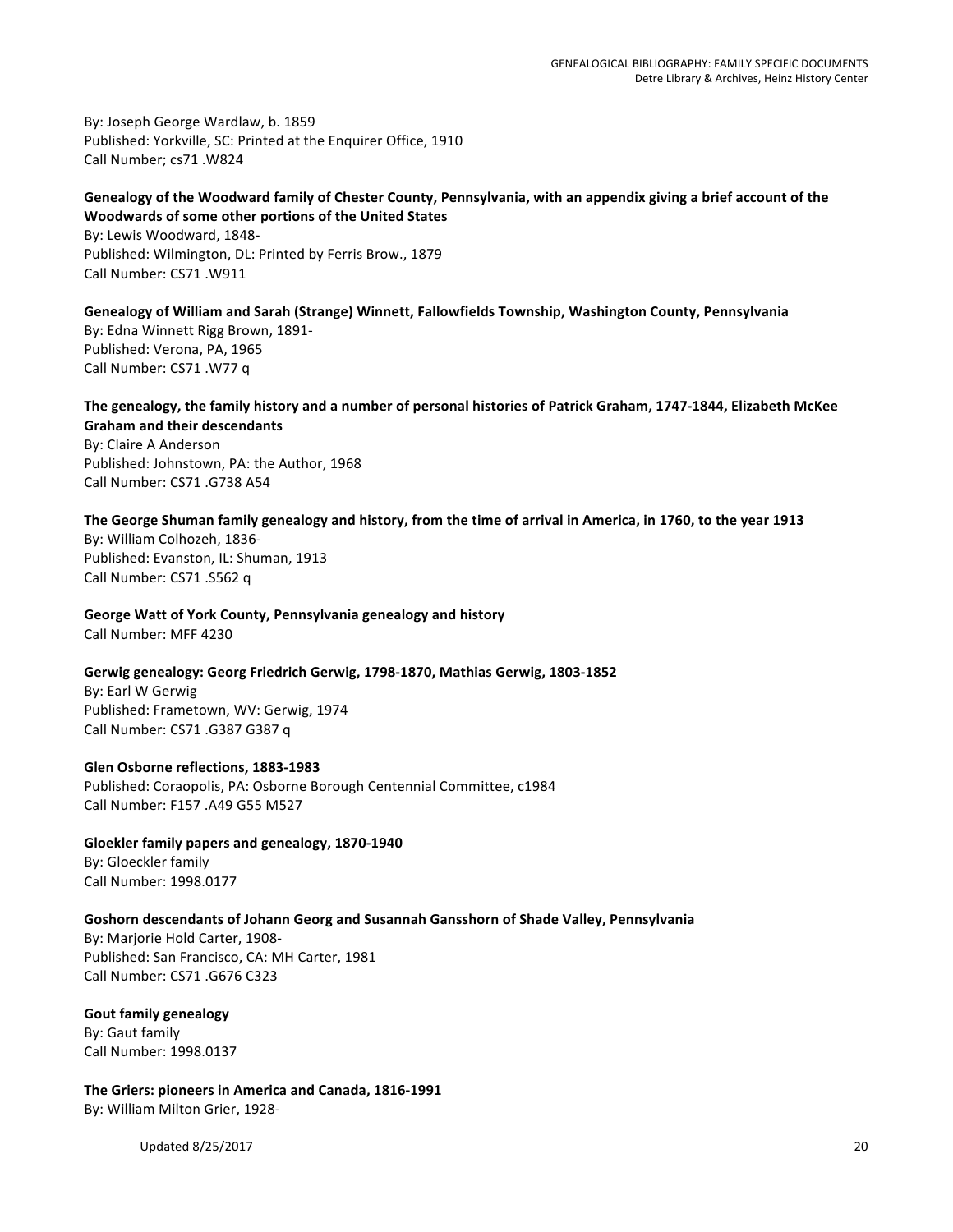Published: Denver: Grier & Co., c1991 Call Number: CS71 .G848 G848 1991

#### **The Griffiths of Bradys Bend Township, Armstrong County, Pennsylvania**

By: Gaylord Griffiths Published: Wescosville, PA (1625 County Club Rd, Wescosville 18106): GL Griffiths, 1993-Call Number: CS71 .G853 1993 f

#### Groves and Huston and other families from Pennsylvania to Ohio

By: Robert E Wilson Published: Taftsville, VT: RE Wilson, 1995 Call Number: CS71 .G85 W5 1995 f

## The Guggenheim/Wormser family: a genealogical 300-year memoir

By: Elizabeth S Plaut Published: Hoboken, NJ: KTAV Pub House, 1996 Call Number: DS135 .G5 G846 1996

#### Hale, House, and related families, mainly of the Connecticut River Valley

By: Donald Lines Jacubus, 1887-1970 and Edgar Francis Waterman Published: Hartford, Connecticut Historical Society, 1952 Call Number: CS71 .H161 J15

#### **Hancock, Millard and Parker family genealogies**

Call Number: 1998.0035

A hand-book of history containing an authentic genealogic chart of Stephen Collins Foster and his immediate family: from his parents, William Barclay Foster, and Eliza Tomlinson Foster, down to the present time: combined with the sketch of a recent movement to be known as The Stephen C Foster Scholarship Foundation for Music and Art By: Matilda Orr Hays

Published: Pittsburgh: Matilda Orr Hays, c1932 Call Number: ML410 .F75 H2 1932

## Hardie, Vincent, Gaines, and related families: from Virginia to Texas

By: Robert Murel Clark, 1948-Published: Dallas, TX: RM Clark, c1989 Call Number: CS71 .H262 C592 q

## **Harm Jan Huidekoper**

By: Nina Moore Tiffany and Francis Tiffany Published: Cambridge, The Riverside Press, 1904 Call Number: F157 .C86 T56

## **Harrison family records**

By: William Montgomery Clemens, 1860-1931 Published: New York: WM Clemens, 1917 Call Number: CS71 .H318 C625

The Harvey book: giving the genealogies of certain branches of the American families of Harvey, Nesbitt, Dixon and Jameson, and notes on many other families, together with numerous biographical sketches By: Oscar Jewell Harvey, 1851-1922 Published: Wilkesbarre, PA: EB Yordy & Co, 1899 Call Number: CS71 .H34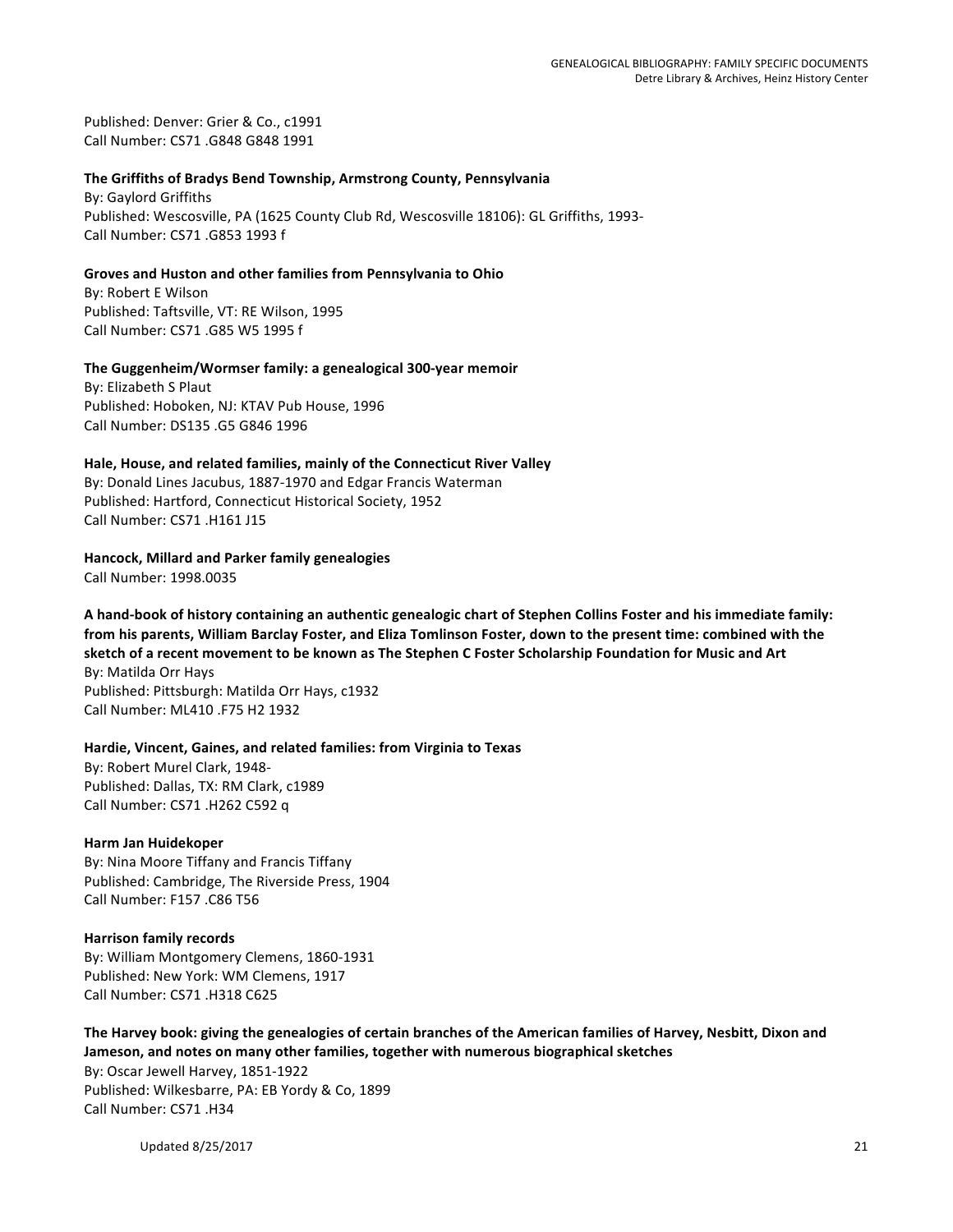# **Hatch Family papers, c1885-c1985 [manuscript]**

By: Hatch family Elec. Location: http://digital.library.pitt.edu/cgi-bin/f/findaid/findaid-idx?c=hswpead;cc=hswpead;rgn=main;view=text;d idno=US-QQS-mss601 Call Number: MSS 0601

#### **Havekotte family papers 1863-1984**

Call Number: MFF 2792

#### Hawes and Simpson family genealogy and view of Pittsburgh and Allegheny 1874 (1979 reprint)

By: Hayes family Call Number: 1998.0068

#### **Henry J Young papers 1750-1983 [manuscript]**

By: Henry J Young Elect. Location: http://digital.library.pitt.edu/cgi-bin/f/findaid/findaid-idx?c=hswpead;cc=hswpead;rgn=main;view=text;d idno=US-QQS-MSS94 Call Number: MSS 0094

#### The Hazen family in America, a genealogy

By: Tracy Elliot Hazen, 1874-1943 Published: Thomaston, CT: R Hazen, 1947 Call Number: CS71 .H429 H429 q

## The Henry McBride family of Fayette Township, Allegheny County, Pennsylvania, 1740-1840: the family of a **Revolutionary War veteran**

By: Dennis B Ardinger Published: Bridgeville, PA (130 Meadow Drive, Bridgeville 15017): DB Ardinger, 1988 Call Number: CS71 .M118 A676 q

#### **The Hepps family**

By: Frances Hoffman Fleshin Published: 1991

#### Herrick genealogy. A genealogical register of the name and family of Herrick from the settlement of Henerie Hericke, in Salem, Massachusetts, 1629 to 1846, with a concise notice of their English ancestry

By: Jedediah Herrick, 1780-1847 Published: Columbus, OH: Private Print., 1885 Call Number: CS71 .H564

#### **Hetzel genealogy 1970 [manuscript]** Call Number: MFF 2807

**History and genealogy of the descendants of Abinah Wood and Susannah Humphreys** 

Published: Andover, OH [1903] Call Number: CS71 .W875 1903 q

**History and genealogy of the descendants of Abinah Wood and Susannah Humphreys** Call Number: 2001.0192

A history and genealogy of the families of Bayard, Houstoun of Georgia, and the descent of the Bolton family from **Assheton, Byron and Hulton of Hulton Park**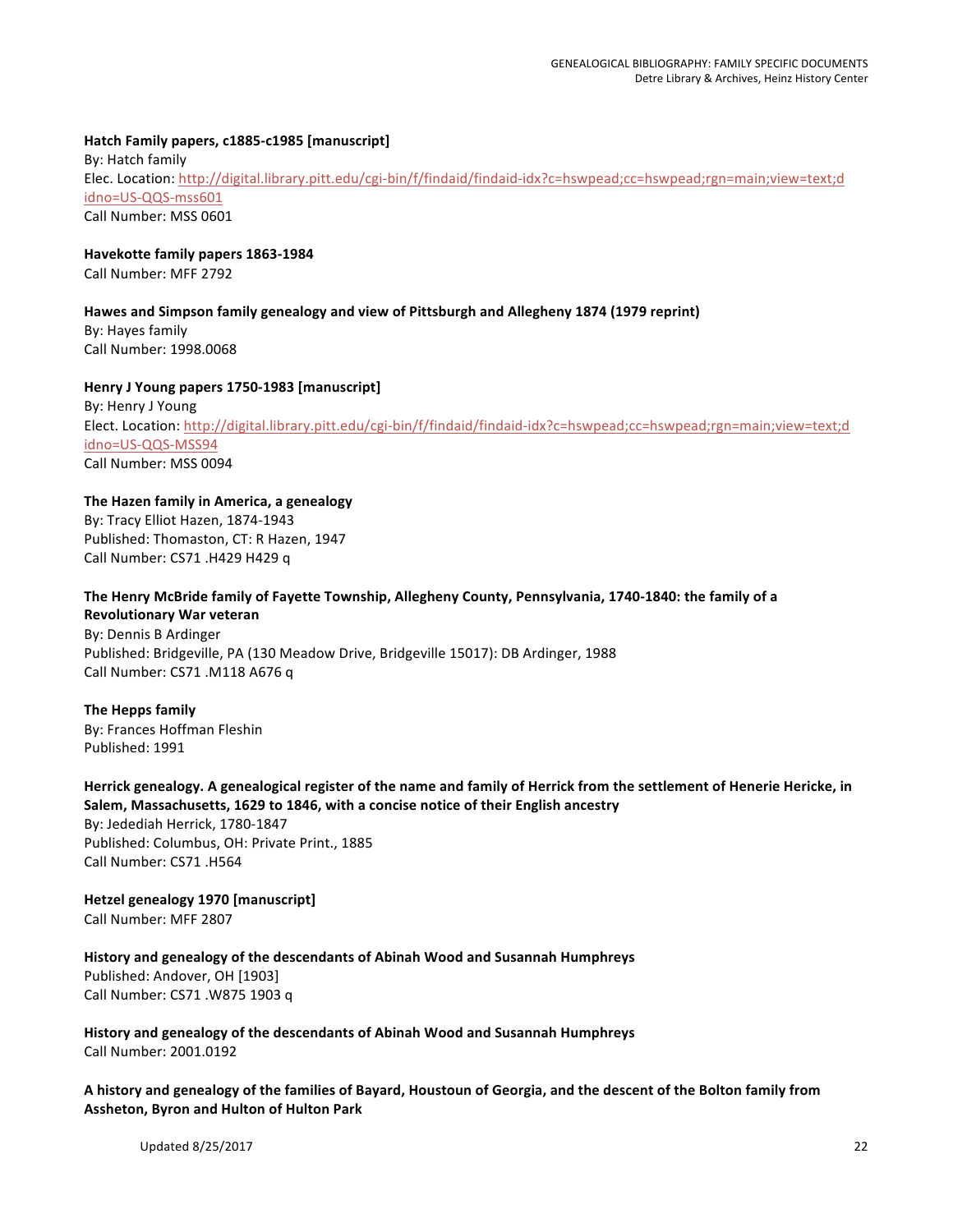By: Joseph Gaston Baillie Bulloch, 1852-Published: Washington, DC, JH Dony, printer, 1919 Call Number: CS71 .B35

#### **A history and genealogy of the Habersham family**

By: Joseph Gaston Baillie Bulloch, 1852-Published: Columbia, SC: The R L Bryan company, 1901 Call Number: CS71 .H114

#### History and genealogy of the Harlan family, and particularly of the descendants of George and Michael Harlan, who settled in Chester County, PA, 1687

By: Alpheus Hibben Harlan, b. 1848 Published: Baltimore: The Lord Baltimore press, 1914 Call Number: CS71 .H283 H283 q

# History and genealogy of the John Stewart and related families of Stewart Station (now Trafford), Westmoreland County, **Pennsylvania**

By: Samuel E Stewart Published: Fayetteville, PA: Graphicrafts, 1973 Call Number: F157 .W59 T764 1973 q

History and genealogy of the Mead family of Fairfield County, Connecticut, eastern New York, western Vermont, and **western Pennsylvania from AD 1180-1900** By: Spencer Percival Mead, 1863-Published: New York: Knickerbocker Press, 1901 Call Number: CS71 .M479

History and genealogy of the Pomeroy family and collateral lines, England, Ireland, America; comprising the ancestors **and descendants of George Pomeroy of Pennsylvania**

By: Edwin Moore Pomeroy, 1875-Published: [Philadelphia?]: W. McL. And J.N. Pomeroy, 1958 Call Number: CS71 .P78

History and genealogy of the Reed family: Johann Philib Ried, Rieth, Riedt, Ritt, Rit, Rudt, etc. in Europe and America By: Willoughby Henry Reed, b. 1856 Published: Norristown, PA: Norristown Press, 1929 Call Number: CS71 .R324 q

A history and genealogy of the Slonaker descendants in America since early 1700 By: James Rollin Slonaker, b. 1866 Published: Los Angeles, CA: Lyday Printing Co., C.S. Lyday [1941] Call Number: CS71 .S634 1973

History biographies & genealogy of the Coogan – Quinn families Published: 2009 Call Number: CS71 .C66 2009 q

# **The History of Hans Jacob Thoman and his descendants in Switzerland and the United States, 1648-1974**

By: Austin Jacob Thoman Published: McLean, VA: Thoman, 1874?-1980 Call Number: CS71 .T45 1974 q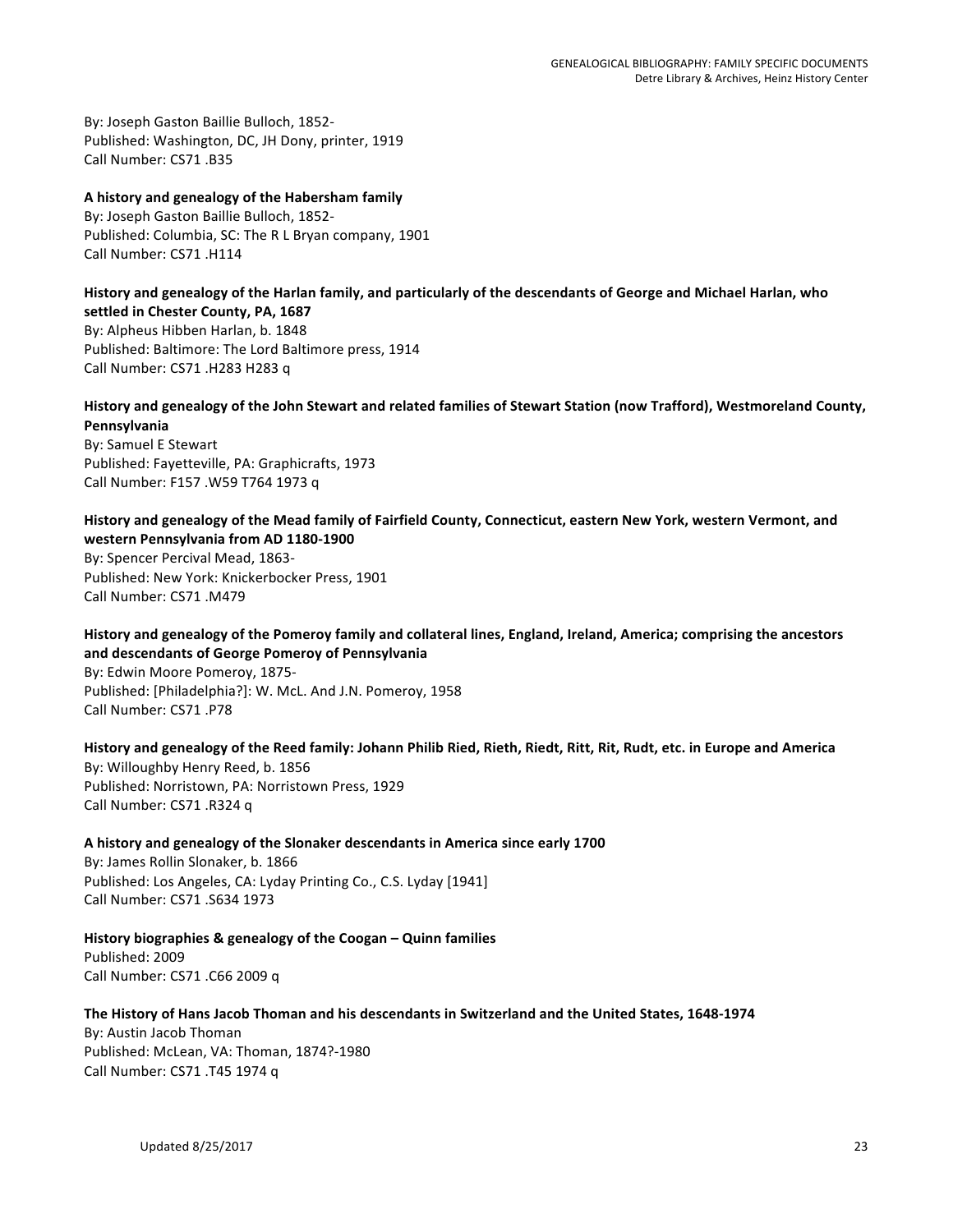#### The history of John and Esther (Gamble) McCollough of Washington County, Pennsylvania, Beaver County, Pennsylvania, Harrison County, Ohio and some of their descendants

By: Mary Louise McCollough Eaton Published: Salina, Kansas (102 S. Hohneck Road, Salina 67401): M L Eaton, 1987 Call Number: CS71 .M1287 E14 q

## A history of the Allerton family in the United States: 1585 to 1885, and a genealogy of the descendants of Isaac Allerton, **"Mayflower pilgrim," Plymouth, Mass, 1620**

By: Walter Scott Allerton, 1852-Published: Chicago: S W Allerton, 1900 Call Number: CS71 .A43

# History of the descendants of Patrick and Susan Divine: with special emphasis on the descendants of John Devine, **Patrick's oldest son**

By: Donna M Wolf Publisehd: Columbus, OH: DM Wolf, 1900 Call Number: CS71 .D618 q

A history of the Van Sickle family, in the United States of America, embracing a full biographical sketch of the author; the early history of the world; the early history of the aborigines; the early history of America; the early history of the Netherlands; the derivation of names; the ancestral lineage; the genealogy; biographical sketches of its most **distinguished members; and a family record**

By: John Waddell Van Sickle, b. 1835 Published: Springfield, OH: The author, 1880 Call Number: CS71 .V279 V279 1974

# **A history of Wilhelm Best and his descendents**

By: Jude Ann Fischer Published: Regina, Sask, Canada (1835 Halifax St, Regina S4P 1T4): J A Fischer, 1985 Call Number: CS71 .B561 F529 1985 q

# **Hobbs family history**

By: George E Chapman, 1927-Published: New Cumberland, WV: G E Chapman, 1954-Call Number: CS71 .H675 1954 q

# **Hogg family papers 1785-1914 [manuscript]**

Elect. Location: http://digital.library.pitt.edu/cgi-bin/f/findaid/findaid-idx?c=hswpead;cc=hswpead;rgn=main;view=text;d idno=US-QQS-MSS208 Call Number: MSS 0208

**Holland family papers 1747-1933 [manuscript]** By: Holland Family Call Number: MSS 0168

# Howard Sproull genealogy papers and photographs 1868-1975 [manuscript]

By: Howard Sproull Elect. Location: http://digital.library.pitt.edu/cgi-bin/f/findaid/findaid-idx?c=hswpead;cc=hswpead;rgn=main;view=text;d idno=US-QQS-mss875 Call Number: MSS 0875

**Howe genealogies** By: Daniel Wait Howe, 1839-1920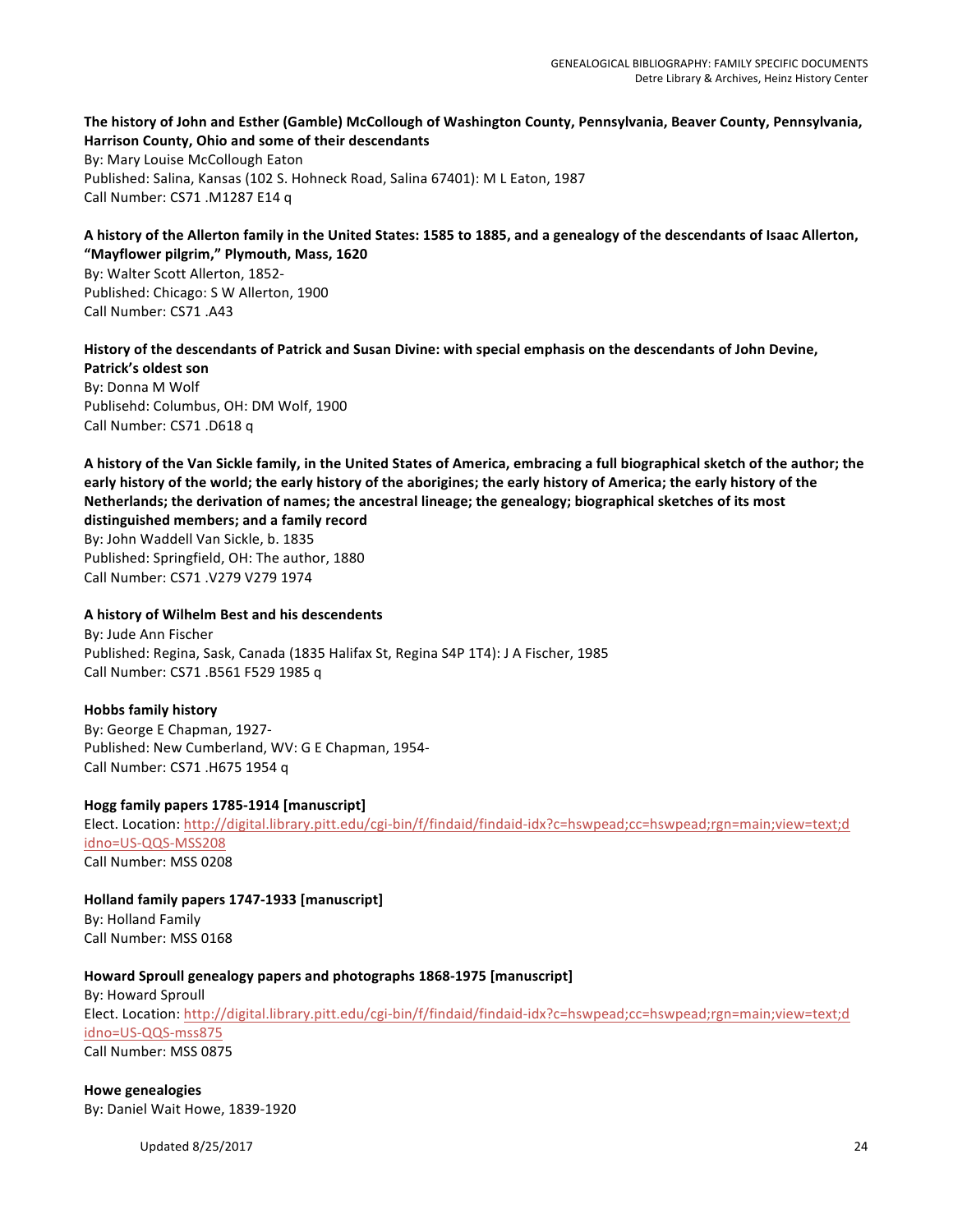Published: Boston: New England historical genealogical society, 1929-77 Call Number: CS71 .H855 H855

**Hulse (Richard, 1753) family history and genealogy** Call Number: MFF 4251

**Hultz family day book and genealogy** By: Hultz family Call Number: 1995.0339

# **Incidents in my life, with a family genealogy**

By: Charles William Batchelor, b. 1823 Published: Pittsburgh, PA: Jos. Eichbaum & Co., 1887 Call Number: F159.26 .B328

# **JV Thompson genealogical papers [microfilm]**

By: JV Thompson Published: Pittsburgh: Historical Society of Western Pennsylvania, 1989 Call Number: MICROFILM 00398-00413

# Jacob and Lydia Cover Mahoning Township, Lawrence County, Pennsylvania and their antecedents and descendants By: Paul M Allen Published: Pittsburgh: the Author, 1989

Call Number: CS71 .C872 A425 q

## James & Mary Veatch Ellis: their sons & other descendants

By: Ann-Jannette Emerson, 1927-Published: Santa Monica, CA: RC Emerson Co, 1985 Call Number: CS71 .E47 E53

## James M Henry papers 1928-1941

By: James M Henry, 1890-Call Number: MFF 2244

## James Simpson, 1750-1819: New Castle, Delaware and Washington County, PA

By: James N Simpson Published: Bethel Park, PA (3111 Bethel Church Road, Bethel Park 15102): JN Simpson, 1984 Call Number: CS71 .S613 S613 q

## James Waldo Fawcett papers 1847-1968 [manuscript] bulk 1963-1968

By: James Waldo Fawcett, b. 1893 Elect. Location: http://digital.library.pitt.edu/cgi-bin/f/findaid/findaid-idx?c=hswpead;cc=hswpead;rgn=main;view=text;d idno=MSS152 Call Number: MSS 0152

## James Whiteside McConnell of Westmoreland County, PA: his ancestors and descendants

By: Clara B Harmening and Richard F Herman Published: Decorah, Iowa: Anundens Pub Co, c2011 Call Number: CS71 .M1288 2011 q

## Jamestown to Charles Town: descendants of Robert Beheathland and allied families

By: Mary Rutherford (Hughes) Tayloe, 1915-Published: Charles Town, WV: MH Tayloe, 1985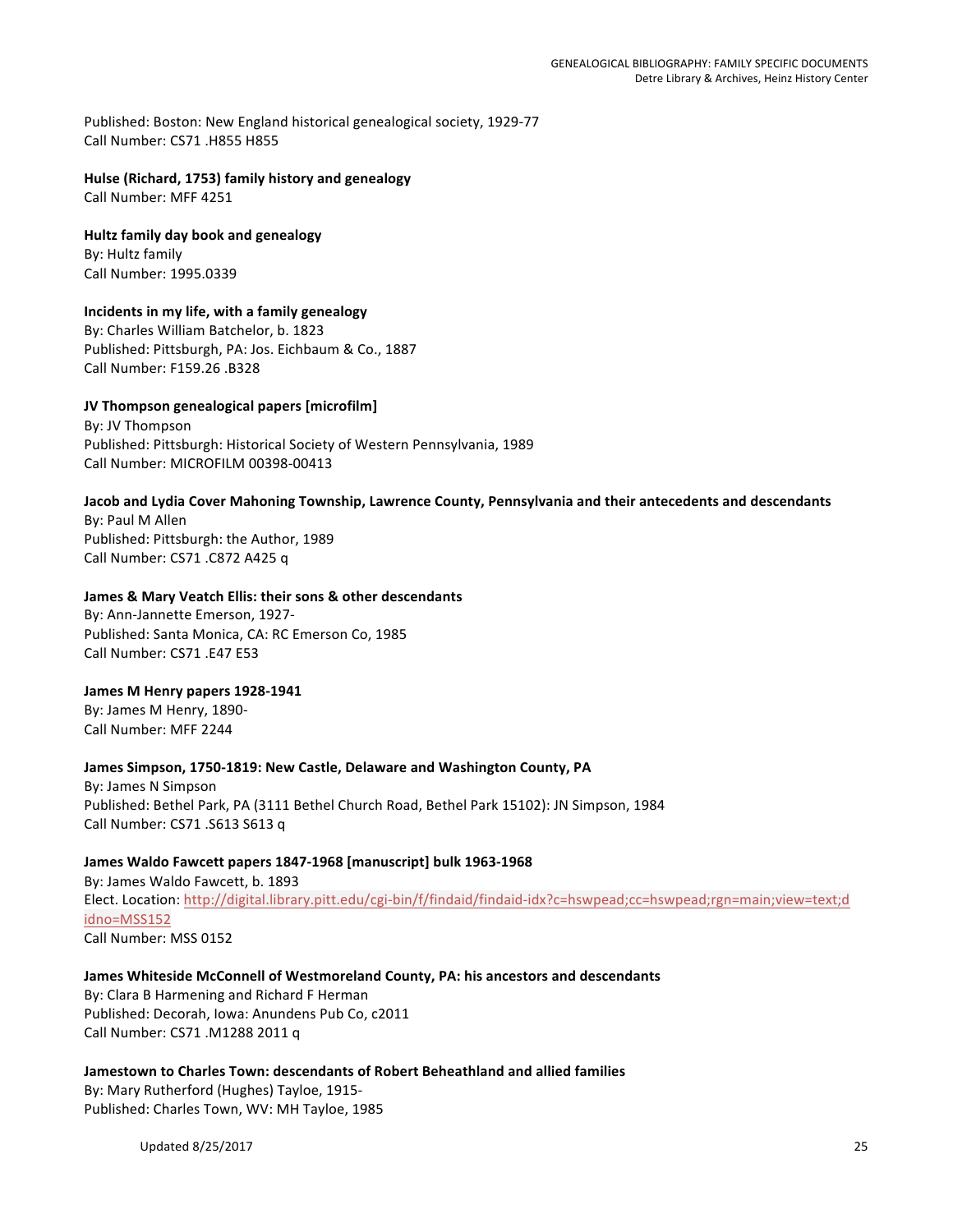Call Number: CS71 .B419 T236 q

#### **Johannes Schwalm, the Hessian**

Published: Lyndhurts, OH: Johannes Schwalm Historical Association, 1976 Call Number: CS71 .S398 q

#### John Adam Blinn (1864-1892) and Caroline Anna Stuber (1863-1949) of Beaver County, Pennsylvania: their ancestors and **descendants**

By: George Gould Walker, 1918-Published: Manchester, CT: GG Walker, 1983 Call Number: CS71 .B648 W18

#### The John George Gill family of St. Lawrence, Pennsylvania

By: James Clarence Gill, 1942-Published: Baltimore, MD: Gateway Press, inc, c2002 Call Number: CS71 .G474 2002 q

#### **John Irwin Scull family papers 1736-1956 [manuscript]**

By: John Irwin Scull, 1888-1959 Elect. Location: http://digital.library.pitt.edu/cgi-bin/f/findaid/findaid-idx?c=hswpead;cc=hswpead;rgn=main;view=text;d idno=US-QQS-MSS90 Call Number: MSS 0090

#### The John Jacob Daubenspeck family history and lineage, 1714 to 1961

By: Nellie King Daubenspeck Published: Pittsburgh, PA: NK Daubenspeck, 1961 Call Number: CS71 .D24 D24 1961 q

#### **The John Wagle genealogy**

By: Louis Ansel Duermyer, 1914-Published: Kansas City, MO: 1947 Call Number: CS71 .W131 q

#### Jonathan and Katie (Miller) Eash family record, 1855-1981

By: Wilbur Hostetler, 1907-Published: Goshen, ID: Eash Family Reunion, 1982 Call Number: CS71 .E132 H931

**Joseph Bassett, Englishman and American** By: Barbara Metzger Anderson Published: State College, PA: Anderson, c1979 Call Number: CS71 .B319 A545

## **Joseph H Kelley's reminiscences of West Middletown, Avella, and WWII**

By: Jane M Fulcher Call Number: F157 .W36 W47 F85 2013 q

The journal of James L Purdy: Hopewell Township, York County, Pennsylvania, to Mansfield, Richland County, Ohio and points inbetween: plus, additional brief information about his life, correspondence, and papers, with every name and **subject index**

By: James L Purdy, 1793-1886 Published: York, PA (PO Box 1824, York 17405): The Society, c1990 Call Number: CS1 .S726 No.42 q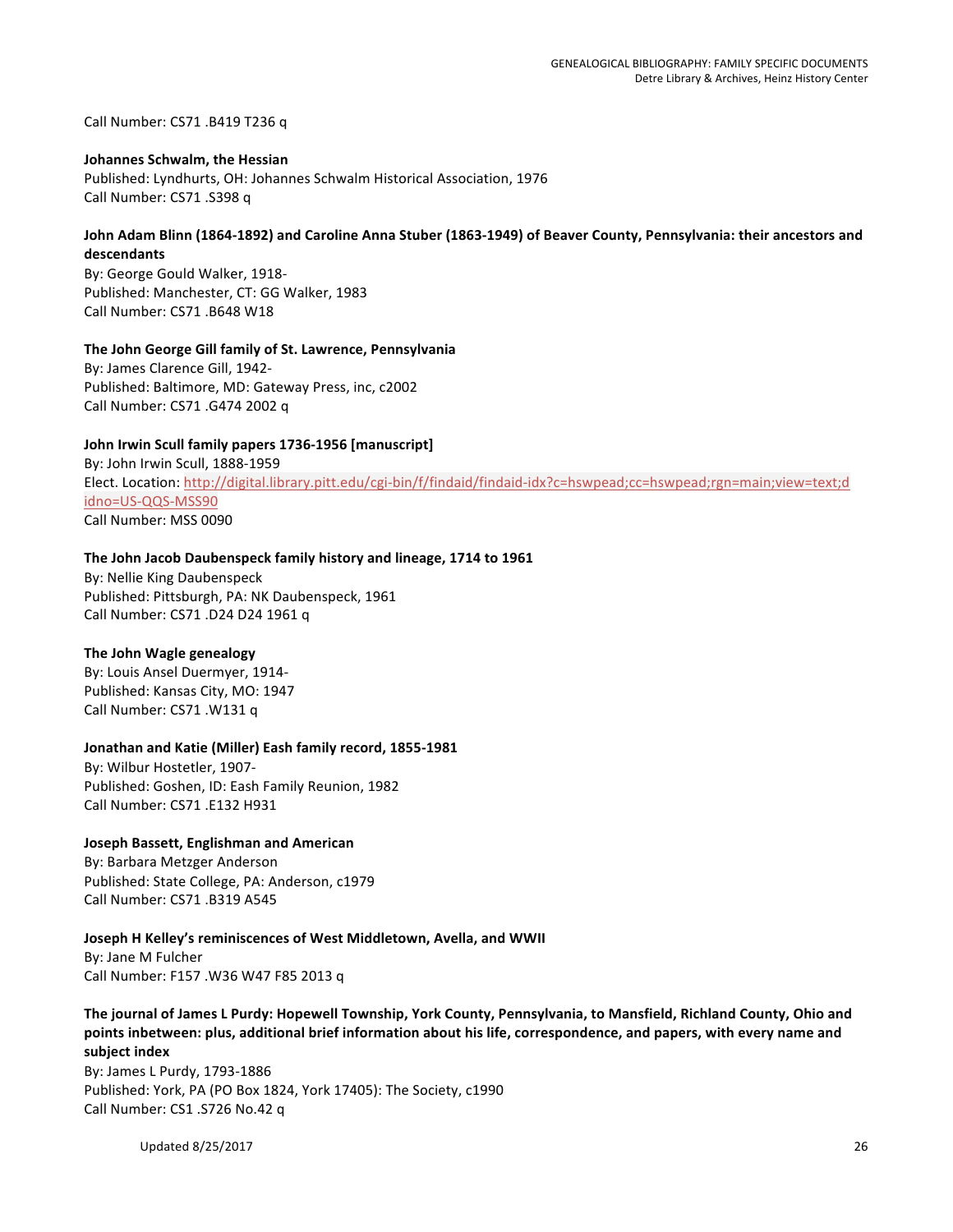#### Kapura family genealogy, photograph of Joseph Kapura at Mutual mine with horse and his identification card for **Carpenter Coal and Coke Company** Call Number: 1995.0126

# **The Karajlovich family in 1989**

By: Milana Karlo Bizic, 1941-Published: Sewickley, PA: MK Bizic, 1989 Call Number: CS71 .K18 B992 q

#### **Kaufmann and Wolf families papers 1927-1965** By: Kaufmann family Call Number: MFF 0295

**The Keim and allied families in America and Europe** Published: Harrisburg, PA: DeB. Randolph Keim, c1898-c1900 Call Number: CS71 .K27 1899-1900

#### Kern family history: descendants of Abraham Kern, Wurtemberg to United States, 1731; complete genealogy of Lt. William Kern, Jr., and Catherine Hoover Kern and their descendants, completed April 14, 1956

By: Tilden H Kern Published: SI: the Author, 1960 Call Number: CS71 .K39

# Kerr family genealogy and photographs with negatives of the SA Kerr Print Shop c1900 and the Harley Davidson **Exchange c1930**

By: Meredith Gray Call Number: 1995.0048 **The Keiser family of Sharon, Pennsylvania** By: Betty Ann Noe Keiser Published: Eminence, KY?: The Author?, 1993 Call Number: CS71 .K275 1993 q

## Kerr family genealogy: James Dinsmore Kerr, his American ancestors and descendants, 1782-1968

By: Ralph L Kerr, 1900-Published: Denver?: 1968 Call Number: CS71 .K41 **Kiskadden family papers and photographs 1700-1900 [manuscript]** By: Margaret Kiskadden Elect. Location: http://digital.library.pitt.edu/cgi-bin/f/findaid/findaid-idx?c=hswpead;cc=hswpead;rgn=main;view=text;d idno=US-QQS-mss735 Call Number: MSS 0735

# **Klingensmith history and genealogy mostly Westmoreland County**

Call Number: MFF 4276

## Knox genealogy; descendants of William Knox and of John Knox the reformer, by a lineal descendant

By: William Crawford Published: Edinburgh: GP Johnston, 1896 Call Number: CS71 .K74

#### Kovar family genealogy and letters, photocopied 1978 By: Kovar family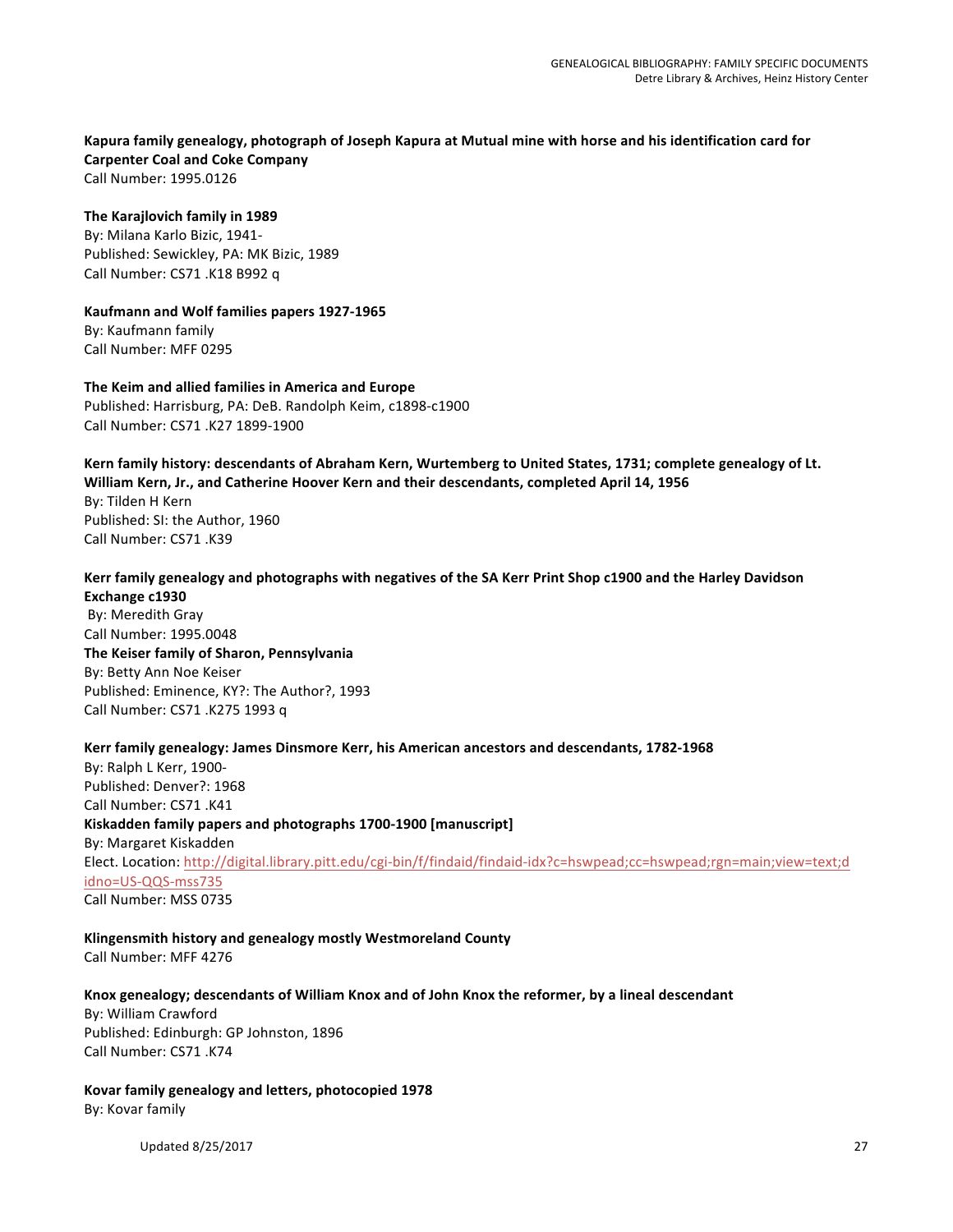Call Number: 1999.0151

**Kredel (Johann, 1700) genealogy with Ahlers and Voegtly families** Call Number: MFF 4281

# **Laughlin family genealogy**

By: Laughlin family Elect. Location: https://journals.psu.edu/wph/article/view/2654/2487 Call Number: 1995.0262

Layne-Lain-Lane genealogy; being a compilation of names and historical information of male descendants of sixteen branches of the Layne-Lain-Lane family in the United States, gathered from legal records and other available sources By: Floyd Benjamin Layne, 1889-Published: Los Angeles [1962] Call Number: CS71 .L42

Lebanon branch of the Guild family in Connecticut, and some of its descendants: supplemental to a genealogy published **by LA & T Guild in 1877**

By: Leman Andrew Guild, b. 1823 Published: Woodbury, CT: Press of W W Wisegarver, 1886 Call Number: CS71 .G954 1886 d

Letters from the past: to & from the Wainwright family of England, written in the Pittsburgh area, July 6, 1805 through **October 17, 1866**

By: Charlotte H Sadler Published: Apollo, PA: Closson Press, c1990 Call Number: CS71 .W141 S126 1987 q

Life and times of Edward Swanson, one of the original pioneers who with General James Robertson founded Nashville, Tennessee, 1779; first recorded settler of Williamson County, Tennessee, March 1780

By: William Henry McRaven, 1894-1967 Published: Nashville, TN: 1937 Call Number: F436 .S97 M17

Light family genealogy and reproduced photographs (6) Call Number: 1999.0019

Lineal and collateral descendants of John and Jane Lockhart Fulton

By: Josephine Fulton Schug Published: State College, PA: JF Schug, c1989 Call Number: CS71 .F974 S383 q

Lockart and Whipp family collection, 1893-1967, includes photographs (8) of Moffit Mine and hardware store along with genealogies and various items on Point Marion, PA Call Number: 2000.0003

Lon H Colborn papers and photographs 1830-1990 [manuscript] By: Lon H Colborn, 1896-1998 Elect. Location: http://digital.library.pitt.edu/cgi-bin/f/findaid/findaid-idx?c=hswpead;cc=hswpead;rgn=main;view=text;d idno=US-QQS-mss743 Call Number: MSS 0743

Louise Reinecke collection, includes (2) photographs and genealogy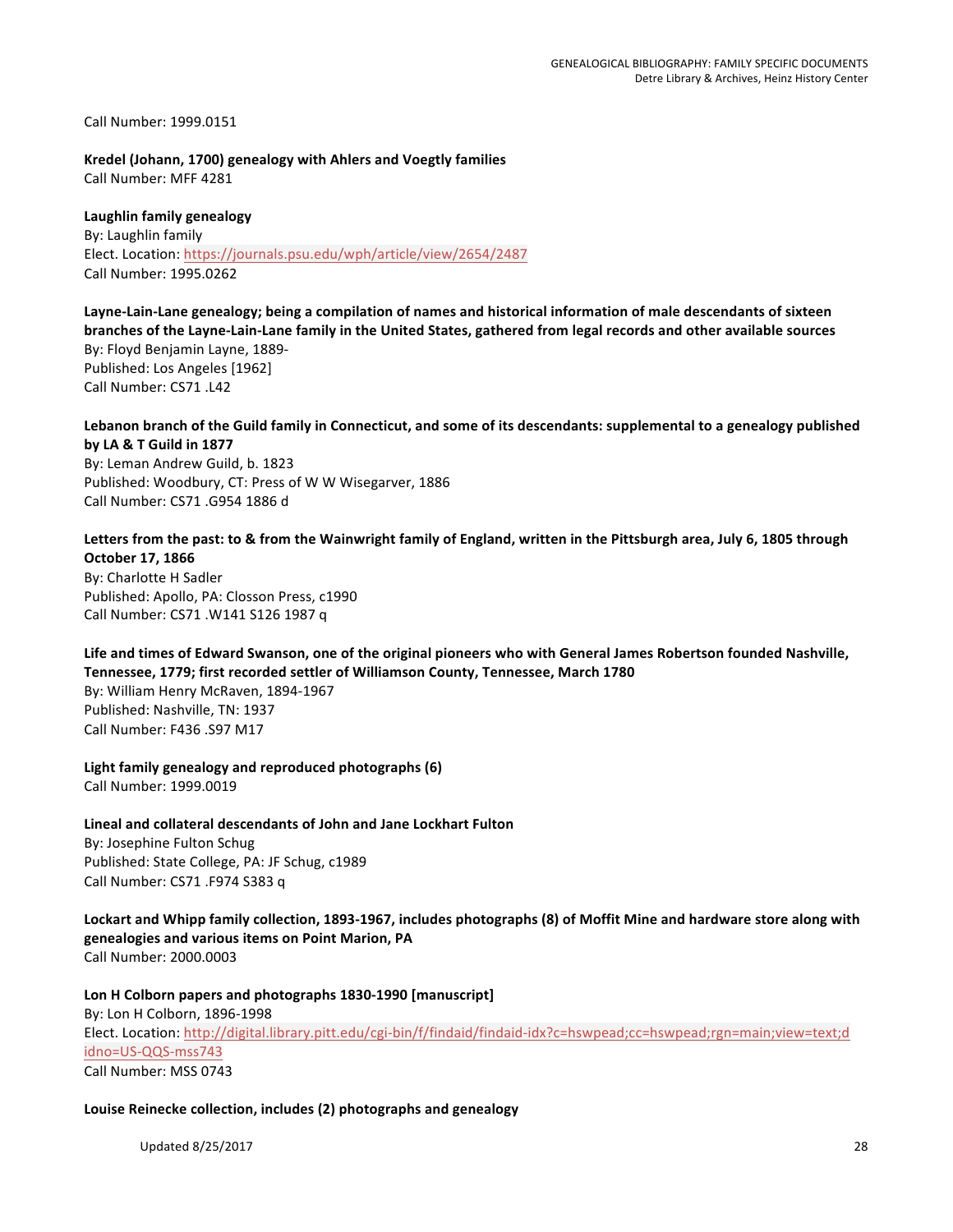Call Number: 2000.0163

# **Lucas (Jean) family genealogy**

Call Number: MFF 4298

#### Lyon memorial. Families of Connecticut and New Jersey, including records of the descendants of the immigrants, Richard Lyon, of Fairfield; Henry Lyon, of Fairfield

By: Sidney Elizabeth Lyon, 1846-Published: Detroit, MI: W Graham Printing Co, 1907

# Machi family genealogy. Includes ancestor reports, results of searches on the Ellis Island web site, and family email **correspondence, 1994-2002**

Call Number: 2002.0227

**Madeleine Craighead Sorensen papers** Call Number: 2008.0060

# **Margaret Township Scully papers 1789-1953 [manuscript]**

By: Margaret Townsend Scully, 1881-1953 Elect. Location: http://digital.library.pitt.edu/cgi-bin/f/findaid/findaid-idx?c=hswpead;cc=hswpead;rgn=main;view=text;d idno=US-QQS-MSS34 Call Number: MSS 0034

**Marie Smith genealogy with photographs (12) and copy negatives** Call Number: 1994.0242

# **Marsh family papers 1872-1938 [manuscript]**

By: Marsh Family Call Number: MFF 2119

#### The Mason-White family history: ancestors, cousins, and descendants of Simon Peter Mason (1834-1901) and Elizabeth (White) Mason (1834-1888) of Howard County, Indiana, and Major County, Oklahoma

By: James M Freed Published: Baltimore: Gateway Press, 1990 Call Number: CS7 1.M41 1990

# The McCandless and related families: pioneers of Butler County, Pennsylvania

By: Joseph A Ferree, 1885-1966 Published: Natrona Heights, PA: Ferree, 1977 Call Number: CS71 .M122 F382

## **The McClintock genealogy**

Published: Philadelphia: sn, 1913 Call Number: CS71 .M127 M576 q

## The McClung genealogy. A genealogical and biographical record of the McClung family from the time of their emigration to the year 1904

By: William McClung, b. 1868 Published: Pittsburgh, McClung Print Co, 1904 Call Number: CS71 .M128

# **McCullough family genealogy**

Call Number: 1999.0028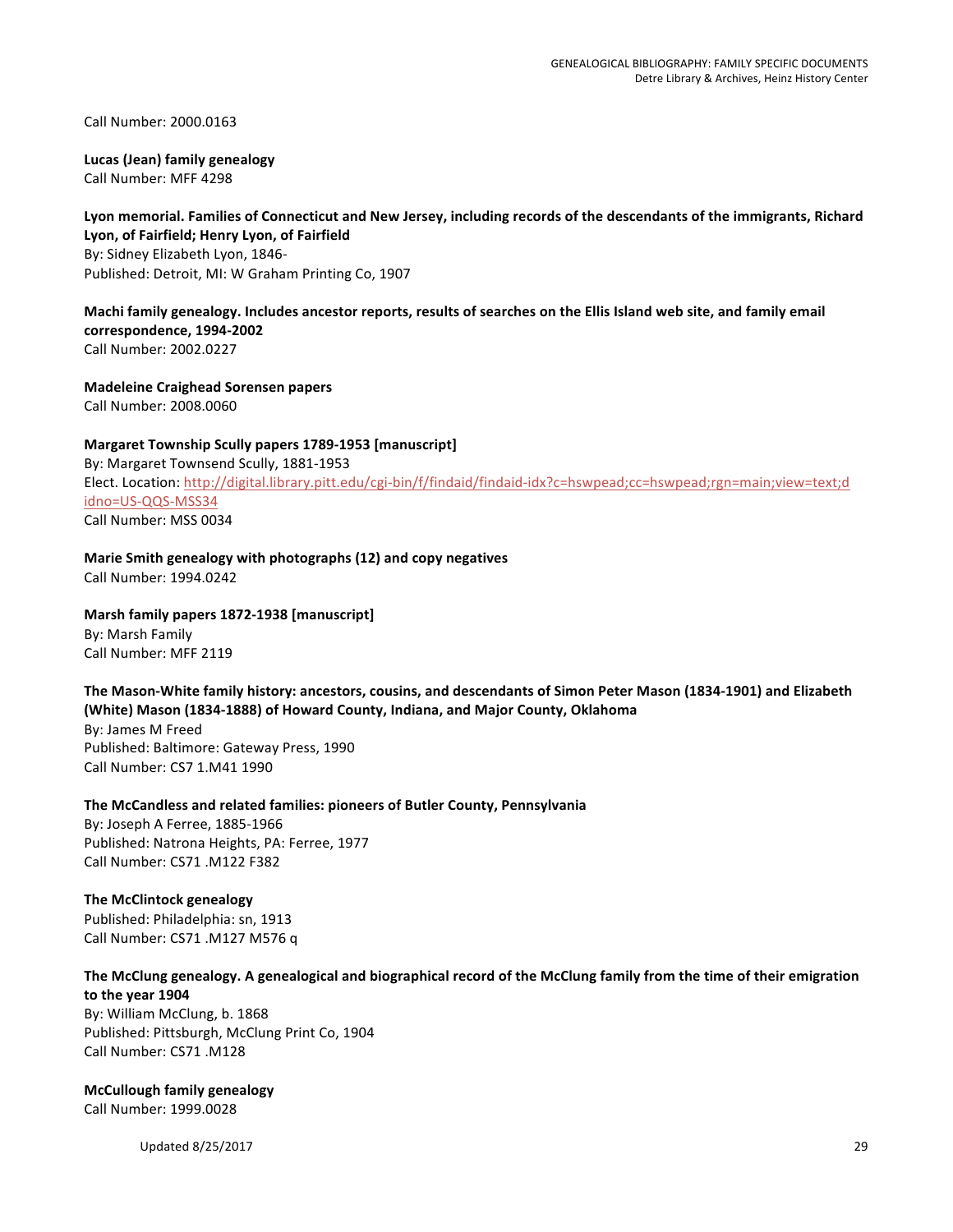#### **McGuire genealogy: descendants of James McGuire and wife Elizabeth Black**

By: Eric P White, 1896-Published: Helena, MT: White, 1977 Call Number: CS71 .M148 W582 q

#### **McKenna family papers 1770-1974 [manuscript]**

By: McKenna family Call Number: MFF 2123

# **McNair, McNear, McNeir genealogies**

By: James Birtley McNair, 1889-Published: Chicago, The author, 1923 Call Number: CS71 .M169

## **McNair, McNear, and McNeir genealogies, Supplement 1928**

By: James Birtley McNair, 1889-Published: Chicago, the author, 1929 Call Number: CS71 .M169

# **The Mecklenburg singers and their neighbors**

By: Worth Stickley Ray, b. 1877 Published: Baltimore: Genealogical Pub Co, 1966 Call Number: F262 .M4 R263 1966

#### Memoir and genealogy of the Maryland and Pennsylvanian family of Mayer which originated in the free imperial city of **Ulm, Würtemberg: 1495-1878**

By: Brantz Mayer, 1809-1879 Published: Baltimore, MD: Private Print. For the family by W K Boyle & Son, 1878 Call Number: CS71 .M469 M468

## **Mihalyi and Farkas genealogy**

Call Number: 1996.0328

# **Minsinger family genealogy**

By: Minsinger family Call Number: 1997.0399

## **Minter family genealogy bulletin, vol 1 no 1-2** Call Number: MFF 4358

## **Morgan family papers 1768-1821 [manuscript]**

By: George Morgan, 1743-1810 Elect. Location: http://digital.library.pitt.edu/cgi-bin/f/findaid/findaid-idx?c=hswpead;cc=hswpead;rgn=main;view=text;d idno=US-QQS-MSS367 Call Number: MSS 0367

# Morgan genealogy: a history of James Morgan, of New London, CT, and his descendants; from 1607 to 1869...with an appendix containing the history of his brother, Miles Morgan, of Springfield MA

By: Nathaniel Harris Morgan, 1805-1881 Published: Hartford: Press of Case, Lockwood & Brainard, 1869 Call Number: CS71 .M848 M848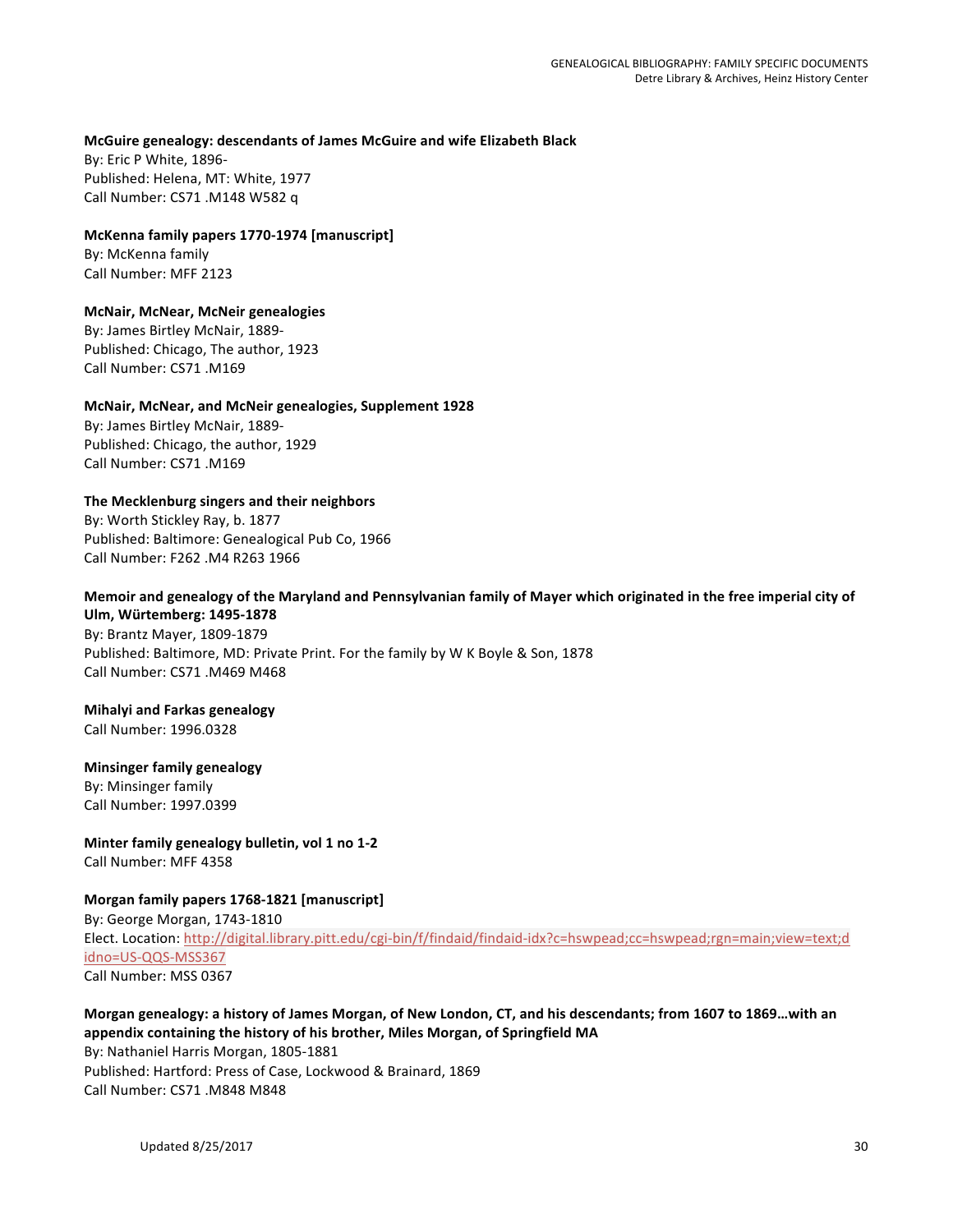**Morrow, Wallace, Gard, McDonald, Sandels, Elb, Anderson, and Carpenter genealogy** Call Number: MFF 4102

#### A mother's story: memories from the Turtle Creek Valley

By: Maryann B Lawrence Published: Bloomington, IN: iUniverse, 2010 Call Number: F157 .A49 T692 2010

## **Mountain home: the Walker family farmstead, Great Smoky Mountains National Park**

By: Robert R Madden & T Russell Jones Published: Washington: US Dept of the Interior, National Park Service; for sale by the Supt. Of Docs, US Govt Print Off, 1977 Call Number: F443 .G7 M179

**Murdoch family history and genealogy**

Call Number: MFF 4365

## The Murray family: a 200-year history of the Murray family of Springfield and Salt Lick townships in Fayette County, PA, **1799-1999**

By: Donna Murray Allen, 1948-Published: Tampa, FL: D M Allen, c1999 Call Number: CS71 .M9785 1999 q

# The Newland (Newlon) family, a brief genealogy and history of the family whose various branches may use either of

these spellings and of other families, related, or unrelated who may spell or pronounce their name By: Robert Elijah Newland, 1869-Published: Gerard, KS: E Haldeman-Julius Co, 1946 Call Number: CS71 .N549

**Norman Macalester Smith papers, 1831-1905**

By: Norman Macalester Smith Call Number: 1997.0282

Notary docket of John Morris, Esquire of Borough of York, York County, PA, 1792-1809: with surname index Published: York, PA: The South Central Pennsylvania Genealogical Society, Inc, c1985 Call Number: CS1 .S726 No 30 q

**Notorial docket of George Caruthers: comprising Docket no 1 (2 May 1810-18 April 1812)** By: George Caruthers Published: York, PA (PO Box 1824, York 17405): The Society, 1977 Call Number: CS1 .S726 No 1 q

**Oakley family genealogy** By: Oakley family Call Number: 1995.0318

The Ogden family in America, Elizabethtown branch, and their English ancestry; John Ogden, the Pilgrim, and his **descendants, 1640-1906, biography & genealogy** By: William Ogden Wheeler, 1837-1900 Published: Philadelphia: Printed for private circulation by J B Lippincott company, 1907 Call Number: CS71 .034 q

**Ohlman-Gallinger family papers 1899-1995 [bulk 1899-1900]** By: Ohlman-Gallinger family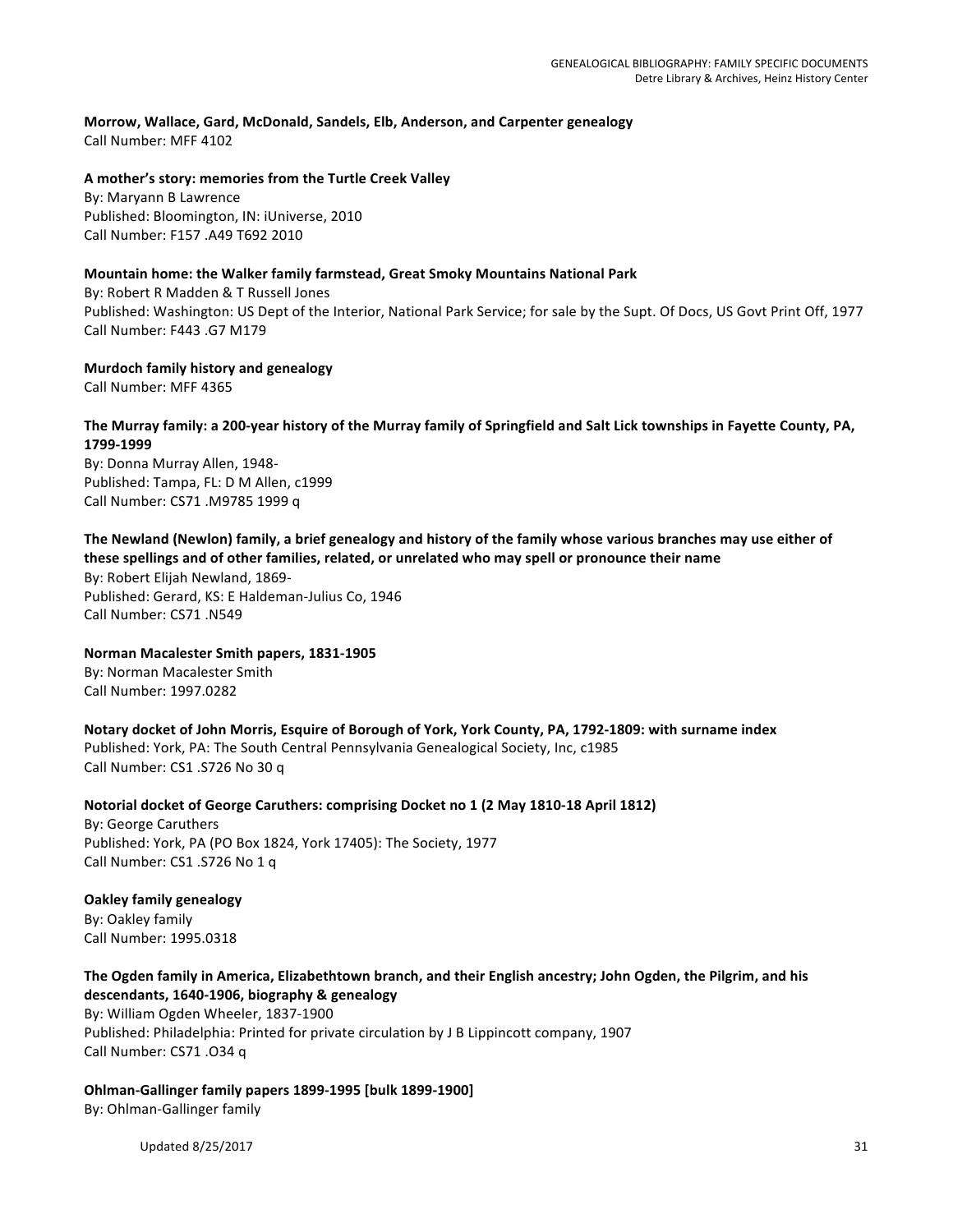Call Number: MFF 0189

#### The old world progenitors of the Wyckoff Family: a genealogy By: William LeRoy Wyckoff and Herbert James Wyckoff

Published: Wyckoff, between 1946 and 1980 Call Number: CS71 .W977 1946

# **Oliver and Neel family genealogy and photographs of Hamilton house in Duquesne, PA**

By: Oliver family Published: 1995.0209

#### **Oliver Miller family genealogy and reproductions of papers, 1750-1999** Call Number: 1999.0053

## **Olof Stille in New Sweden; The Stille family in America, 1641-1772**

By: Fritz Nordström, b. 1873; Peter Stebbins Craig Published: Winter Park, FL: Swedish American Genealogist, 1987 Call Number: CS929 .A3 S857 N828

# One man's family; a history and genealogy of the Fetzer family

By: John Earl Fetzer, 1901-Published: Ann Arbor, MI: Ann Arbor Press, 1964 Call Number: CS71 .F42

## **Osborne and Sands, and allied families**

By: Elizabeth Jane Osbourne Sands, 1915-1983 Published: Port Charlotte, FL: JD Sands; Chicago: Adams Press, 1986 Call Number: CS71 .O81 S221

## **Our Allegheny Ancestors: Goehring, Aeberli, Ruttkamp, 1865-1976**

By: Virginia Lightell Guttendorf, 1931-Published: Pittsburgh: Guttendorf Press, c1976 Call Number: CS71 .G59 G985

## **Our family album: a pictoral history of the Browns and the McCaughans**

By: Jessie Etheridge Summers, 1924-Published: West Point, GA (100 Crestview Rd, West Point 31833): JE Summers, 1993 Call Number: CS71 .B88 1993 f

# Our Horner ancestors, William of Fayette County, PA, son of Thomas of Baltimore County, MD, family genealogy ca 1700-1973; allied lines: Preston-Gilbert-Mitchell-West-Snively-Bumgarner-Swearingen-Moore By: Virginia Horner Hinds, 1908-Published: Waverly, OH: 1974 Call Number: CS71 .H816 H662

# Our Hudson family history: fourteen generations in the family of Abraham Hudson (1750-1829) of Morristown, NJ, **sergeant in the American Revolution** By: Henry Ezra Eberhardt, 1912-Published: Baltimore, MD (1001 N Calvert St, Baltimore 21202): Gateway Press, 1989

Call Number: CS71 .H885 E16 q

## **Our inheritance**

By: Thomas P Ballard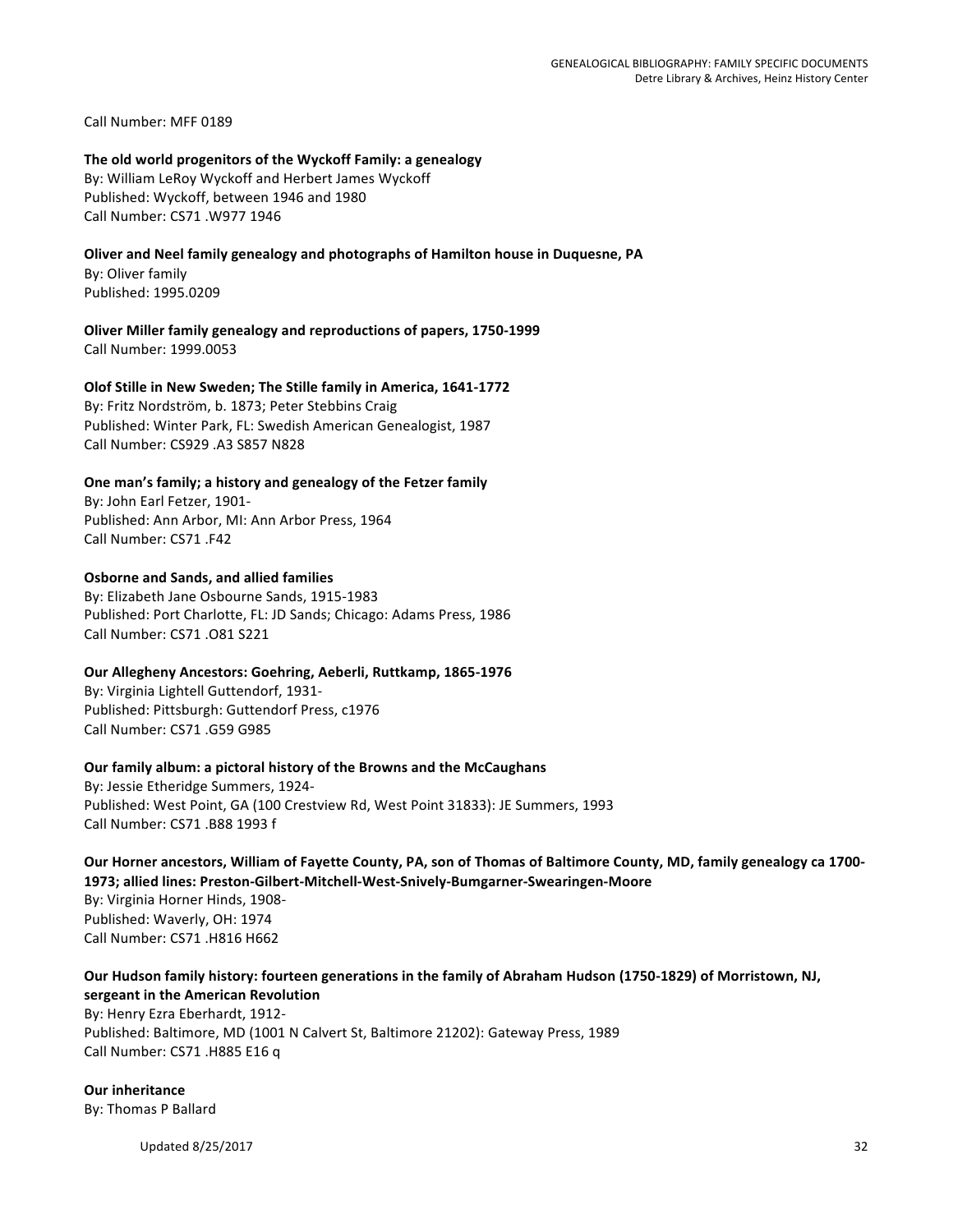Call Number: CS71 .B189 B189 q

#### **Our relatives 1960 [manuscript]**

By: Martha Gillespie Tibby Call Number: MFF 2561

# **Out of the pale: a Grafman family history**

By: Stephen Winston Grafman, 1940-Published: Potomac, MD: S W Grafman, c1990 Call Number: CS71 .G736 G736 q

# A Parry genealogy: the ancestry of Edward Owen Parry and his wife Virginia Lloyd Parry; written in two sections: A

**Fox/Parry genealogy and An Allison/Lloyd genealogy** By: Edward Owen Parry Published: Pittsburgh: 1982 Call Number: CS71 .A436 P246 q

# A partial history of the Davis family: and these allied families: Magee, Jack, Brennen, Hogg, McDonnell, Dardis, Coyle,

**Byers** By: Elaine Davis Johns Published: Ligonier, PA: Elaine Davis Johns, 1994 Call Number: CS71 .D26 J6 2012 f

## **Paternal genealogy of Virginia Lightell Guttendorf**

By: Virginia Lightell Guttendorf, 1931-Published: Pittsburgh, PA (9426 Anderson Rd, Pittsburgh 15237): V L Guttendorf, 1983 Call Number: CS71 .L723 G985 q

## **The Paxton family: a genealogy**

By: Adelaide Paxton Doran, 1908-1987 Published: Glendale, CA: A P Doran, 1987 Call Number: CS71 .P342 D693 1987 q

## Pedigrees of some of the Emperor Charlemagne's descendants

By: Marcellus Donald Alexander von Redlich, 1893-1946 Published: Chicago: Order of the Crown of Charlemagne, 1941-Call Number: CS25 .R212

#### Personal recollections of our mother, Delilah Jones Mills and told to her son, Andrew Bascom Mills and written down by his shortly before her death 1911 [manuscript]

By: Delilah Mills, 1787-1882 Call Number: MFF 2486

# Peter Baker of Springhill: the descendants of Peter and Mary Baker of Springhill Township, Fayette County, Pennsylvania

By: Gordon C Baker, 1939-Published: Rockville, MD: Gordon C Baker, 1998 Call Number: CS71 .B165 B165 1998 q

## Peter McCartney family of Allegheny County, PA

By: Thomas A McCartney Published: the Author, 1993 Call Number: CS71 .M1225 M1225 1993 f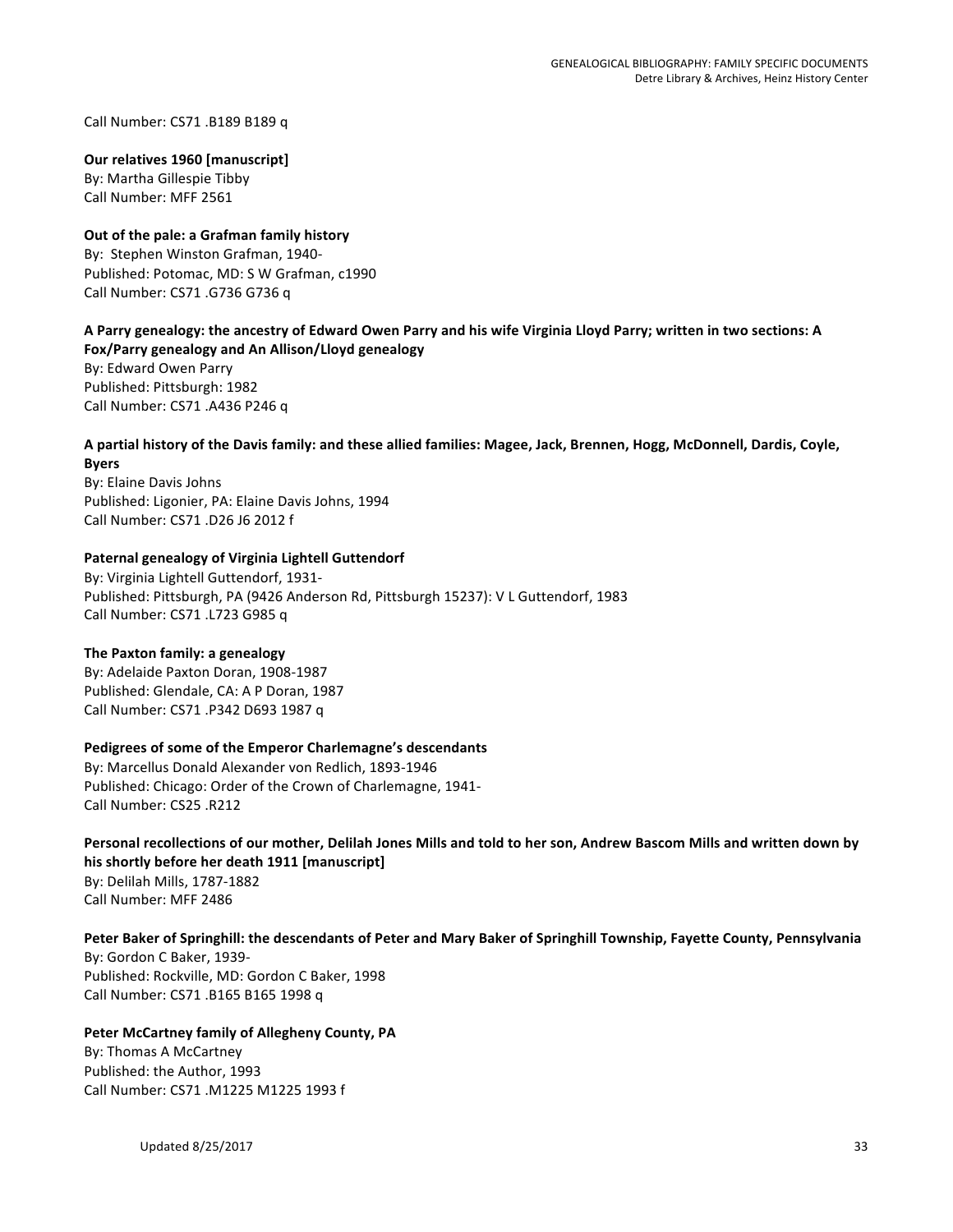Phillips, Brown, Kennedy, Irwin, Ihmsen, Ney, and Leaugeay genealogies Call Number: MFF 4013

## Photograph reproductions (3) of the Woodson family and family genealogy and history

By: Woodson family Call Number: 1998.0096

## Pictoral genealogy of the Cunnabell, Connable, Conable family

By: Ralph Connable Published: East Aurora, NY: Roycrofters, 1935? Call Number: CS71 .C752 q

## The Pittsburgh Stephenson family, 1792 to 1900

By: William Poschmann Carlin, 1911-Published: Chexbres, Switzerland: W P Carlin, c1987 Call Number: CS71 .S836 C282 q

# Price and Furry family genealogies, including photographs, correspondence and scrapbooks, 1890-1996

By: Price family Call Number: 1998.0170

## Rachel Smith Diffenderffer papers c1928-1949 [manuscript]

By: Rachael Smith Diffenderffer, 1876-1949 Elect. Location: http://digital.library.pitt.edu/cgi-bin/f/findaid/findaid-idx?c=hswpead;cc=hswpead;rgn=main;view=text;d idno=US-QQS-MSS128 Call Number: MSS 0128

## **Raymond genealogy; descendants of Richard Raymond**

By: Samuel Edward Raymond Published: Seattle: 1969 Call Number: CS71 .R268 R272

## **Rajcan family papers 1898-1990 [manuscript]**

By: Rajcan family Elect. Locatoin: http://digital.library.pitt.edu/cgi-bin/f/findaid/findaid-idx?c=hswpead;cc=hswpead;rgn=main;view=text;d idno=US-QQS-MSS157 Call Number: MSS 0157

**Reno family tree, 1654-1915, 1977 [manuscript]** By: Marshall H Reno Call Number: MFF 2528

**Richard Butler, patriot** By: Stephen M Pozar Published: Butler, PA: Butler County Historical Society, c2001 (Butler, PA: Mechling Bookbindery) Call Number: E302.6.B97 P6 2001

## Richard Edwards (Sheriff's deputy) of Hartford Colony of Connecticut: his account book from September 1, 1753 to May **9, 1754: with an introduction and ancestral record**

By: Richard [Frank D] Edwards, 1727-1770 Published: Vineland, NJ: F D Andrews, 1924 Call Number: CS71 .E263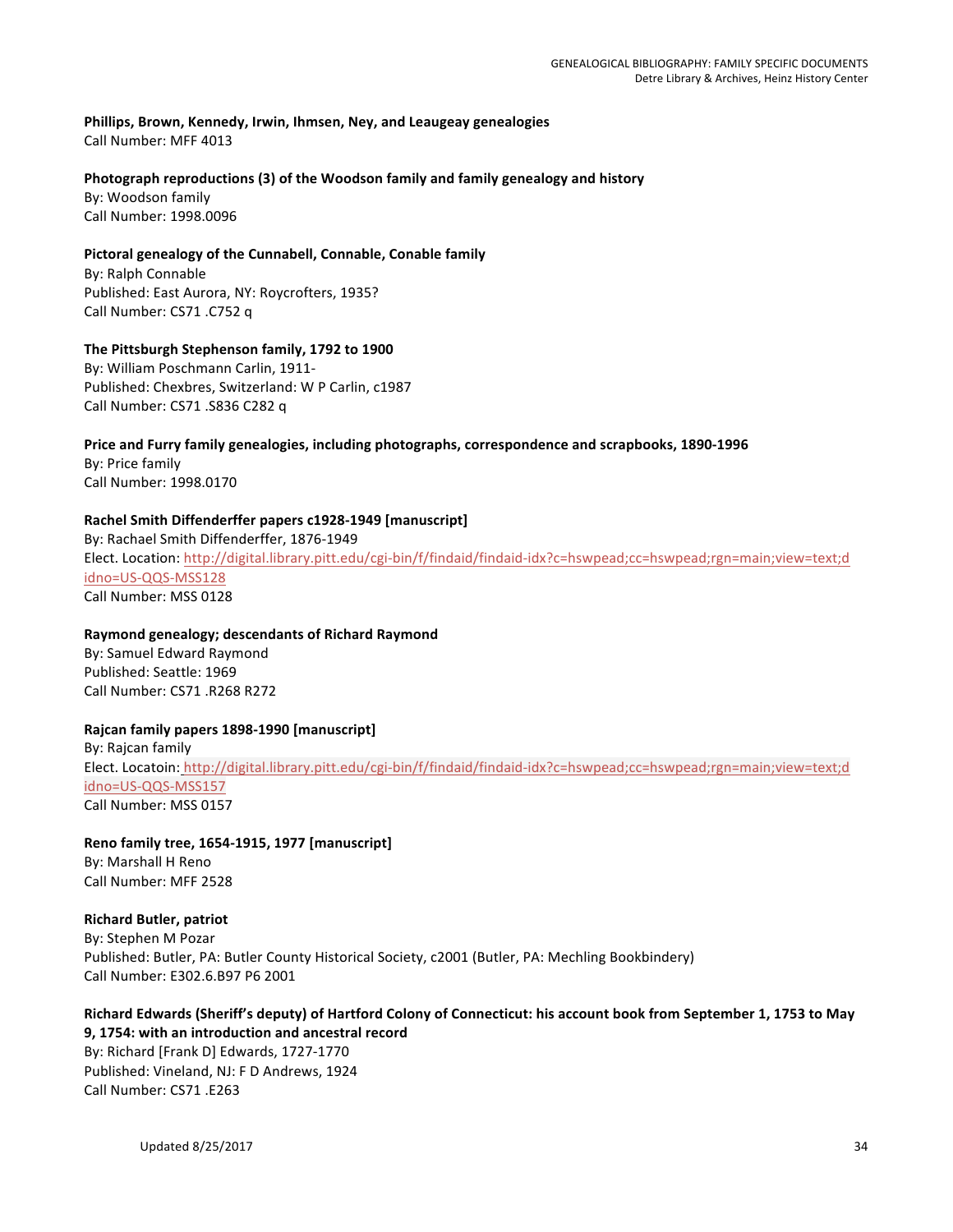#### Robert D Christie papers, 1889-1967 [manuscript]

By: Robert D Christie, 1885-1974 Call Number: MSS 0153

#### **Robert Franklin Frampton papers, 1805-1967, selections [microfilm]**

By: Robert Franklin Frampton Call Number : MICROFILM 00240

## Robert Humphrey and West Alexander, Pennsylvania: a Revolutionary War soldier and his town

By: William Warrell Fee Published: Butler, PA: W W Fee, c1989 (Apollo, PA: Closson Press) Call Number: CS71 .H926 F295 q

#### **Rohrbach genealogy**

By: Lewis Bunker Rohrbaugh, 1941-Published: Philadelphia: Dando-Schaff Print & Pub Co, 1970-1982 Call Number: CS71 .R73 q

#### The roots and branches of our maternal family: a retrospective, 1842-1956

By: Elizabeth Skeehan Lesquin Published: Pittsburgh, PA: ES Lesquin, c2000 Call Number: CS71 .K725 2000 q

# Rose family in America: Isaac (1747-1822) Revolutionary War veteran, his ancestry and descendants 1976 [manuscript]

By: William J Allen Call Number: MFF 2323

## The Rudys of God's house and related families: a history and genealogy, 1574-1985

By: William Osborne Wingeard, 1915-Published: Baltimore: Gateway Press; Harrisburg, PA: Book orders to W O Wingeard, 1986 Call Number: CS71 .R913 W769

## **Santini Priore genealogy**

By: Jane Panella Santini Published: New Castle, PA: Jane Panella Santini, 2003 Call Number: CS71 .S214 S2 2003 q

## The Schnurs: "a string of pearls"

By: Paul N Schnur Published: 1979 Call Number: CS71 .S357 S357 q

## A Schreiber family from Indiana: a genealogical memoir of August Schreiber, immigrant from Germany, and his **descendants**

By: June Ann Schneck Baxter, 1924- and John William Baxter Published: Los Altos: J and J Baxter, c1992 Call Number: CS71 .S5603 1992

## Schreiber family papers and photographs 1922-2011 [manuscript]

By: Schreiber family Elect. Location: http://digital.library.pitt.edu/cgi-bin/f/findaid/findaid-idx?c=hswpead;cc=hswpead;rgn=main;view=text;d idno=US-QQS-mss846 Call Number: MSS 0846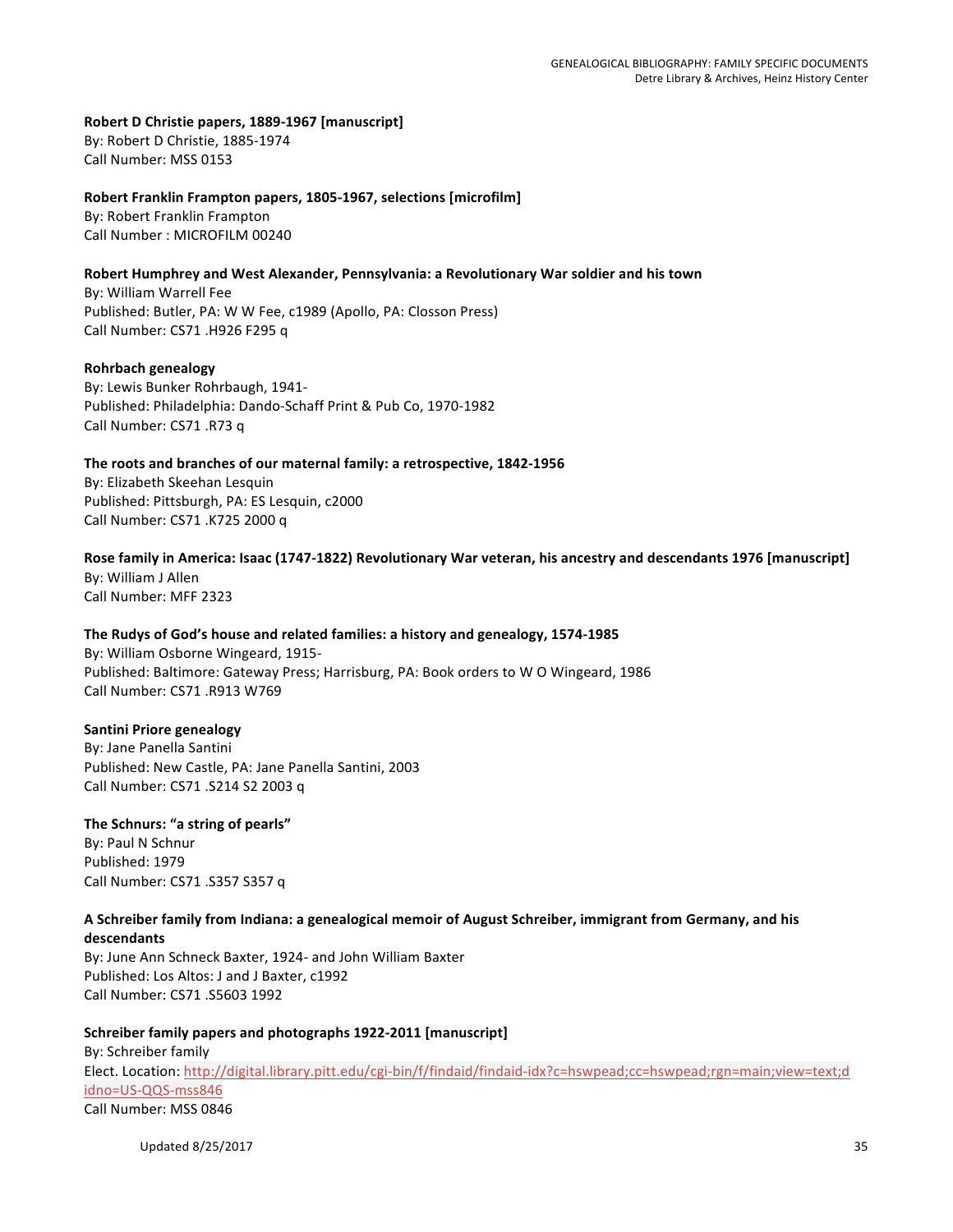## The Scott family of Shrewsbury, NJ: being the descendants of William Scott and Abigail Tilton Warner; with sketches of **related families**

By: Arthur S Cole Published: Red Bank, NJ: The Register Press, 1908 Call Number: CS71 .S431 q

#### Scott's papers: Kentucky court and other records

By: Hattie Marshall Scott, 1877-1953 Published: Frankfort, KY: Kentucky Historical Society, 1953 Call Number: KFK1714 .A8 S4265 q

#### Sebring collections: the genealogy and history of the family

By: Walter Wilson Sebring, 1899-Published: Kansas City, MO: Sebring, 1975 Call Number: CS71 .S443 q

#### **Sellers family of Pennsylvania, and allied families**

By: Edwin Jaquett Sellers, 1865-Published: Philadelphia: Press of Allen, Lane & Scott, 1925 Call Number: CS71 .S46

#### Settlers by the long grey trail, some pioneers to old Augusta county, Virginia, and their descendants, of the family of **Harrison and allied lines**

By: John Houston Harrison, 1887-Published: Dayton, VA: Joseph K Ruebush company, 1935 Call Number: F232 .R7 H318 q

## **Shallenbergers of Echo Mountain**

By: Martin J Shallenberger Published: Lombard, IL: the author, 1995-Call Number: CS71 .S528 1995 q

The Shearer-Akers family, combined with "the Bryan line" through the seventh generation; arranged to be continuable indefinitely, both as a genealogy and a picture gallery in each of the three lines, by blank pages inserted in the last four generations and index on which new names and pictures may be inserted at their proper places By: James William Shearer, 1840-1941 Published: Somerville, NJ: Press of the Somerset messenger, 1915 Call Number: CS71 .S539

## Shelhamer origins: a history of the Shelhaemer family 1753-2004

By: Dale Shelhamer Published: Drums, PA: Bluegrass Raven Productions, c2004 Call Number: CS71 .S5435 S5 2004

# Shoenberger family papers 1854-1892 [manuscript]

By: Shoenberger family Call Number: MFF 2164

#### A short account of a branch of the Craighead family: a supplement to the Craighead genealogy as published by Reverend **Janes Geddes Craighead in 1875**

By: Julia Craighead Brown Published: Julia Craighead Brown, 1963

Updated 8/25/2017 36 and 2012 12:00 and 2012 12:00 and 2012 12:00 and 2012 12:00 and 2012 12:00 and 2012 12:00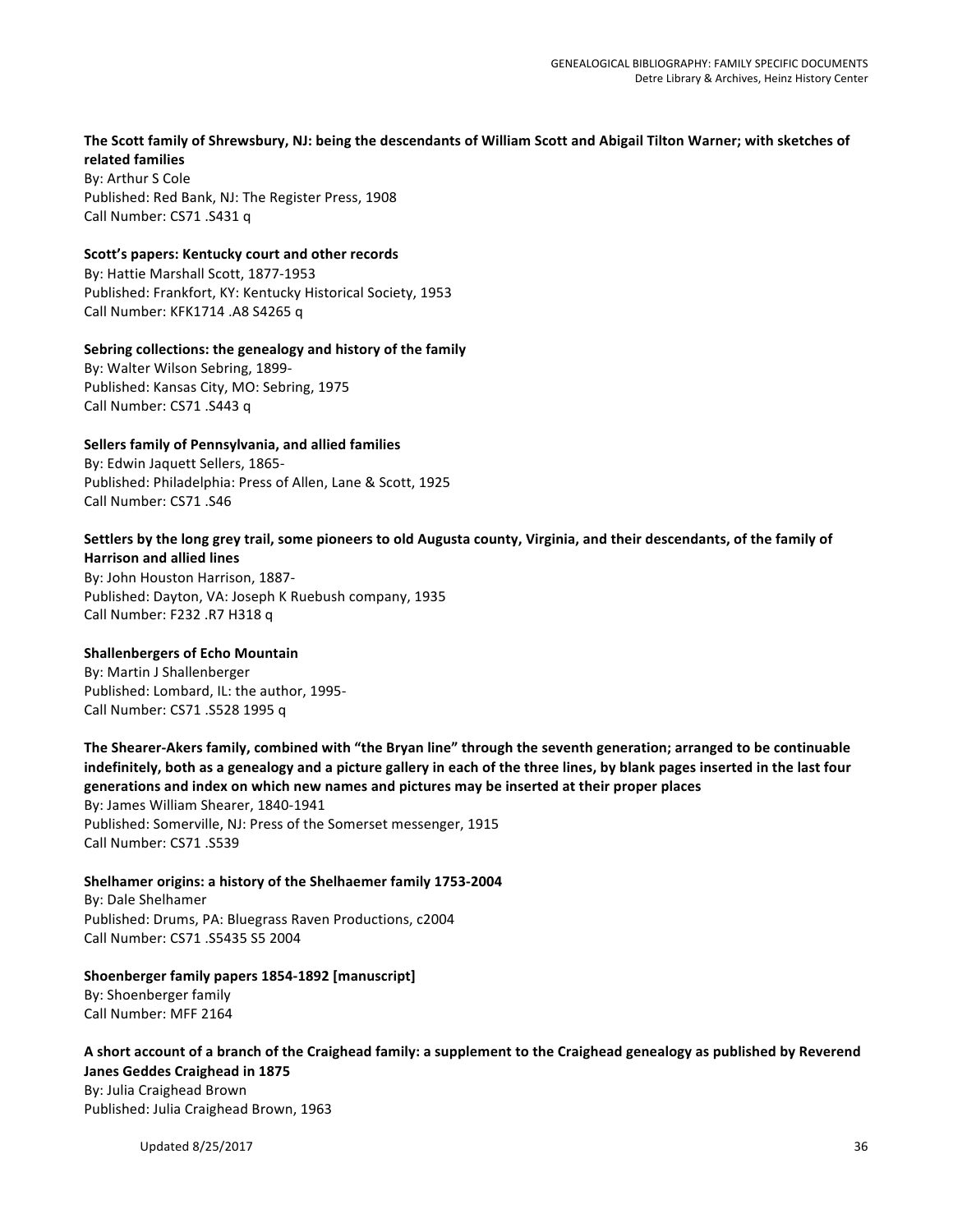Call Number: CS71 .C886 1963 q

#### **A short history of the Daubenspeck family history**

By: David F Daubenspeck Published: Ridgefield, CT: D F Daubenspeck, 2002 Call Number: CS71 .D24 D24 2002 q

#### **The Shuptrine family**

By: Harry Richard Shuptrine, 1924-Published: Baltimore: Gateway Press; Irvine, CA: Book orders to H R Shuptrine, 1992 Call Number: CS71 .S58 S58 1992

#### **Simeral family genealogy**

By: Bartley R Simeral Published: Indiana, PA: the Author, 1993 Call Number: CS71 .S589 1993 q

## Sir William Penn: his proprietary province and its counties: those of the commonwealth of Pennsylvania, with the chronology, etymology and genealogy of the counties

By: Hugh Hamilton, b. 1847 Published: Harrisburg, PA: Press of Central Print. and Pub. House, 1920 Call Number: F152.2 .H217

#### **Sketch of lineal and descendants of Samuel Wilson, Sr**

By: J M Eaves Published: Rock Hill, SC: The London Printery, 1924 Call Number: CS71 .W753

#### Some Virginia families; being genealogies of the Kinney, Stribling, Trout, McIlhany, Milton, Rogers, Tate, Snickers, Taylor, **McCormick, and other families from Virginia**

By: Hugh Milton McIlhany, 1874-1910 Published: Staunton, VA: Stoneburner & Prufer, Printers, 1903 Call Number: CS69 .M152

#### Spaid genealogy from the first of the name in this country to the present time, with a number of allied families and many **historical facts**

By: Abraham Thompson Secrest, 1870-Published: Columbus, OH: Privately printed for the compiler by Nitschke Bros, 1922 Call Number: CS71 .S733

#### Speaking of ancestors and some of their descendants and allied families

By: Floe Best Straitwell Published: 1970-Call Number: CS71 .D676 S894 q

# Speaking of ancestors and some of their descendants and allied families: genealogy and history of William Donaldson,

**1690-1757** By: Floe Best Straitwell Call Number: MFF 4461

#### Stacks of Stoughtons: the genealogy of the Stoughton family of Butler County, Pennsylvania, 1880-1990

By: Paul K Heckethorn Published: Pittsburgh: Paul K Heckethorn, 1991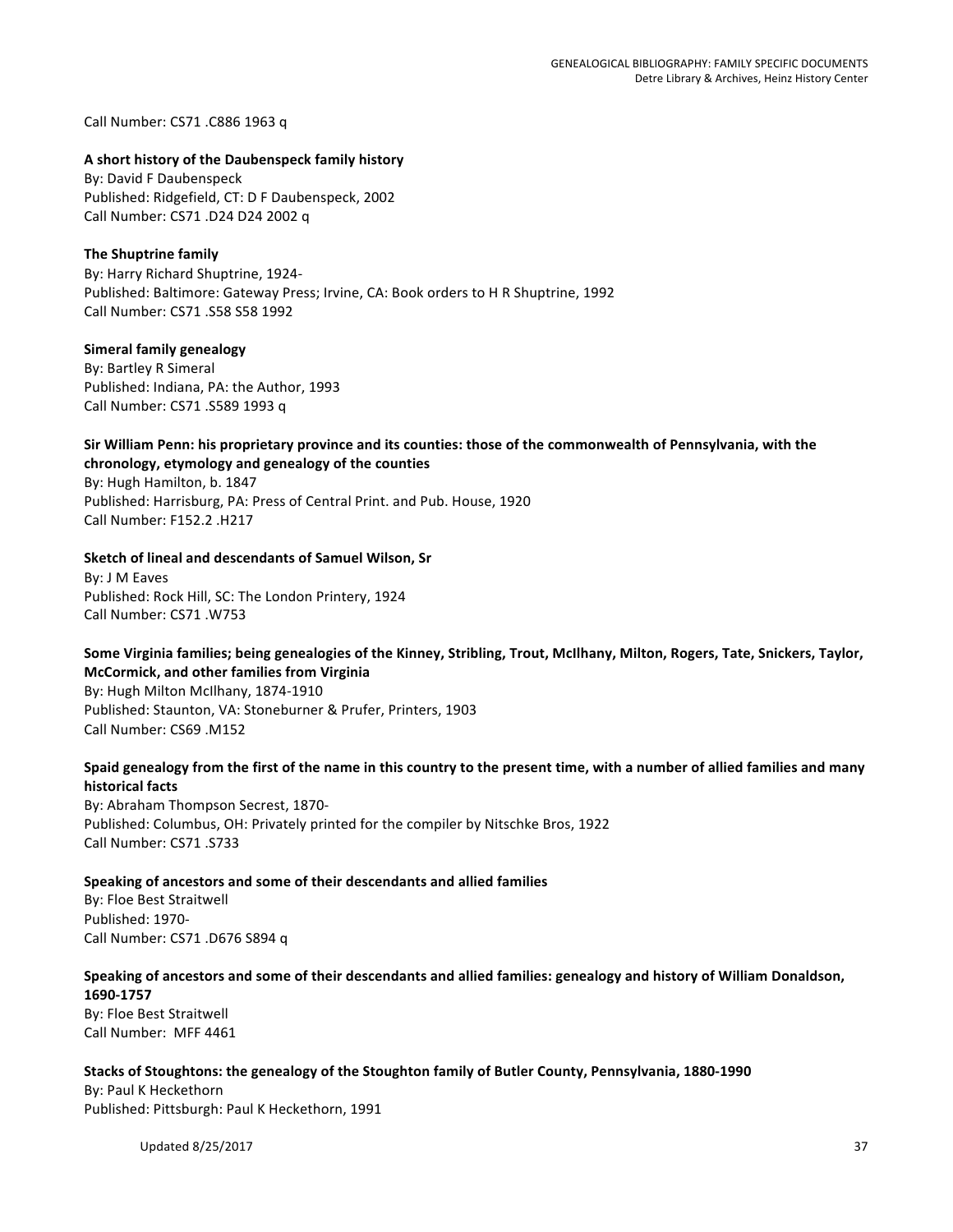Call Number: CS71 .S886 H3 1991 q

#### Stauffer genealogy of America and history of the descendants of Jacob Stauffer: from the earliest available records to the **present time, with a few illustrations**

By: Ezra N Stauffer, 1878-1968 Published: Goshen, IN: Stauffer, 1917 Call Number: CS71 .S79

#### The Steins of Muscatine, a family chronicle By: Simon Gerberich, 1897-

Published: Muscatine, IA: 1962 Call Number: CS71 .S819 q

#### Strohmeiers of New Orleans: a genealogical memoir of three Strohmeier immigrants from Hannover, Germany

By: John William Baxter, 1922-Published: Los Altos, CA (827 Orchid Pl, Los Altos 94024): J W Baxter, c1995 Call Number: CS71 .S9225 1995

**Strohms family history and genealogy** By: Clara E Flynn

Call Number: 1998.0097

**T J Meiers collection 1776-1935 By: T J Meiers** Call Number: MFF 2299

## Thomas Henry O'Connor papers 1847, 1854 [manuscript]

By: Thomas Henry O'Connor Call Number: OSS 0044

#### Thomas Maskell of Simsbury, Connecticut: his son Thomas Maskell of Greenwich, New Jersey, and some of their **descendants**

By: Frank D Andrews Published: Vineland, NJ: 1927 Call Number: CS71 .M394 A565

## The Thomas Rutter (C1660-1730) and Rebecca Staples (c1662-c1732) family of Germantown, Pennsylvania: with **descendants through the fourth generation: a genealogical sketch**

By: Daniel A Graham, 1948-Published: Ellicot City, MD (2127 Mt Hebron Dr, Ellicott City 21042): Daniel A Graham, 2002 Call Number: CS71 .R9792 2002 q

## Thompson and Given families: with their ancestral lines and present branches – Rev. Samuel F Thompson, Ellen Kerr **Given**

By: Rev. Samuel Findley Thompson Published: Hamilton, OH: Brown & Whitaker, printers, 1898 Call Number: CS71 .T476

#### Ticket to 1937 Roosevelt inauguration, photograph of Roosevelt, and family genealogy of Omizzi family Call Number: 1995.0270

**Timothy and Rhoda Ogden Edwards of Stockbridge, MA and their descendents: a genealogy** By: William Henry Edwards, 1822-1909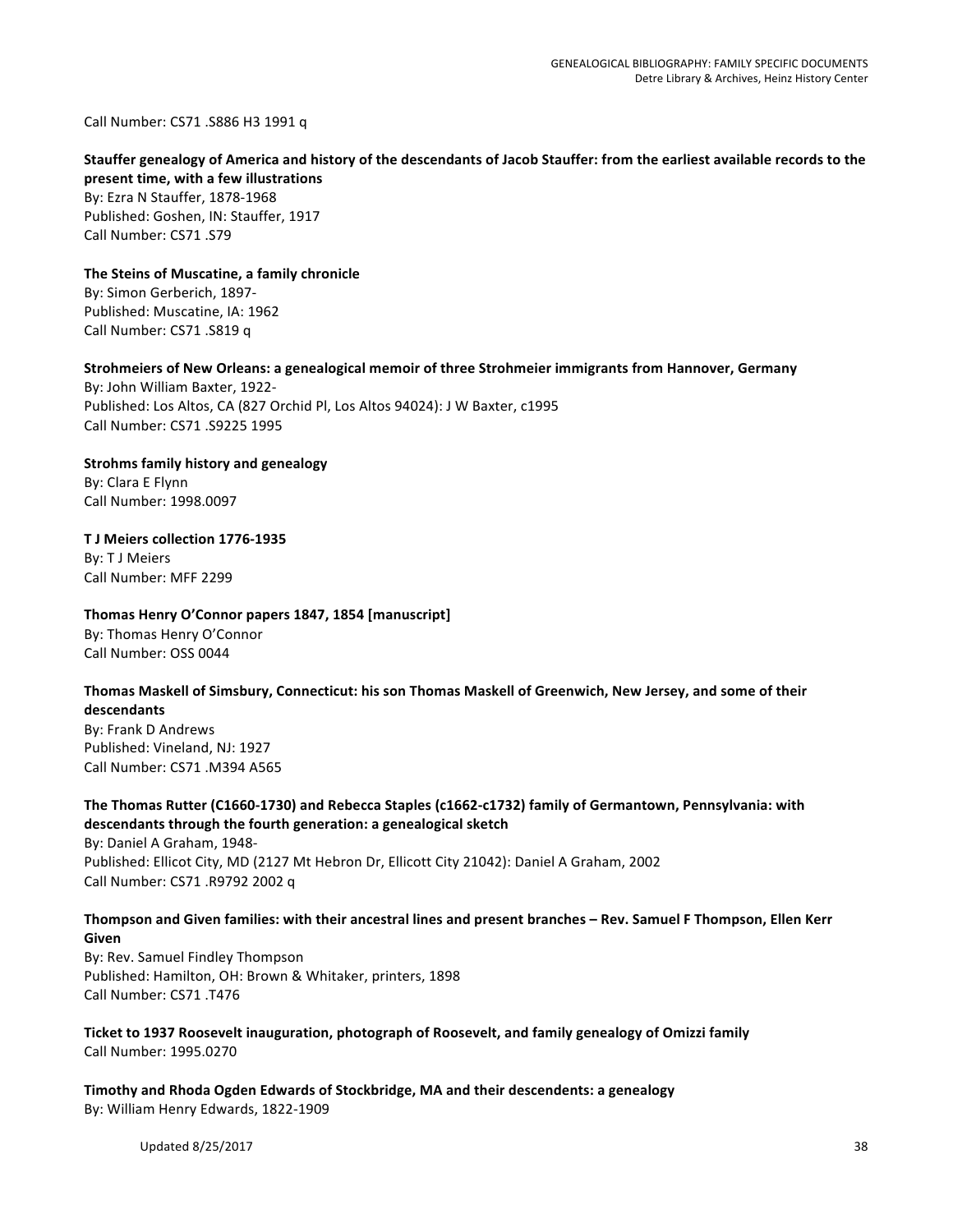Published: Cincinnati: The R Clarke Company, 1903 Call Number: CS71 .F268

The Todd genealogy; or, Register of the descendants of Adam Todd, of the names of Todd, Whetten, Brevoort, Coolidge, Bristed, Sedgwick, Kane, Renwick, Bull, Huntington, Dean, Astor, Bentzen, Langdon, Boreel, Wilks, De Nottbeck, Ward, Chanler, Cary, Tiebout, Bruce, Robbins, Waldo, Woodhull, Odell, Greene and Foster, with notices and genealogies of many persons and families connected with the beforementioned descendants By: Richard Henry Greene, 1839-1926 Published: New York: Wilbur & Hastings, 1867 Call Number: CS71 .T633

Townsend-Townshend, 1066-1906: the history, genealogy and alliances of the English and American house of Townsend By: James C Townsend, 1865; Martin I Townsend, 1871; Charles Hervey Townshend, 1875; Isaac Townsend Smith, 1904; Margaret Townsend Tagliapietra Published: New York: Broadway Pub Co, 1909 Call Number: CS71 .T749 q

**Tunnicliff genealogy** By: Zoe Hood Tunnicliff Published: Albany: 1965 Call Number: CS71 .T92

Two letters from Harvey N Reed on the McColloch family genealogy, 1895 Call Number: MFF 1201

The Vatthauer genealogy, 1816-1966

By: Andrew W Fathauer, 1895-Call Number: CS71 .V351 F252 q

## **Voegtly family genealogy**

By: Audrey Manerino Published: Pittsburgh: the Author, 1988 Call Number: CS71 .V872 M274 q

Wakeman genealogy, 1630-1899 a history of the descendants of Samuel Wakeman, of Hartford, Connecticut, and of John **Wakeman, treasurer of New Haven colony, with a few collaterals included** By: Robert Peel Wakeman, b. 1849 Published: Meridan, CT: Journal Publishing Co, 1900 Call Number: CS71 .W149

Walker family papers, 1920-1990 includes correspondence, genealogy and photographs Call Number: 1999.0038

## **Walker family papers, c1860-1963 [manuscript]**

By: Walker family Elect. Location: http://digital.library.pitt.edu/cgi-bin/f/findaid/findaid-idx?c=hswpead;cc=hswpead;rgn=main;view=text;d idno=US-QQS-MSS118 Call Number: MSS 0118

#### Walker genealogy: descendants of William Richard Walker and Mary Catherine Berline, 1835-1994

By: Avanelle Walker Stone Published: the author, 1994 Call Number: CS71 .W178 S7 1994 q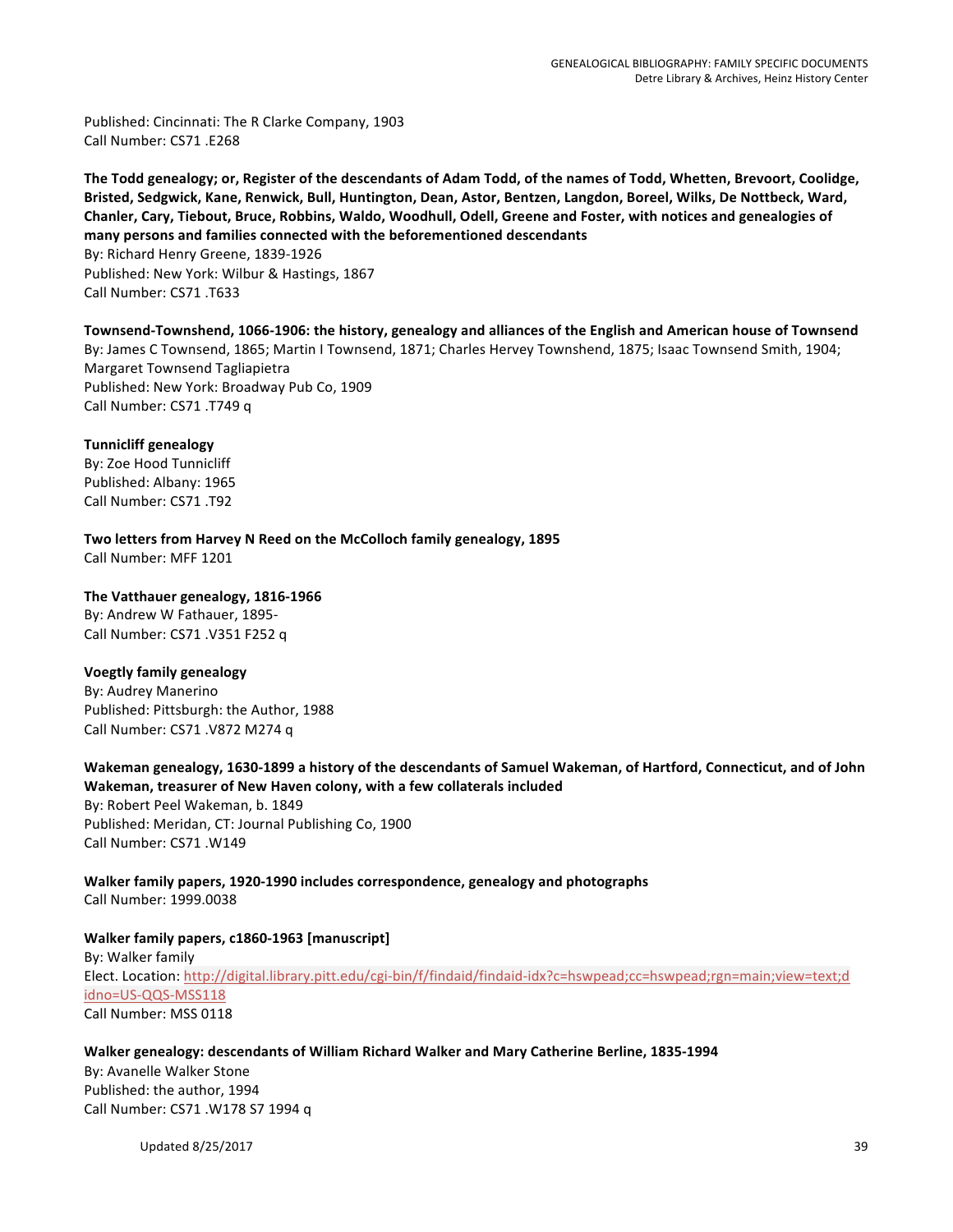**The Walloons in the USA** By: Jean Ducat, Thierry Eggerickx, Dominique Tombeur Published: Biesme-Mettet, Belgium: Belgian American Heritage, 1988 Call Number: CS602 .W18 B429 f

Weil family papers 1844-2004 [manuscript] By: Weil family Call Number: MSS 0490

## **What I know about the Breyfogle family: through the first five generations in America**

By: Lewis W Breyfogle Published: Chanute, KS: 1963 Call Number: CS71 .B84 1963 q

Will of George Wilson, 1729-1777 1776 [manuscript] Call Number: MFF 2580

#### William and Mary Stoner of Slippery Rock Township, Lawrence County, PA and their antecedents and descendants

By: Paul M Allen Published: Pittsburgh: the Author, 1988 Call Number: CS71 .S877 A425 q

#### William Armistead Payne & Martha Jane Lucy Tindall: their families and descendants

By: Martha Early Randall Published: Baltimore, MD: Otter Bay Books, 2013 Call Number: CS71 .P345 R3 2013 q

## William Henry Walsh, papers and photographs, c1910-1954

By: William Henry Walsh Call Number: CS71 .W721 W7266 q

#### A Williams genealogy: ancestors and descendants of Luke Stanton Williams and his wife, Olive Miller Williams

By: Olin E Williams, 1915-Published: Pittsburgh: Williams, c1976 Call Number: CS71 .W721 W7266 q

The Wilson and related families of Ohio: Binegar, Bowers, Broomfield, Gibson, Hueston/Huston, Johnson of Ohio, Parks, **Pressnell, Riddle, Sinden, Taylor, Wilson** By: Robert E Wilson Published: Taftsville, VT: R E Wilson, 2002 Call Number: CS71 .W75 W76 2002 q

## **Wilson family papers 1854-1990 1962-1967 [manuscript]**

By: Wilson Family Elect. Location: http://digital.library.pitt.edu/cgi-bin/f/findaid/findaid-idx?c=hswpead;cc=hswpead;rgn=main;view=text;d idno=US-QQS-MSS105 Call Number: MSS 0105

# Wilsons and Burchells and related families, 1608-1976 By: Ralph Shearer Rowland and Star Wilson Rowland Published: Fairfax, VA: Rowland, c1976

Call Number: CS71 .W75 1976 q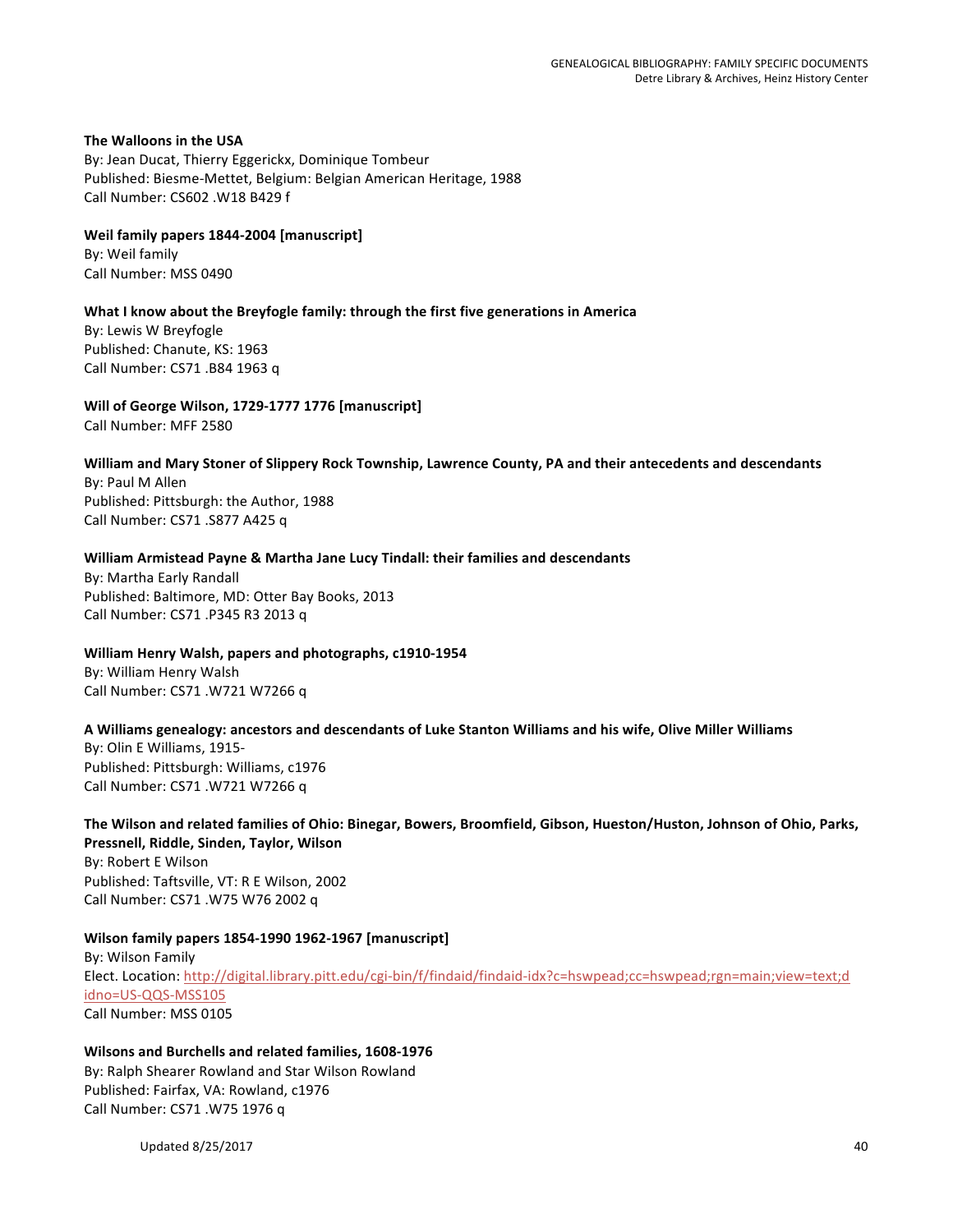**Wind or Wint family genealogy** By: Wind family Call Number: 1998.0157

**Wood and McIntyre family genealogy** By: Wood family Call Number: MFF 4512

**Wood genealogy**

By: Wood family Call Number: MFF 4509

## The Woodson's source book: from Utopia to the world, a historical genealogy and document of the Woodson (to) family **and connection**

By: Minnie Shumate Woodson, 1921 Published: Washington, DC: M S Woodson, 1998 Call Number: CS71 .W889 1998 q

## The Woodson source book: this volume has the 1982 additional family entry pages

By: Minnie Shumate Woodson, 1921-Published: Washington, DC: M S Woodson, 1982 Call Number: CS71 .W889 1982 f

**Wright family papers and photographs** 

Call Number: 2010.0224

# Wrights on the move: follow over six generations of James Wright's descendants from Delaware to Virginia, Pennsylvania **and points west**

By: Sandra Wright Kennedy Published: Villages (910 Algonquin Rd, 32159, FL): S W Kennedy, 2007 Call Number: CS71 .W95 K4 2007

## **The writings of Albert Gallatin**

By: Albert Gallatin, 1761-1849 Published: Philadelphia: J B Lippincott & Co, 1879 Call Number: E302 .G164

## The Wyckoff family in America: a genealogy

By: William Forman Wyckoff, 1858-1930 Published: Baltimore: Gateway Press, 1980-1983 Call Number: CS71 .W977

## **The Yingling genealogy**

By: Claude Jerome Rahn, 1855-Published: Vero Beach, FL: 1958 Call Number: CS71 .Y51 q

#### Younkin family news bulletin

Published; Beaver, PA: Mark A Miner, c2008 Call Number: CS71 .Y886 2007 fff

Zarger-Zarger genealogy: some descendants of Ulrich Zerger